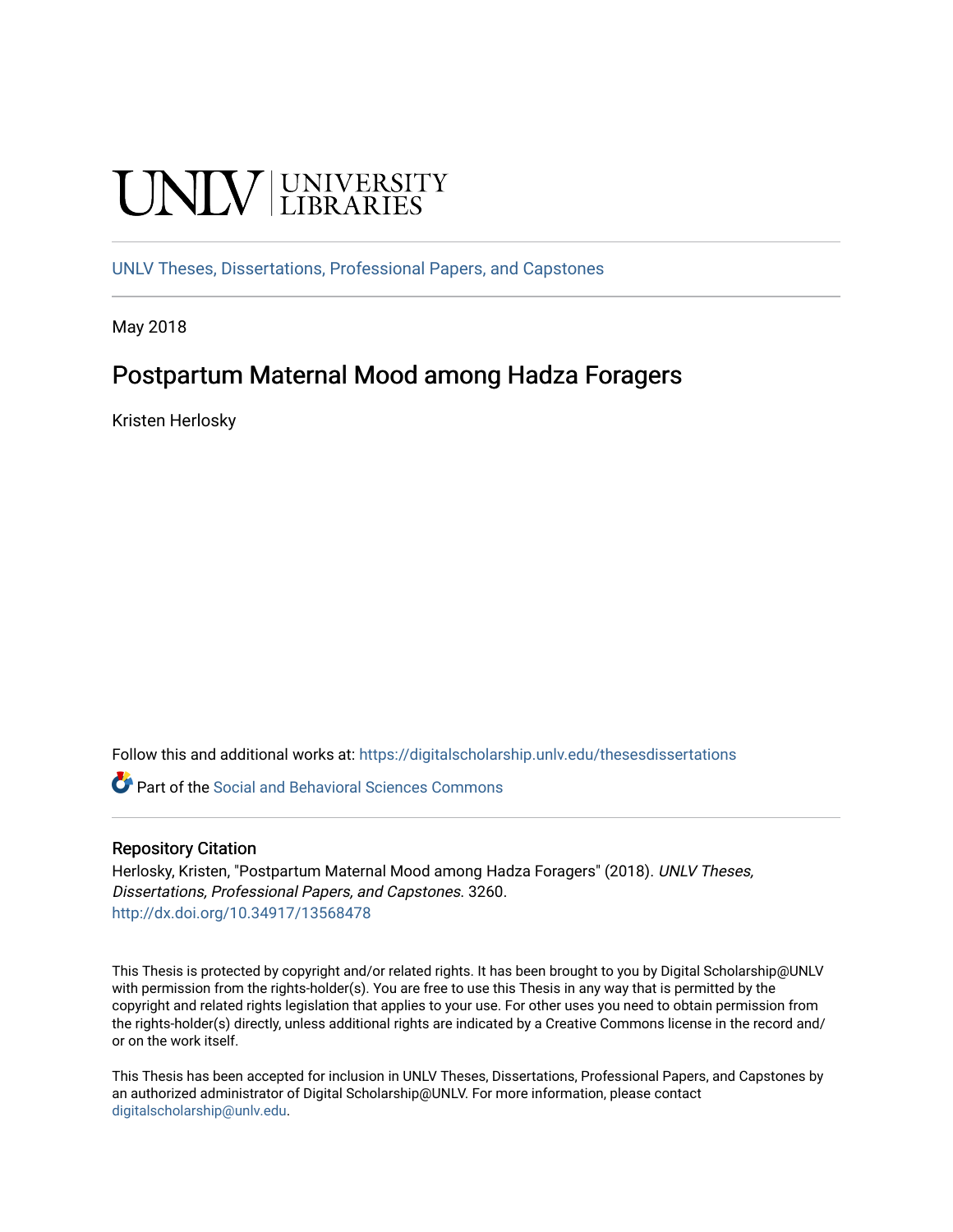## POSTPARTUM MATERNAL MOOD AMONG THE HADZA FORAGERS

By

Kristen N.V. Herlosky

Bachelor of Arts - Anthropology University of Nevada, Las Vegas 2015

A thesis submitted in partial fulfillment of the requirements for the

Master of Arts - Anthropology

Department of Anthropology College of Liberal Arts The Graduate College

University of Nevada, Las Vegas May 2018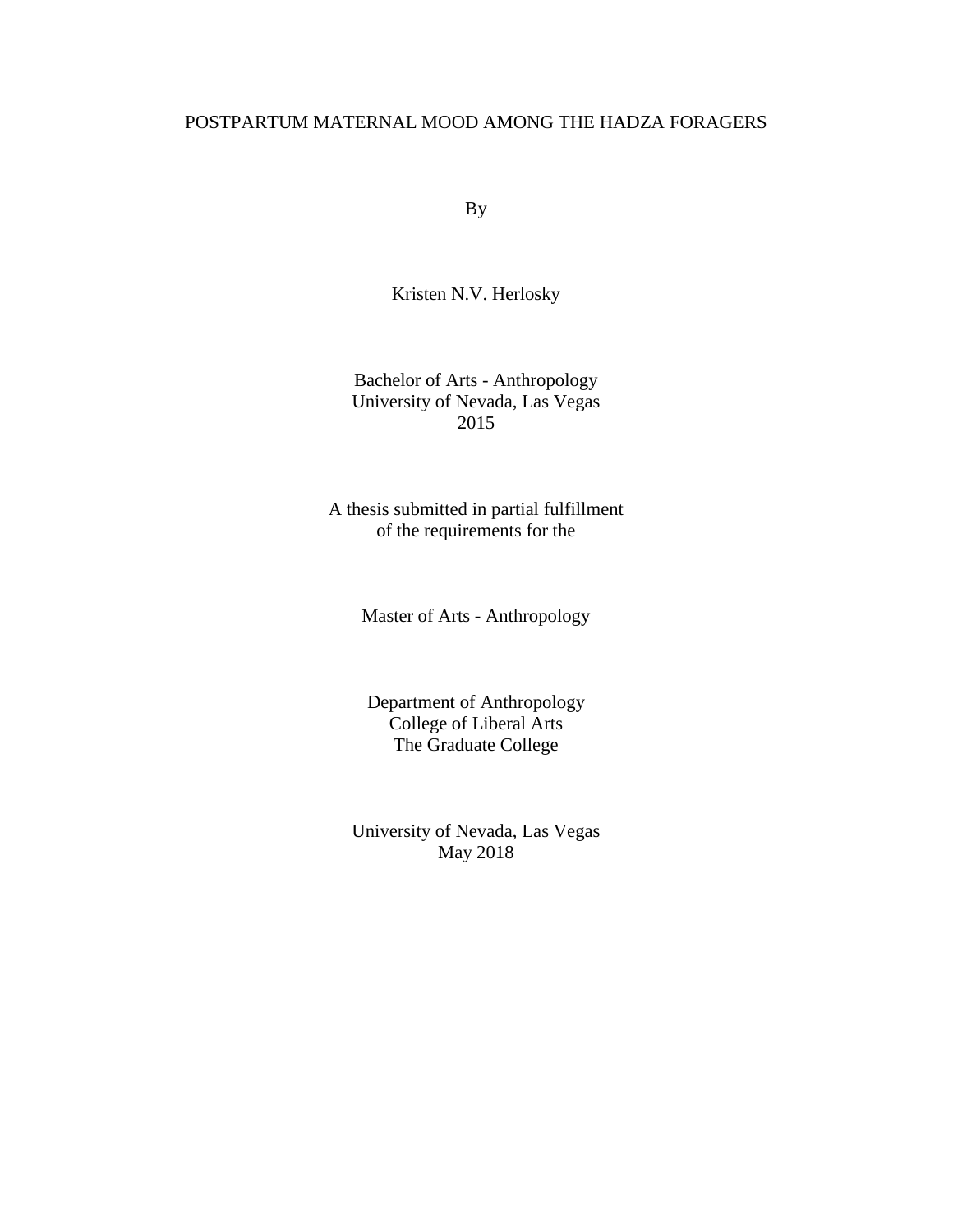

## **Thesis Approval**

The Graduate College The University of Nevada, Las Vegas

May 7, 2018

This thesis prepared by

Kristen N.V. Herlosky

entitled

Postpartum Maternal Mood Among the Hadza Foragers

is approved in partial fulfillment of the requirements for the degree of

Master of Arts – Anthropology Department of Anthropology

Daniel Benyshek, Ph.D. *Examination Committee Member*

Peter Gray, Ph.D. *Examination Committee Member*

Carolee Dodge Francis, Ph.D. *Graduate College Faculty Representative*

Alyssa Crittenden, Ph.D.<br> *Examination Committee Chair*<br> *Craduate College Interim Dean Examination Committee Chair Graduate College Interim Dean*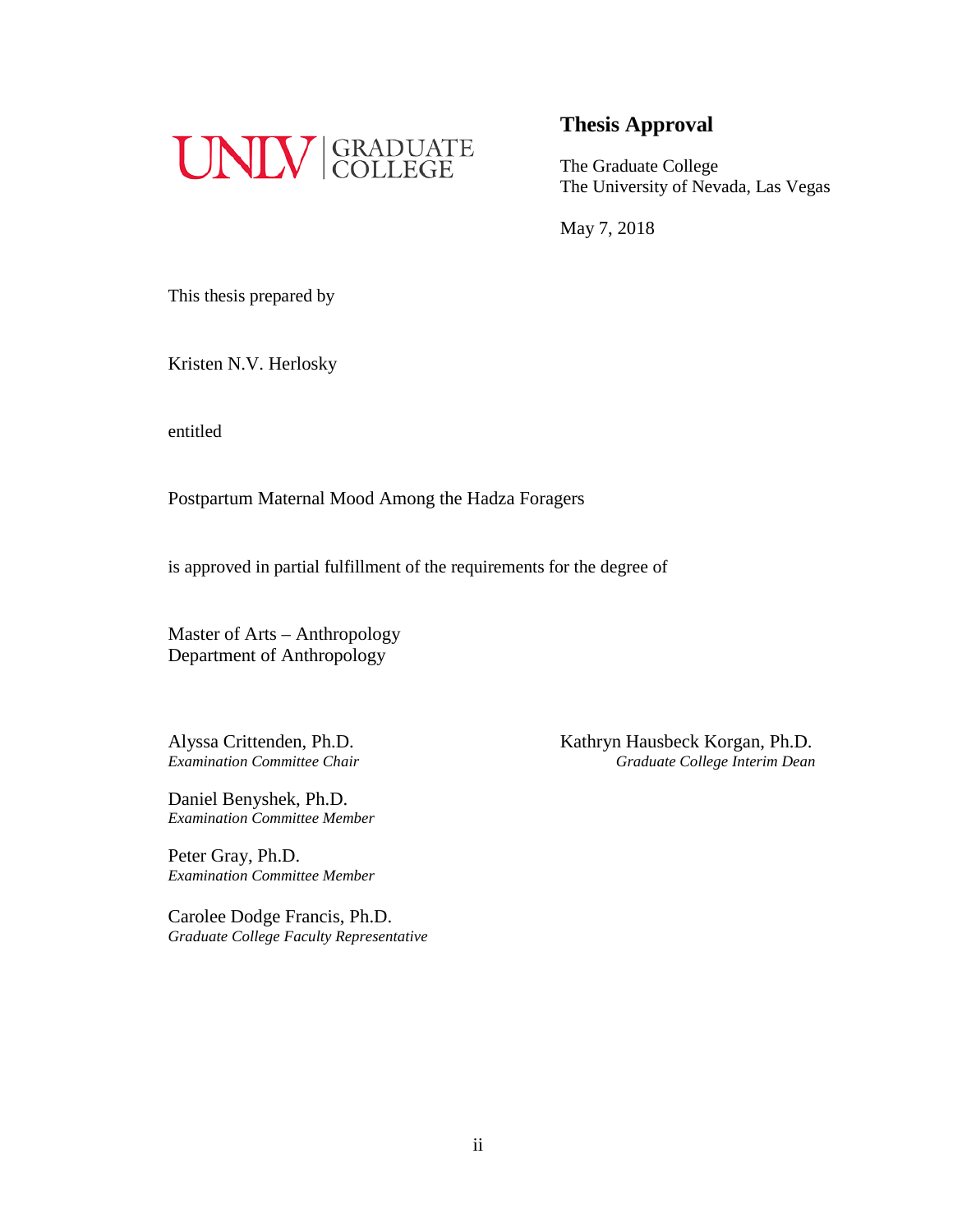#### Abstract

## **Postpartum Maternal Mood Among Hadza Foragers**  By

Kristen Noelle Valencia Herlosky

Dr. Alyssa N. Crittenden, Examination Committee Chair Associate Professor in Anthropology University of Nevada, Las Vegas

The postnatal period immediately following birth is a time of critical importance for both mother and offspring due to the vulnerabilities associated with poorer health outcomes. Infant and maternal mortality rates are among the highest in the world in Sub-Saharan African, often due to lack of professional health care services available. Further, postpartum depression (PPD) impacts 1 in 5 women in low and middle-income countries, with those estimates likely being underestimated. Cross-cultural research on PPD is often measured using westernized screening tools, but new research recommends utilizing combined qualitative methodologies. Here, we present the first investigation of postpartum maternal mood among the Hadza foragers of Tanzania. We administered the Edinburgh Postnatal Depression Scale (EPDS) to twenty-three women, ranging in age from 15- 40 years, all with infants under the age of 12 months. We further analyzed relevant demographic characteristics, including household composition, presence of mother in camp, parity, and age at first birth and found no associations. Follow up interviews served as a validity cross-check for the EPDS, and also suggest that a high proportion of Hadza women are depressed postpartum, and that postpartum "unhappiness" has intimate ties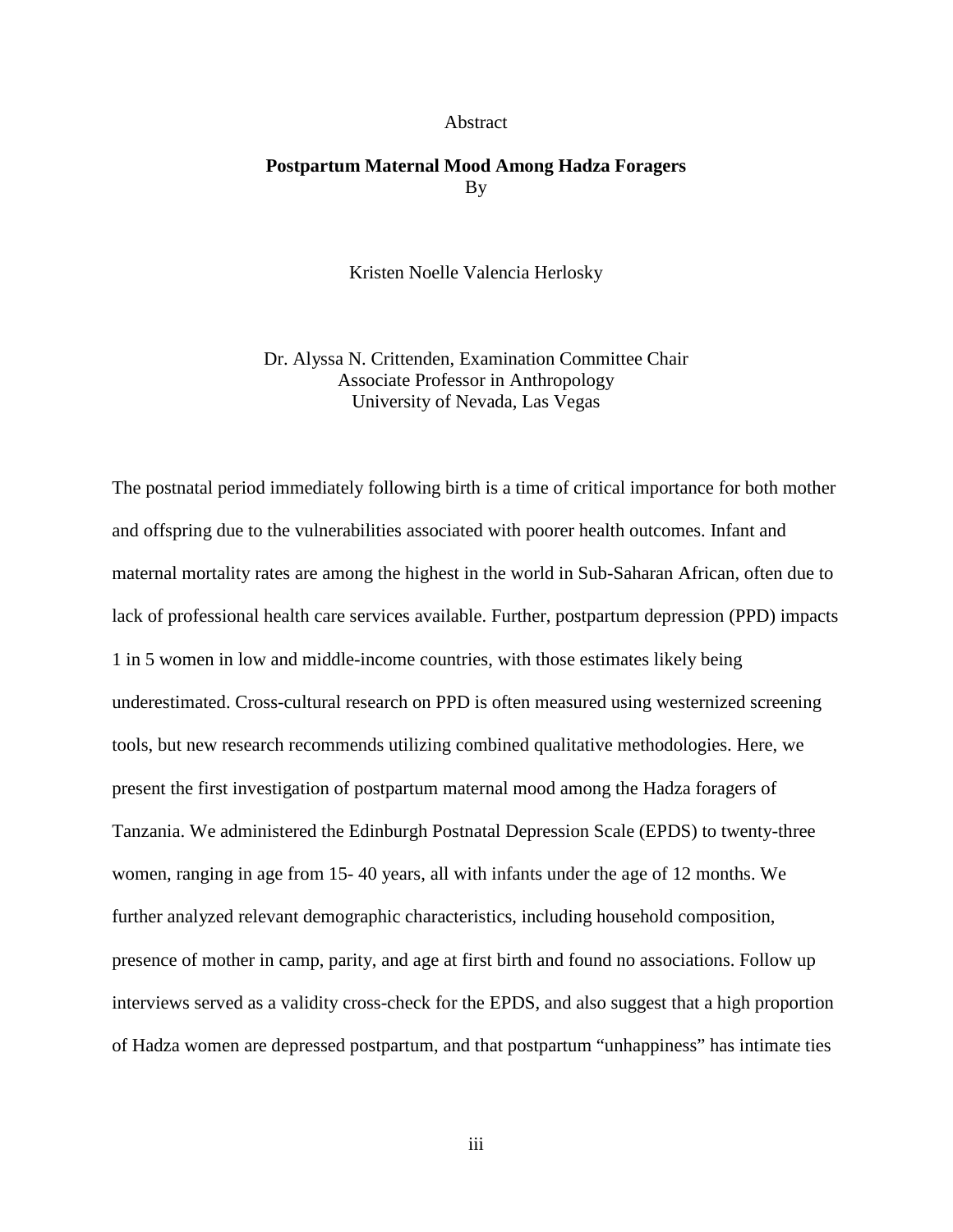to pain, anxiety, and sleep patterns. These data are important for increasing our understanding of the etiologies of PPD cross-culturally.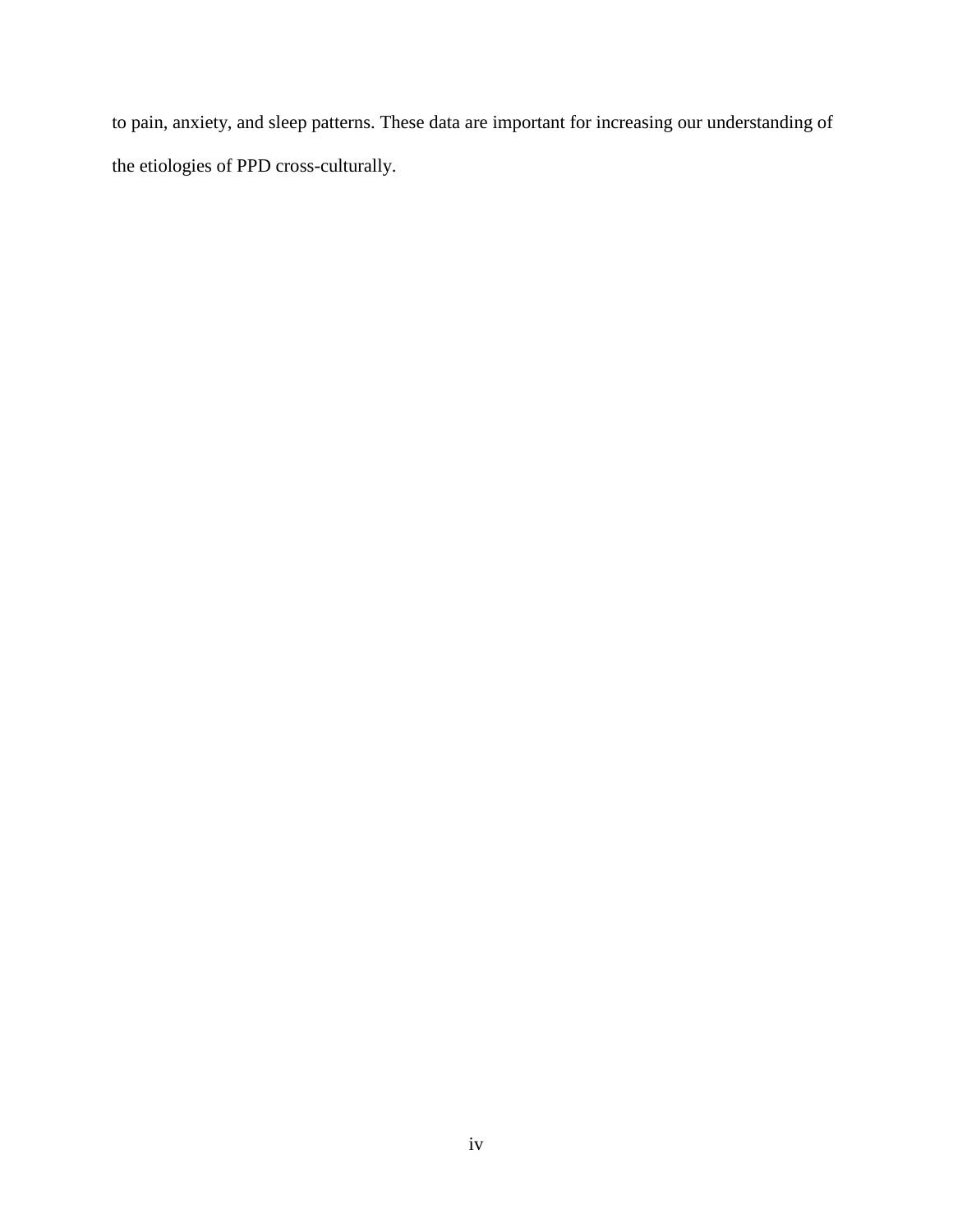#### Acknowledgements

I first want to thank my committee chair, Dr. Alyssa Crittenden, for everything she has done to make this adventure reach this false summit. From data entry and reading groups in my undergraduate years, to crafting the most perfect project for a "terminal" MA, and then shipping me off to East Africa to go on the life's most precious educational opportunity (twice), I could not be more grateful for all I have learned in academia, and more importantly, all I have learned in my most formative adult years. You are my inspiration.

I would also like to thank my committee members, Dr. Dan Benyshek and Dr. Peter Gray. Dan, thank you for your continued hard work into this project and analysis, we would not be where we are today without your impeccable mind. Thank you for your kindness, generosity, and continued laughs. Peter, thank you for all of your consistent "dad" jokes, reading group edits, and professional guidance during my graduate time, truly beginning from day one. I appreciate you both immensely. One last committee thank you to Dr. Carolee Dodge-Francis, my final member, for being a part of this academic group and paving the way for this project and manuscript to come to fruition.

To my friends, family, senior staff, Kelly and Alisa, and everyone else who has offered me guidance, love, and opportunity during this time period, I appreciate your actions and your words, and I would not be here today without my amazing support system. I am especially grateful to Dr. Karen Harry, who offered me guidance and assistance on the statistical analysis portion of this project. To my graduate partner-in-crime, Trevor, you are my rock. Nakupenda.

Finally, a gracious thank you to some of my many funding sources, particularly the Angela Peterson Scholarship, the Department of Anthropology, and the Graduate & Professional Student Association. A special thank you to my most consistent and eager funder, Alyssa, as

v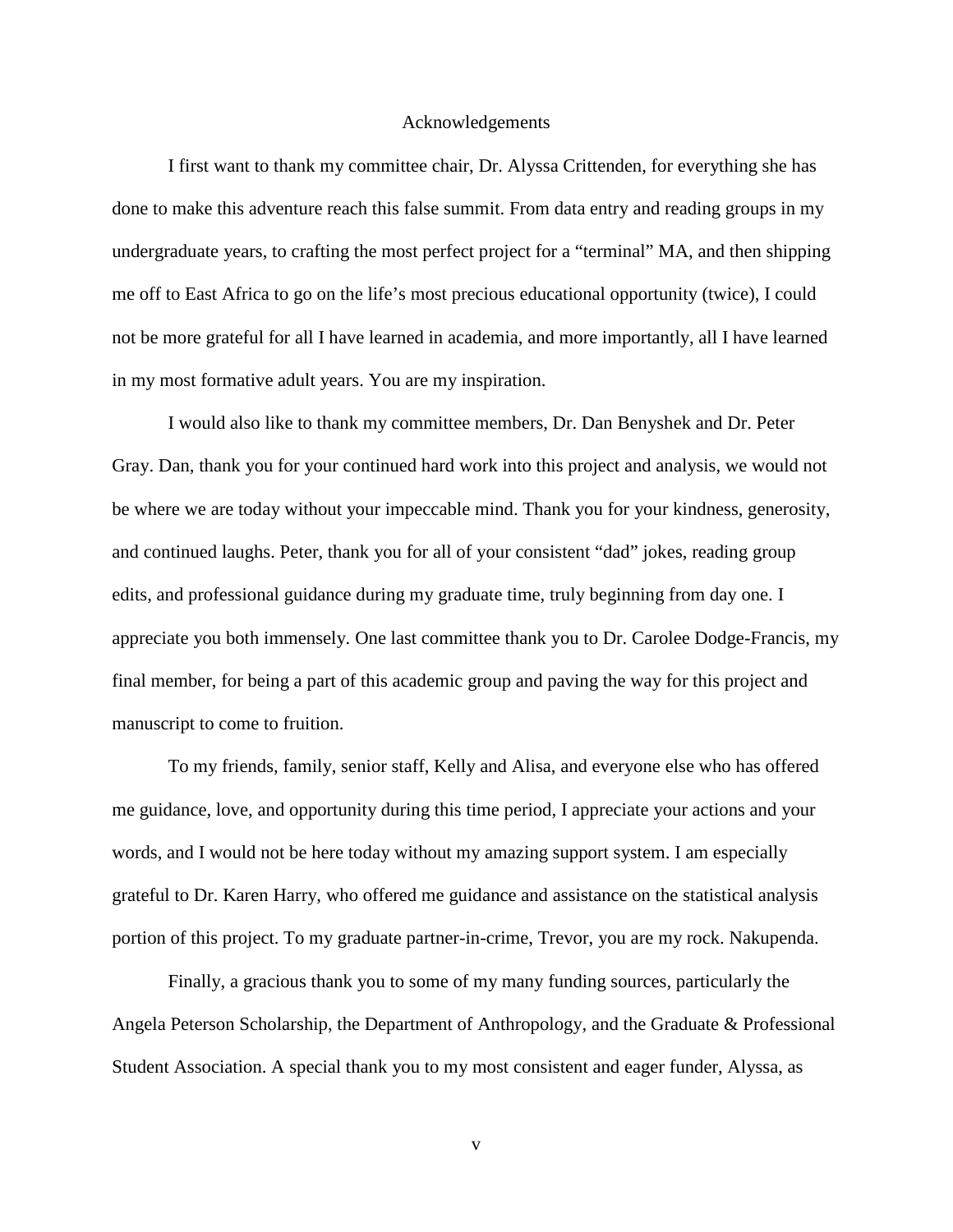well. Without you, there would be no international research. Your magical funding ways never cease to amaze me.

Most importantly, I would like to send a gracious thank you to the many Hadza mothers, children, infants, grandmothers, and the men and boys alike, who tolerated my persistent presence over the past two summer seasons in your homes. I hope that one day our research will be half as impactful to your lives as you have been on mine. Nubaeeya.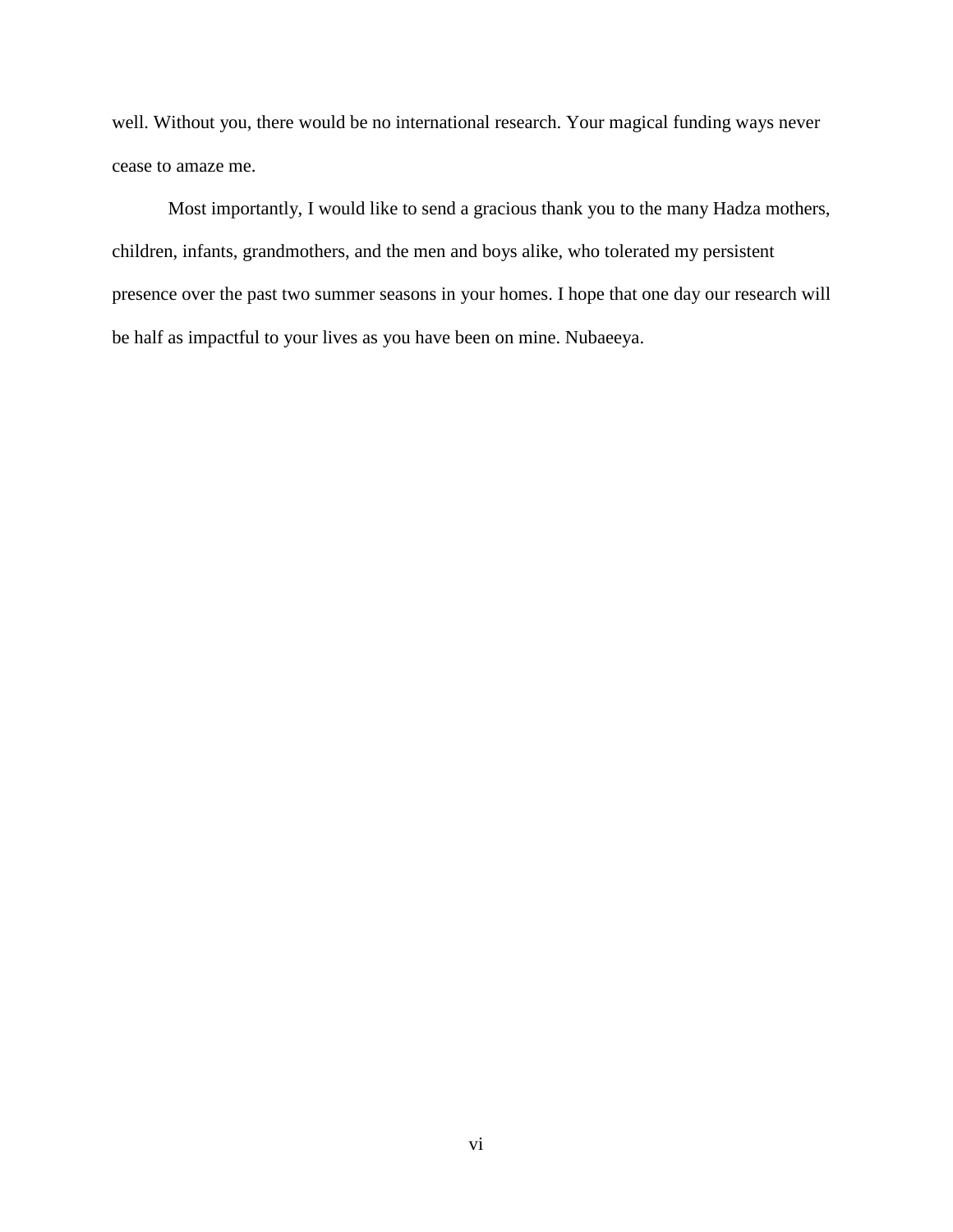## TABLE OF CONTENTS

| Chapter 1 |                                                                                                                                                                  |  |  |  |
|-----------|------------------------------------------------------------------------------------------------------------------------------------------------------------------|--|--|--|
| Chapter 2 |                                                                                                                                                                  |  |  |  |
|           |                                                                                                                                                                  |  |  |  |
|           |                                                                                                                                                                  |  |  |  |
|           |                                                                                                                                                                  |  |  |  |
| Chapter 3 |                                                                                                                                                                  |  |  |  |
| Chapter 4 |                                                                                                                                                                  |  |  |  |
|           |                                                                                                                                                                  |  |  |  |
|           | Interviews & the Edinburgh Postnatal Depression Scale  17                                                                                                        |  |  |  |
|           |                                                                                                                                                                  |  |  |  |
| Chapter 5 | Results $\cdots$ $\cdots$ $\cdots$ $\cdots$ $\cdots$ $\cdots$ $\cdots$ $\cdots$ $\cdots$ $\cdots$ $\cdots$ $\cdots$ $\cdots$ $\cdots$ $\cdots$ $\cdots$ $\cdots$ |  |  |  |
|           |                                                                                                                                                                  |  |  |  |
|           |                                                                                                                                                                  |  |  |  |
|           |                                                                                                                                                                  |  |  |  |
|           |                                                                                                                                                                  |  |  |  |
|           |                                                                                                                                                                  |  |  |  |
|           |                                                                                                                                                                  |  |  |  |
|           |                                                                                                                                                                  |  |  |  |
|           |                                                                                                                                                                  |  |  |  |
| Chapter 6 | Discussion $\cdots$ $\cdots$ $\cdots$ $\cdots$ $\cdots$ $\cdots$ $\cdots$ $\cdots$ $\cdots$ $\cdots$ $\cdots$ $\cdots$ $\cdots$ 33                               |  |  |  |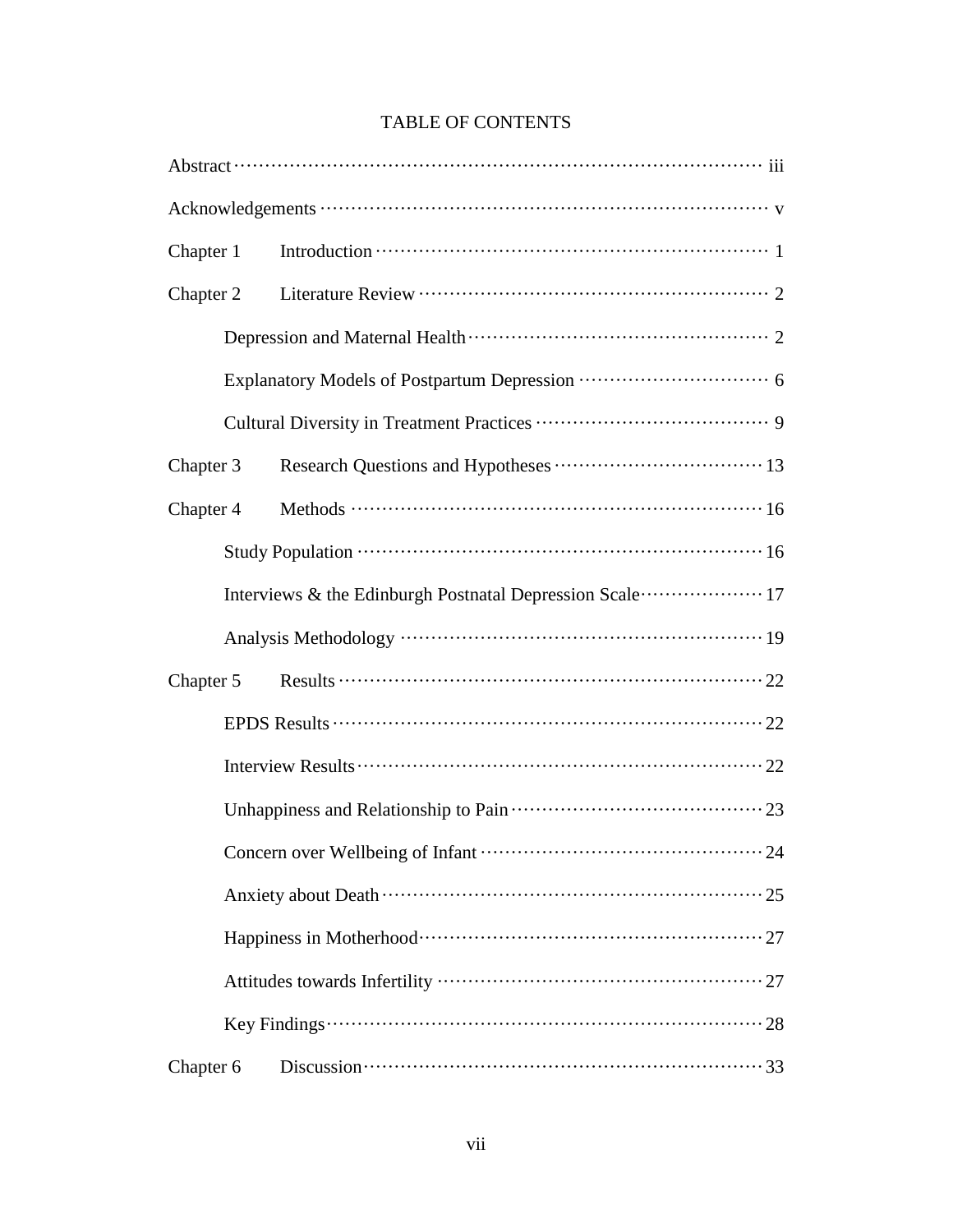| Appendix 1 | Edinburgh Postnatal Depression Scale Questions 42                                                                                                                                                                                                                                                                                     |
|------------|---------------------------------------------------------------------------------------------------------------------------------------------------------------------------------------------------------------------------------------------------------------------------------------------------------------------------------------|
| Appendix 2 |                                                                                                                                                                                                                                                                                                                                       |
| Appendix 3 |                                                                                                                                                                                                                                                                                                                                       |
| Appendix 4 |                                                                                                                                                                                                                                                                                                                                       |
|            | References $\cdots$ $\cdots$ $\cdots$ $\cdots$ $\cdots$ $\cdots$ $\cdots$ $\cdots$ $\cdots$ $\cdots$ $\cdots$ $\cdots$ $\cdots$ $\cdots$ $\cdots$ $\cdots$ $\cdots$ $\cdots$ $\cdots$ $\cdots$ $\cdots$ $\cdots$ $\cdots$ $\cdots$ $\cdots$ $\cdots$ $\cdots$ $\cdots$ $\cdots$ $\cdots$ $\cdots$ $\cdots$ $\cdots$ $\cdots$ $\cdots$ |
|            |                                                                                                                                                                                                                                                                                                                                       |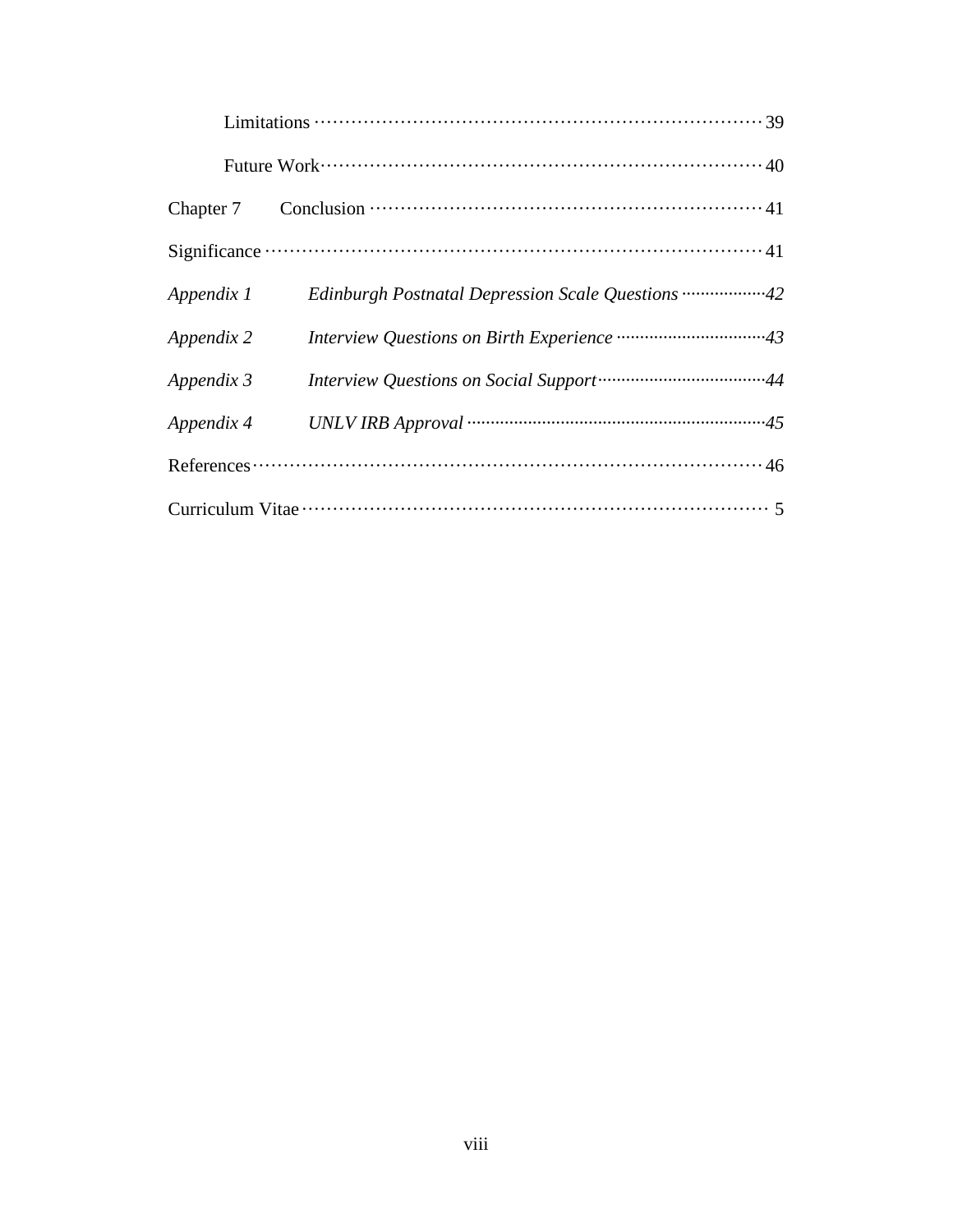#### Chapter 1

#### **Introduction**

While the physiology of birth is largely the same for women throughout the world, the manifestation of birthing experience is influenced by a range of biological, cultural, and psychosocial values and attitudes (Adeponle, Groleau, Kola, Kirmayer, & Gureje, 2017; Hrdy, 2011; Stern & Kruckman, 1983). Globally, maternal health is a pressing public health concern, and postpartum depression (PPD) has been identified as a mounting health issue in many populations cross-culturally, with those in low and middle-income countries at the highest risk, where approximately 1 in 5 women may experience PPD (Adeponle et al., 2017; Gelaye et al., 2017).

The postnatal period is often characterized as a time of heightened happiness and bonding between an infant and mother, but for some mothers, there is an onslaught of negative, mixed emotions. While between 30- 70% of mothers will experience some form of postpartum "baby blues", simply defined as a time of "weepiness" and ultra-sensitivity, it often improves without any formal medical intervention (Robertson, Celasun, & Stewart, 2003; Yim, Tanner Stapleton, Guardino, Hahn-Holbrook, & Dunkel Schetter, 2015) . Postpartum depression (PPD), however, is identifiable by a more serious onset of depressive episodes with the most commonly cited experiences associated with feelings of anxiety and/ or stress, hypersomnia or insomnia, irritability, lack of concern for offspring, and overall hostility (Adeponle et al., 2017; Hagen, 1999; Haroz et al., 2017; Hrdy, 1999; Mathers, Fat, & Boerma, 2008; O'hara & Swain, 1996; O'Hara, 2009; Stern & Kruckman, 1983). Postpartum depression is further associated with more serious and long-term consequences for mother, infant, and family dynamics such as enduring mental illness, poor infant health outcomes, and social stigmatization (Adeponle et al., 2017; Oates et al., 2004; Wittkowski, Gardner, Bunton, & Edge, 2014).

The PPD global prevalence rate is 10-20%, with lower rates most often found in high-income countries (American Psychological Association, 2015; Gavin et al., 2005; Gibson, McKenzie-McHarg, Shakespeare, Price, & Gray, 2009; Katz, Crean, Cerulli, & Poleshuck, 2018; O'hara & Swain, 1996; Robertson et al., 2003;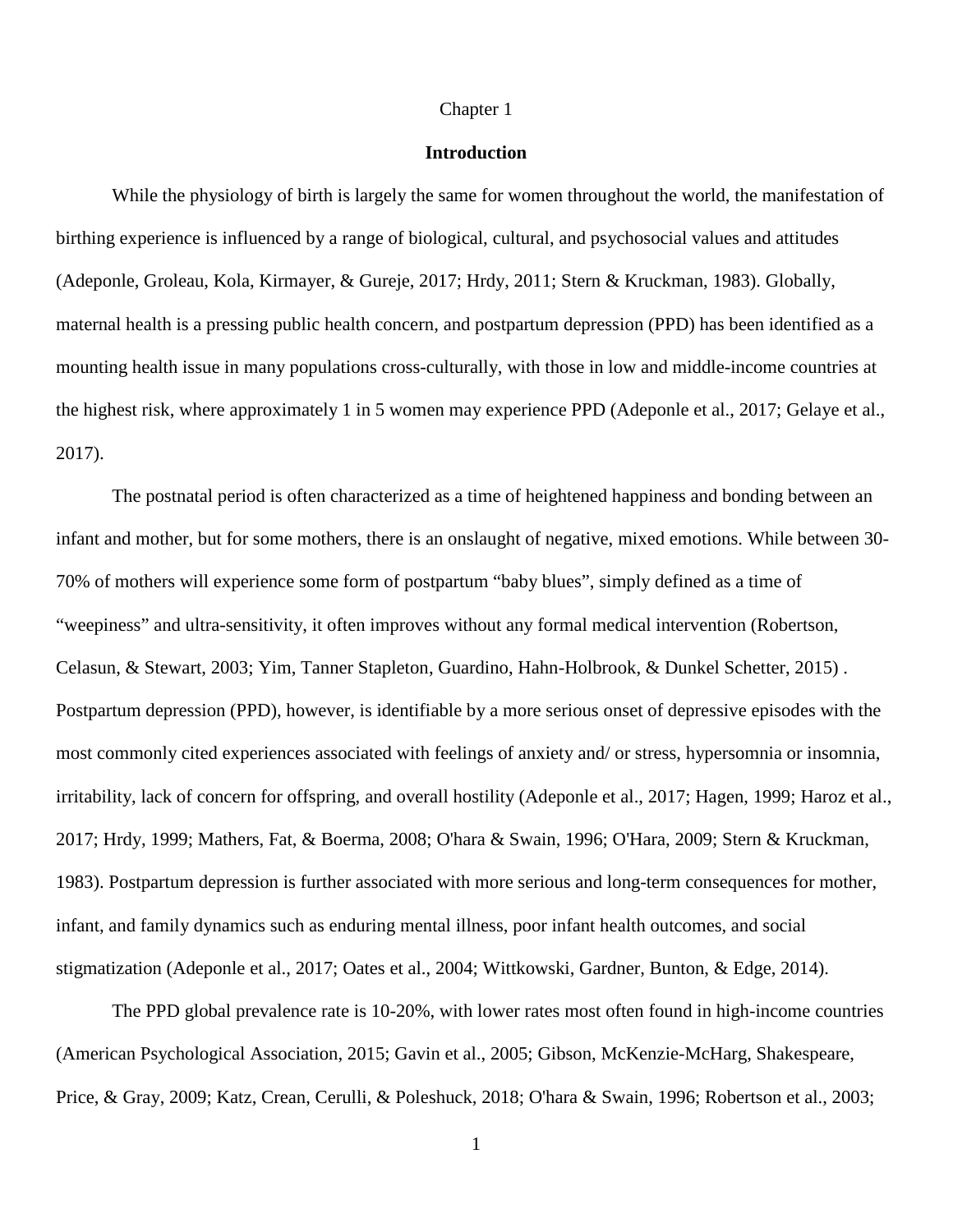Stern & Kruckman, 1983). These ranges, however, do not account for cross-cultural variation in illness recognition and treatment, differences in evaluation measurements and cutoff scores in screening tools, and intra-cultural variation (Halbreich & Karkun, 2006). The majority of prevalence studies have been conducted among women in the post-industrialized west, from so-called WEIRD (western, educated, industrialized, rich, and democratic) populations (Henrich, Heine, & Norenzayan, 2010). This trend is shifting, however, and more recently there has been an increase in cross-cultural studies in both rural and urban settings (Adeponle et al., 2017; Haroz et al., 2017; Musyimi, Mutiso, Musau, Matoke, & Ndetei, 2017; Pishgar et al., 2016). Incorporating a diversity of global populations widens the range of PPD prevalence to 0-73% of new mothers across populations (see review (Halbreich & Karkun, 2006; Haroz et al., 2017), with ranges for low-income to middle-income countries most often cited between 10-30% (Adeponle et al., 2017).

Despite a growing number of cross-cultural studies, the validity of international PPD research has been contested, particularly over the concern that "depression", as it is currently understood and treated, is a 'culturebound' western concept, with little applicability or relevance to non-western populations (Oates et al., 2004). Most research utilizes diagnostic and screening tools developed in the post-industrialized west and translated from English regardless of the geographic location or first language spoken of the target population. A recent review of qualitative literature on mental health (Haroz et al., 2017) calls for expanded research programs to understand the meanings and significance of cultural influences on mental health. There are few studies that utilize qualitative methodologies to investigate local, culture-specific recognition of, and experiences with, postpartum mood disturbances let alone the variable social and cultural contexts of perinatal motherhood (Adeponle et al., 2017; Bina, 2008; Oates et al., 2004).

Here, we provide the first investigation exploring postpartum maternal mood utilizing qualitative interviews and a standardized PPD screening tool among a contemporary small-scale non-industrial foraging population, the Hadza of Tanzania. The Hadza are an ideal population in which to study the efficacy of the Edinburgh Postnatal Depression Scale (EPDS) to identify postpartum mood disturbances in a small-scale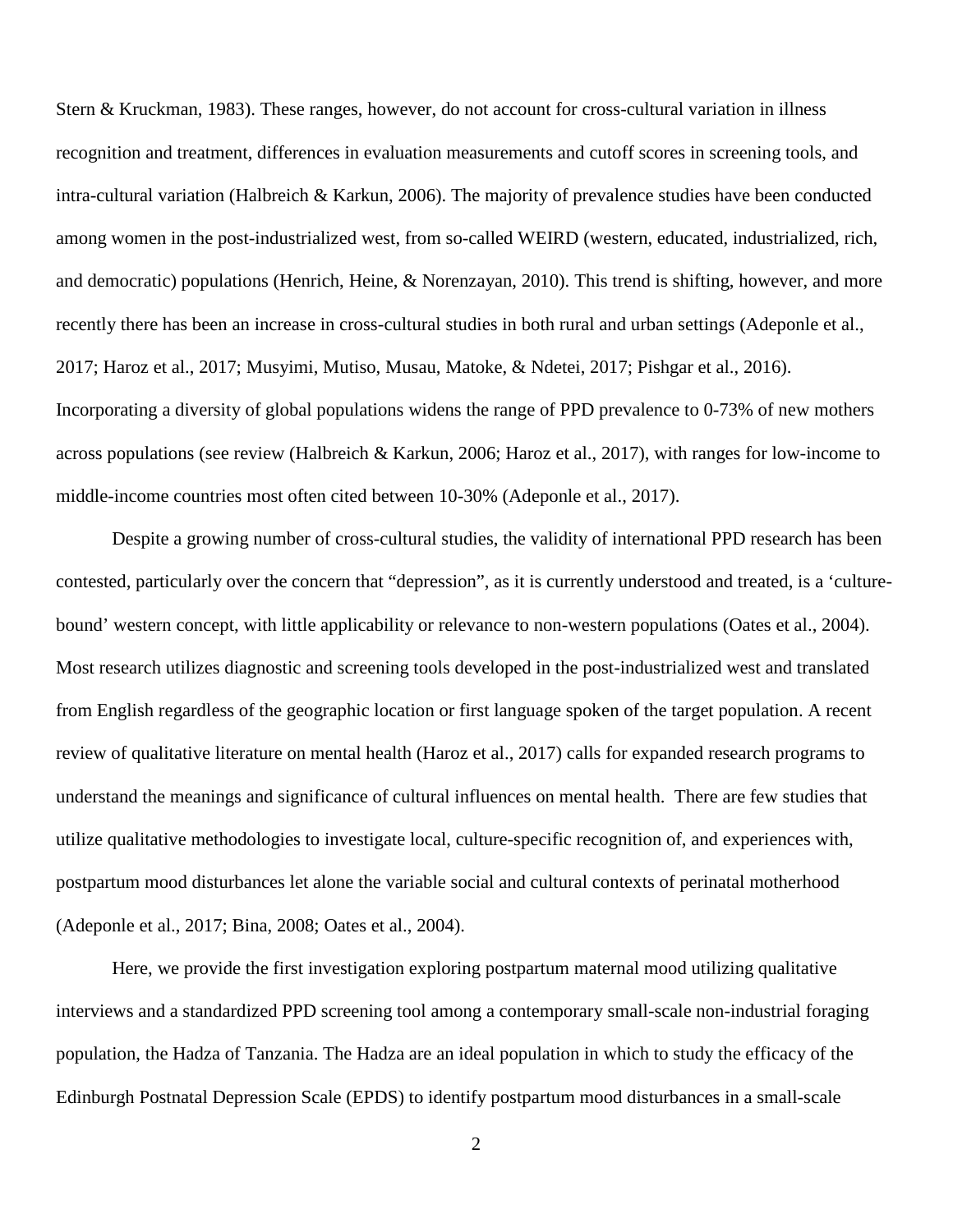population, as they are semi-nomadic foragers who do not use birth control, but who engage in long-term, on demand breastfeeding and live in intensive social care networks (Crittenden & Marlowe, 2013). More importantly, they are also undergoing massive socio-political and nutritional changes as their land rights are increasingly threatened and their traditional and diverse diet of wild foods shifts towards one with heightened incorporation of processed foods and the increased consumption of maize and other domesticated grains. Similar to other forager and small-scale populations, maternal and infant mortality rates are high and professional health care access is limited (Hewlett, 1991; Jones, 2016; Volk & Atkinson, 2013).There is currently a dearth of research on how such transitions and health risk factors might be affecting the health of mothers and their infants during the postpartum period.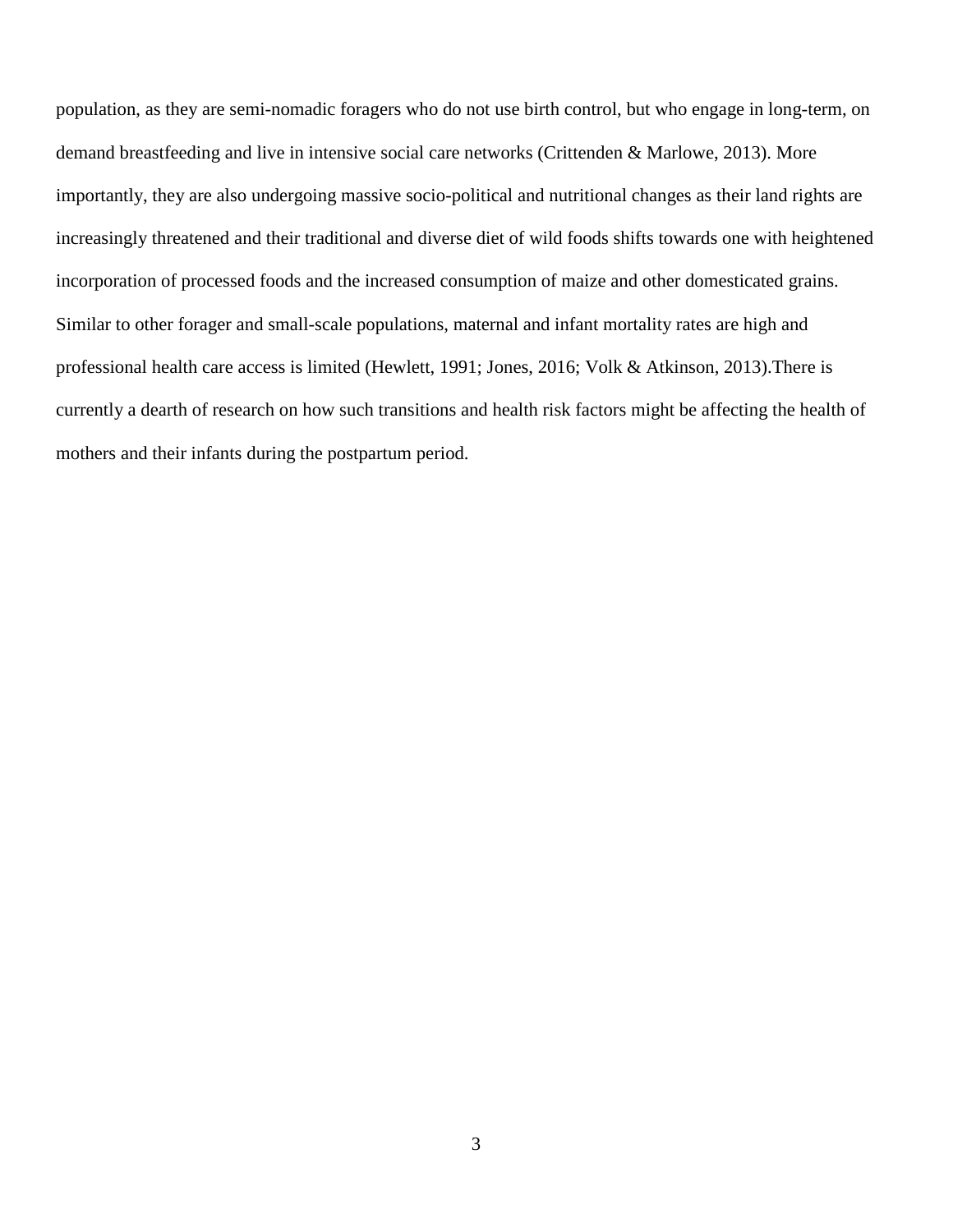#### Chapter 2

#### **Literature Review**

#### *Depression and Maternal Health*

Postpartum depression is an affective mood disorder that often occurs up to one year after childbirth and is considered a serious global public health problem for women (Adeponle et al., 2017; Wittkowski et al., 2014). Despite the high disease burden, PPD is often left untreated in most African countries (Adeponle et al., 2017). Postpartum depression is characterized by insomnia, hypersomnia, adverse fetal and infant health outcomes, and diminishing social reputation (Adeponle et al., 2017; Hagen, 1999; Haroz et al., 2017; Hrdy, 1999; Mathers et al., 2008; O'hara & Swain, 1996; O'Hara, 2009; Stern & Kruckman, 1983). In addition, the lived experience of PPD is influenced by a wide range of factors, such as distress, variations in social support, the influence of various cultural belief systems, and, importantly, a variety of culturally-determined idioms of distress (Adeponle et al., 2017; Oates et al., 2004; Sawyer et al., 2011). Prevalence data and commonly associated symptoms are well established for western countries; however, prevalence data for low and middleincome countries are lacking, and accompanying symptoms are often poorly identified or understood (Adeponle et al., 2017; Gelaye et al., 2017).

Although some screening and diagnostic tools have been validated in non-western cultural contexts, some researchers suggest that their development and primary use in high income western countries should temper the assumption of their applicability in non-western cultural contexts (Oates et al., 2004; Sawyer et al., 2011). A cross-cultural research project undertaken by Oates and colleagues (Oates et al., 2004) explored postpartum "unhappiness" and "happiness", rather than "postpartum depression", utilizing small focus groups in 11 countries. The study was predominately qualitative and aimed to determine whether or not PPD could be considered a "universal" maternal experience with similar attributes and expressive components. The authors found that "postpartum morbid unhappiness" was present in every population that they studied, and the descriptions were similar to those found in western conceptions of postpartum depression (Oates et al., 2004).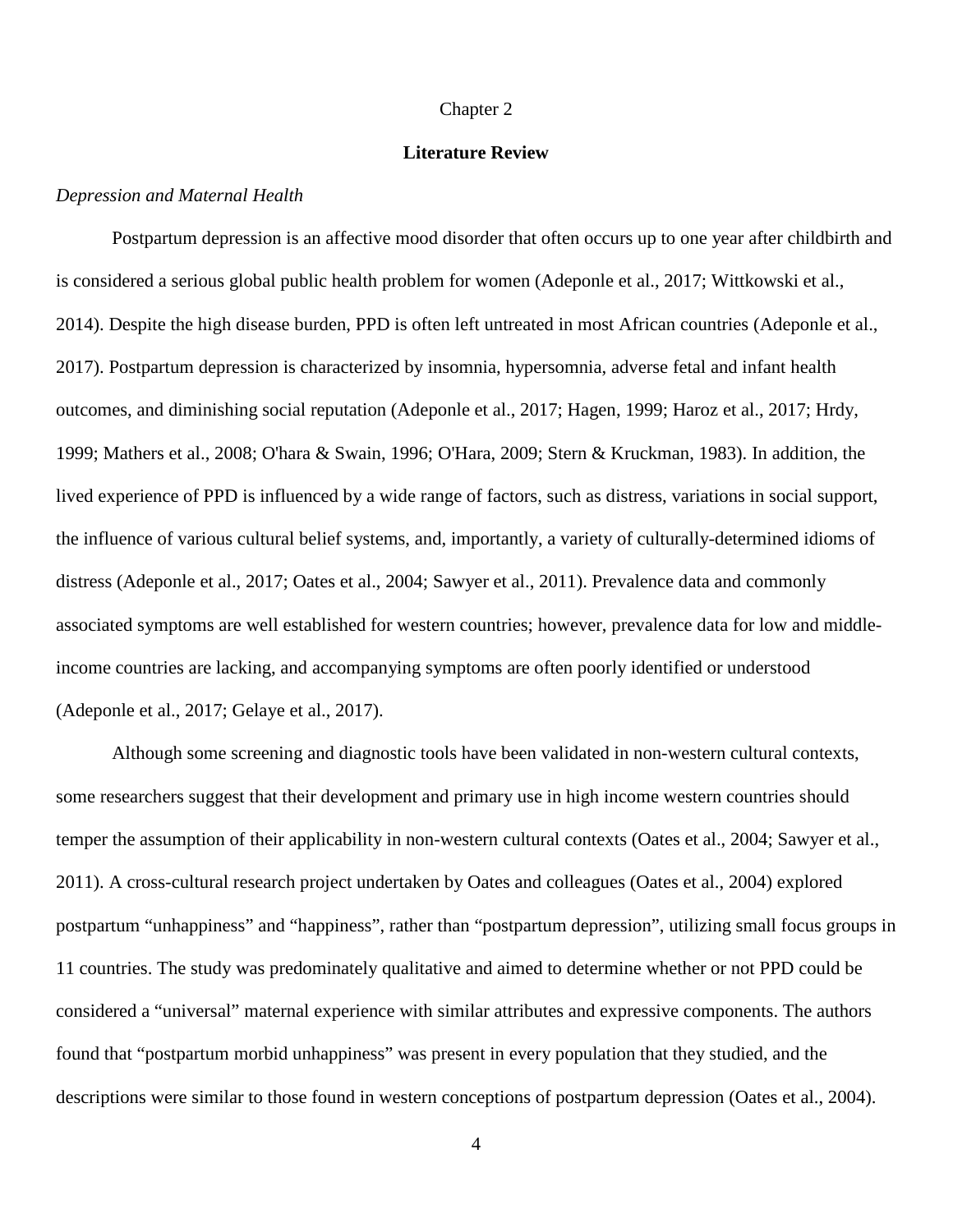Building on this concept, a recent study conducted in Nigeria (Adeponle et al., 2017) stressed that strategies for the treatment of perinatal depression in low-income countries must consider local social contexts and localized meanings of depressed mood utilizing qualitative and narrative-based methods. Women describe their symptoms in terms of culture-specific social and personal idioms, and many cultures have social norms and ritual practices surrounding reproductive behaviors, paving the way for qualitative research to recognize these interweaving factors (Adeponle et al., 2017).

Precisely how these factors are reflected in patterns of postpartum maternal mental health, remains unclear, however. Based on current screening estimates, we know that approximately 1 in 5 women experience PPD in low and middle-income countries, although some researchers warn this is likely a significant underestimate, since PPD screening and treatment efforts in these countries are often scarce and underresourced (Gelaye, Rondon, Araya, & Williams, 2016). Africa's maternal health situation is further impacted by some of the highest morbidity and mortality rates in the world (Afolabi, Bunce, Lusher, & Banbury, 2017; Sawyer, Ayers, & Smith, 2010).

Maternal mental health issues in low and middle-income countries are further complicated by the health risks many mothers face due to lack of access to professional health care services and high rates of unassisted home deliveries (Sawyer et al., 2011; World Health Organization, United Nations Population Fund, & Key Centre for Women's Health in Society, 2009). The highest rates of maternal mortality are found in Sub-Saharan Africa, where approximately 1 in 16 women may die in childbirth (Sawyer et al., 2011; World Health Organization et al., 2009). The National Bureau of Statistics in Tanzania, East Africa, estimated the maternal mortality rates to be 432 maternal deaths per 100,000 live births (C. Hanson et al., 2015). There are further geographic, economic, and geo-political landscapes that affect maternal resources and health care practices in Tanzania, particularly for different regions, such as urban or rural populations(Hanson et al., 2015). Birth experience and the rituals associated with pregnancy, labor, delivery, and postpartum health are often very

5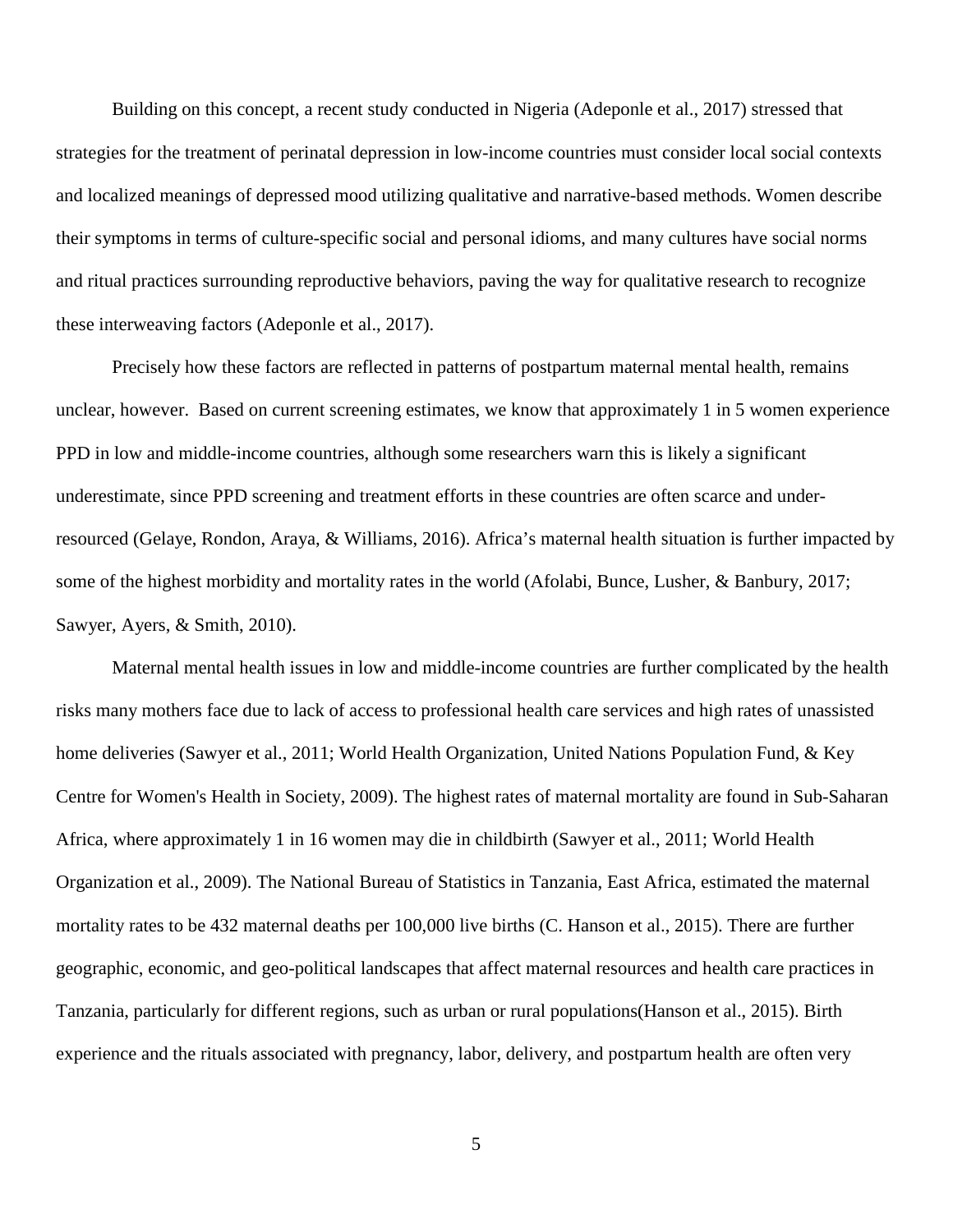different for populations living in the post-industrialized west and those outside of the cultural west (Adeponle et al., 2017; Sawyer et al., 2011).

#### *Evolutionary Hypotheses of Postpartum Depression*

Increasingly, global public health is incorporating evolutionary medicine into traditional models of care (Wells, Nesse, Sear, Johnstone, & Stearns, 2017), allowing us to ask questions in light of our unique life history as humans, and to further explore origins of certain traits, while integrating cultural, historical, and biological factors (M. Hanson & Gluckman, 2016). For example, one way in which we can garner a better evolutionary understanding of the onset and prevalence of PPD is to pay special attention to populations who are thought to utilize similar ecological resources to those of our hominin ancestors. Hunting and gathering societies are often used as reference populations for Paleolithic populations. While foragers are by no means Paleolithic peoples, they are in many respects the best (and only) proxy we have for natural fertility, highly cooperative, small scale and semi-nomadic populations who have limited or no access to health care and who subsist, at least for part of their economy, by hunting and gathering.

The fact that humans are often considered to be cooperative breeders prompted Hagen (2002) to argue that depression (and especially postpartum depression (Hagen, 2003) might be a kind of 'bargaining tool' in which individuals manipulate others to garner resources. Humans are highly social and entirely dependent upon distributed childcare, allowing mothers to use their helpless infant's vulnerability as a negotiation to elicit more childcare resources. For instance, should a mother determine that she is receiving insufficient social support, she may essentially "bargain" with investment by reducing care or provisioning to her own offspring, in the aims of eliciting assistance from others, as the infant's needs are not being met ((Hagen, 2002; Hagen, 2003). If Hagen is correct in this hypothesis, this would have likely left hominin mothers particularly vulnerable to their perception of available assistance in childrearing (Hrdy, 2016a). Most depressive episodes postpartum are minor and short-lived (the so-called 'baby blues'). For the mothers who are receiving inadequate childcare

6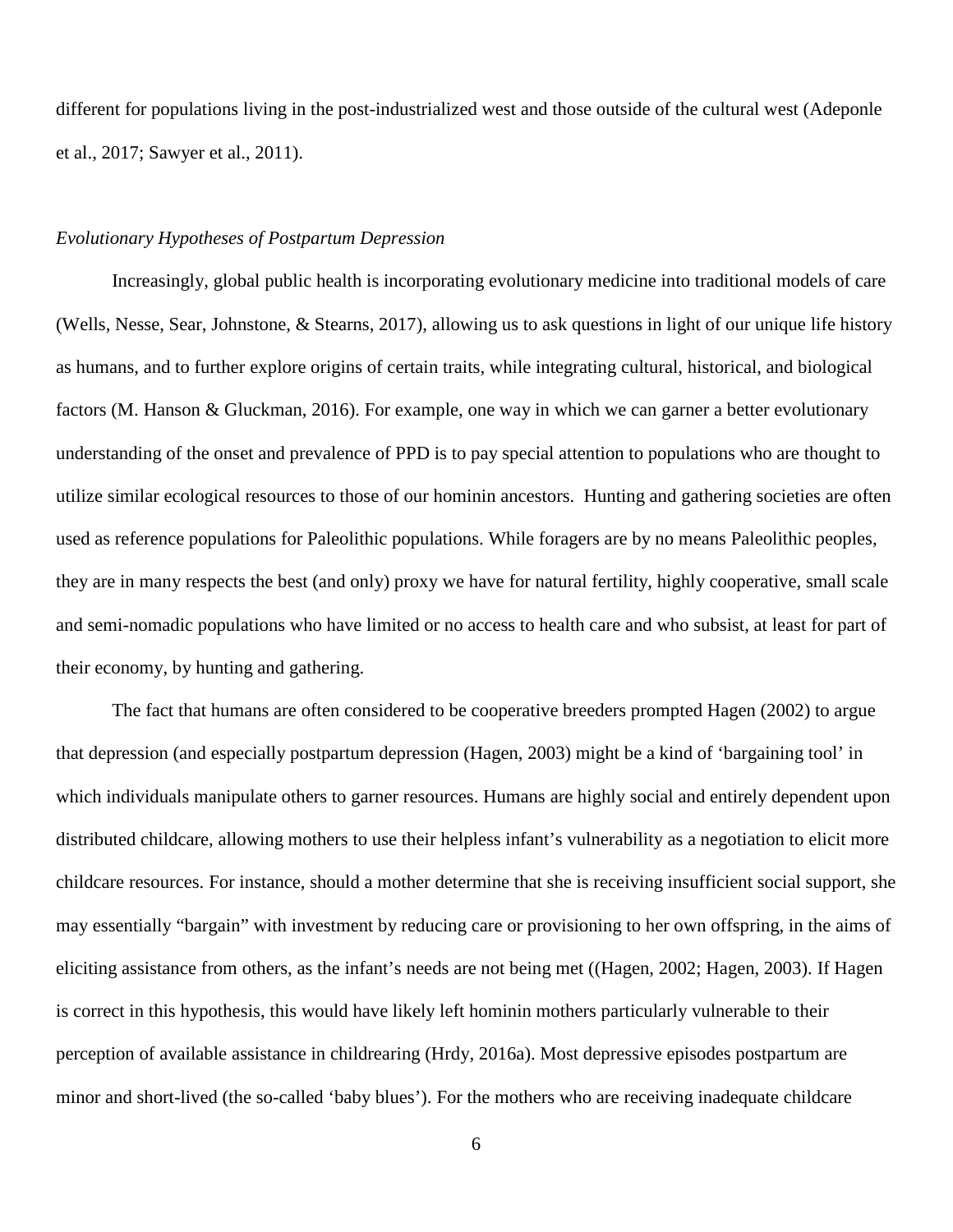assistance, however, the ability to defect from obligate care in the form of more debilitating and longer-term depressive episodes is possibly a key component of cooperative breeding or distributed care models (Hagen, 1999; Hrdy, 2016).

Postpartum depression has also been interpreted through an evolutionary mismatch lens; labeled as a "disease of civilization" characterized by cultural factors that are a "mismatch" with our ancestral ecological and social environments (Hahn-Holbrook & Haselton, 2014; Yim, Stapleton, Guardino, Hahn-Holbrook, & Schetter, 2015). Drastic changes in nutrition, sunlight exposure, breastfeeding prevalence, and social support in childrearing between foraging populations and those living in the post-industrialized west, provide a range of potentially mismatched environmental and behavioral factors that might result in postpartum mood disorders in post-industrial contexts. Yet, such a mismatch can offer only a partial explanation for depression, particularly postpartum depressive states (Hahn-Holbrook & Haselton, 2014). Although such a perspective might explain the high rates of postpartum depression among populations living in high income countries, it fails to account for the equally high prevalence of PPD in low and middle income countries, as well for cultural contexts that more closely approximate our ancestral environments (Eberhard‐Gran, Eskild, Tambs, Opjordsmoen, & Ove Samuelsen, 2001; Gibson et al., 2009; Hahn-Holbrook & Haselton, 2014; Haroz et al., 2017; Oates et al., 2004; O'hara & Swain, 1996).

#### *Cultural Diversity in Treatment Practices of PPD*

As we are increasingly coming to appreciate in diverse disciplines, it is often inappropriate to apply universal diagnostic methodologies and treatments wholesale to all populations ( $\mathbb{R}\triangleleft$ hli, Haeusler, Saniotis,  $\&$ Henneberg, 2016). Research practices, much like medical treatment, must acknowledge individualized and population specific factors in order to improve data collection, interpretations, and, ultimately, health outcomes.

This project sought to address this lacuna in cross-cultural PPD research by utilizing the Edinburgh Postnatal Depression Scale (EPDS), which is considered the global gold-standard screening tool (J. L. Cox,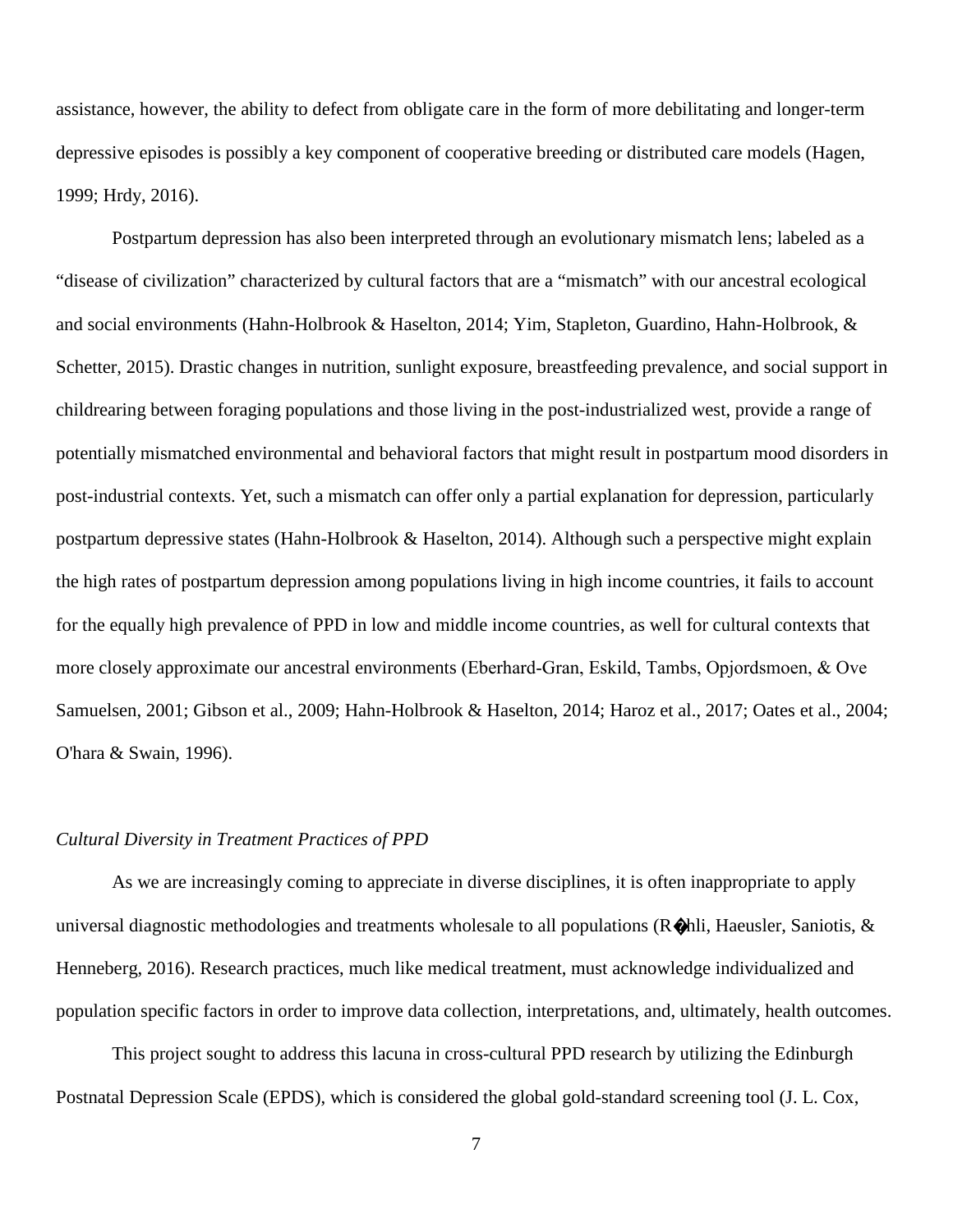Holden, & Sagovsky, 1987), and pairing it with qualitative interviews of postpartum "happiness" and "unhappiness". Using these data, e postpartum mood among a small-scale foraging population from Northern Tanzania was explored, utilizing a screening tool which could allow rates of probable depression to be established in a population in which no postpartum health work has been completed to date. Utilizing the qualitative questions on postpartum "happiness" and "unhappiness" outlined in the Oates et al. qualitative study (Oates et al., 2004), culturally adapted and culturally relevant postpartum behaviors and expectations from local women in the study population were analyzed. These two methodologies, when combined, allow for increased understanding of the use of the EPDS in small-scale societies, as well as establishing what Hadza women deem as the sources of happiness and unhappiness in the postpartum period. Reviewing postpartum happiness and unhappiness in a small-scale society is especially important for our understanding of the global applicability of the definition of depression and treatment practices.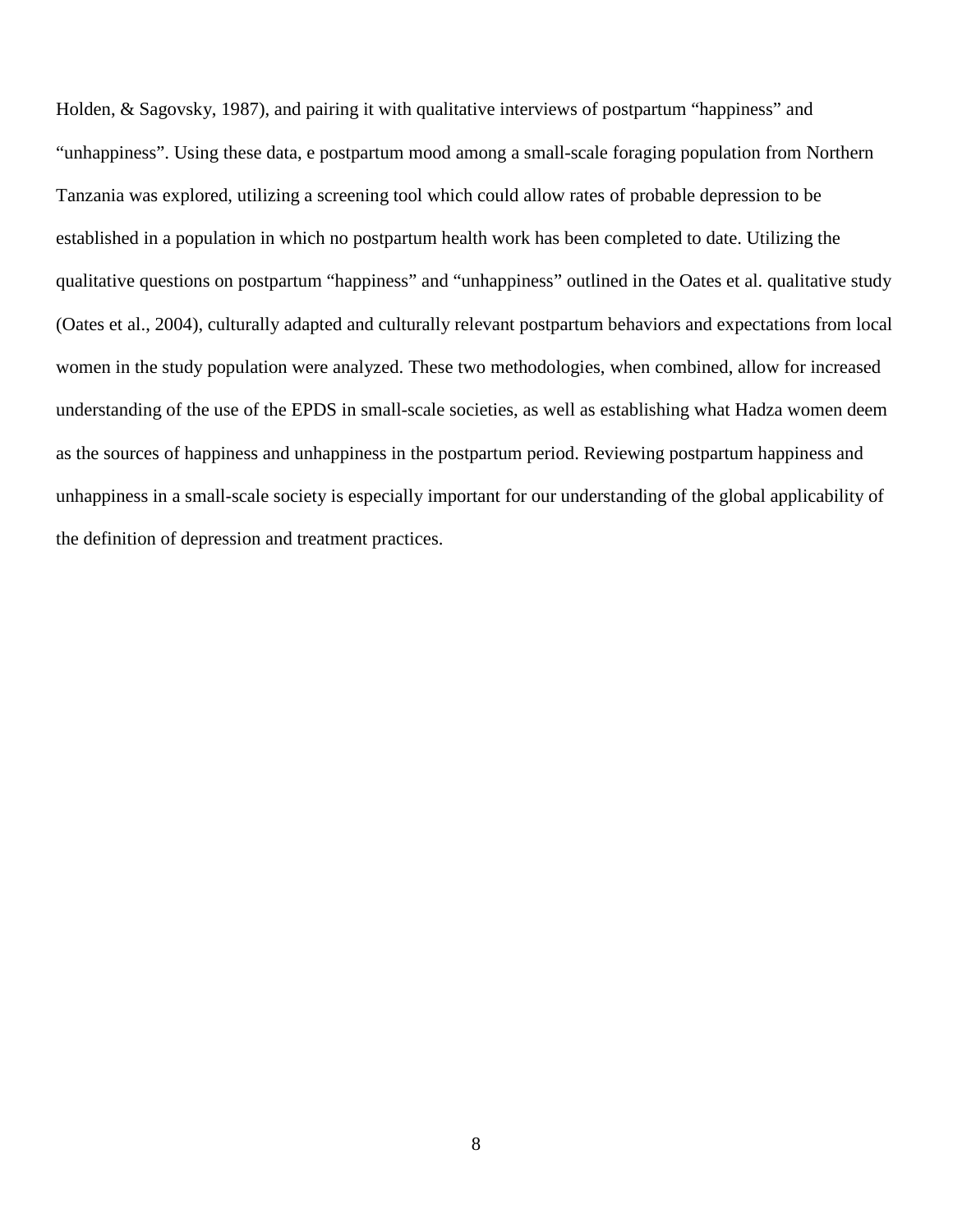#### Chapter 3

#### **Research Questions and Hypotheses**

As previously discussed in the literature review, most cross-cultural studies, until recently, have lacked the integration of qualitative data to explore perceptions of health. Much of the reported data in the literature has used clinical diagnostic tools that might fail to account for cultural diversity and localized definitions of depression. Further, evolutionary explorations of PPD and maternal health have yet to be completed among a small-scale foraging population. The aims of the current project are to: (1) incorporate qualitative maternal mood data alongside data collected using traditional PPD methodology from the cultural west, and (2) explore maternal health in a small-scale non-industrialized population, and (3) review baseline evolutionary questions.

Research Question 1a: *Can the Edinburgh Postnatal Depression Scale, a cross-culturally validated PPD screening tool be validated among a small-scale, non-industrialized population?*

Research Question 1b: *Do qualitative questions exploring postpartum happiness and unhappiness in maternal mood map onto the scoring results from the Edinburgh Postnatal Depression Scale?*

The EPDS scale has been validated cross-culturally in many different societies and has further been validated among populations on the continent of Africa (Adewuya, Eegunranti, & Lawal, 2005a; Bass, Ryder, Lammers, Mukaba, & Bolton, 2008; Khalifa, Glavin, Bjertness, & Lien, 2015; Lawrie, Hofmeyr, De Jager, & Berk, 1998; Tesfaye, Hanlon, Wondimagegn, & Alem, 2010; Uwakwe, 2003). Utilization of the EPDS scale in a foraging population has not been undertaken, to our knowledge, and prior validation is lacking. Based on our understanding of cross-cultural PPD research, there is a lack of qualitative data that can serve to help validate the use of westernized screening tools in depression research. By utilizing the EPDS among Hadza mothers and also including qualitative data on happiness and unhappiness, we hypothesize the following: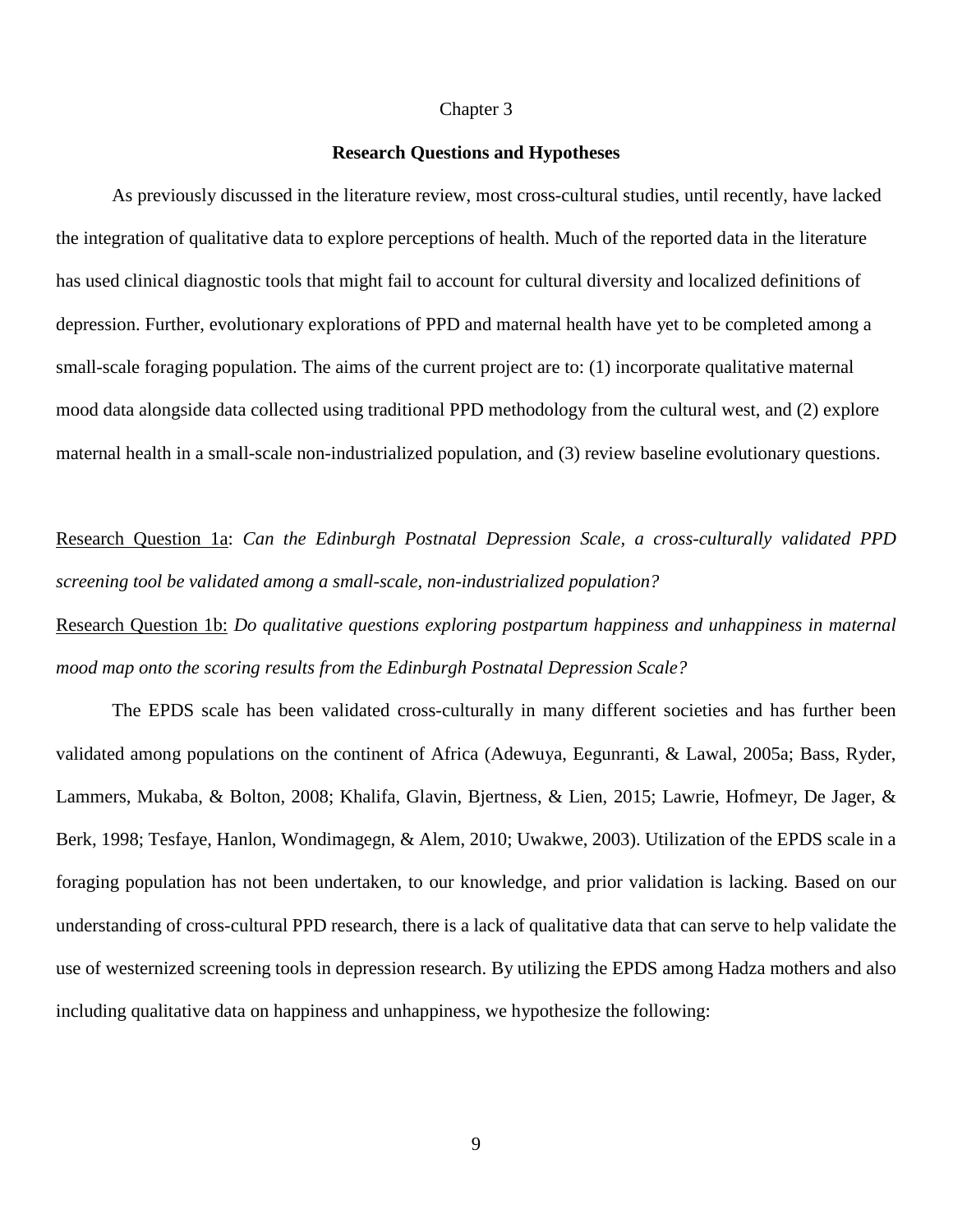**H1**: The themes and topics addressed in the qualitative happiness and unhappiness questions will be similar for Hadza mothers that are considered probable depressive according to the EPDS tool. The converse will be true as well, Hadza mothers that are not considered depressive according to the EPDS tool will have similar themes and topics in their qualitative interviews.

**H2:** The EPDS is a validated screening tool for small-scale, foraging populations when used concurrently with detailed qualitative questions on postpartum happiness and unhappiness.

Research Question 2: *Do low levels of social support increase presence of PPD in Hadza women one year postpartum?* 

Some evolutionary anthropologists interested in PPD have argued that higher levels of social support from caregivers other than parents will decrease levels of low postpartum mood due to increased resource allocation and investment in a new infant (Hagen, 1999; Hagen, 2002; Hagen, 2003; Hrdy, 2016b). Based on these human life history and cooperative breeding models of resource allocation and investment, our hypothesis is as follows:

**H3:** Hadza women with highest levels of social support from outside caregivers, such as husbands, friends, and family members, will have lower levels of probable postpartum depression than women with lower levels of social support.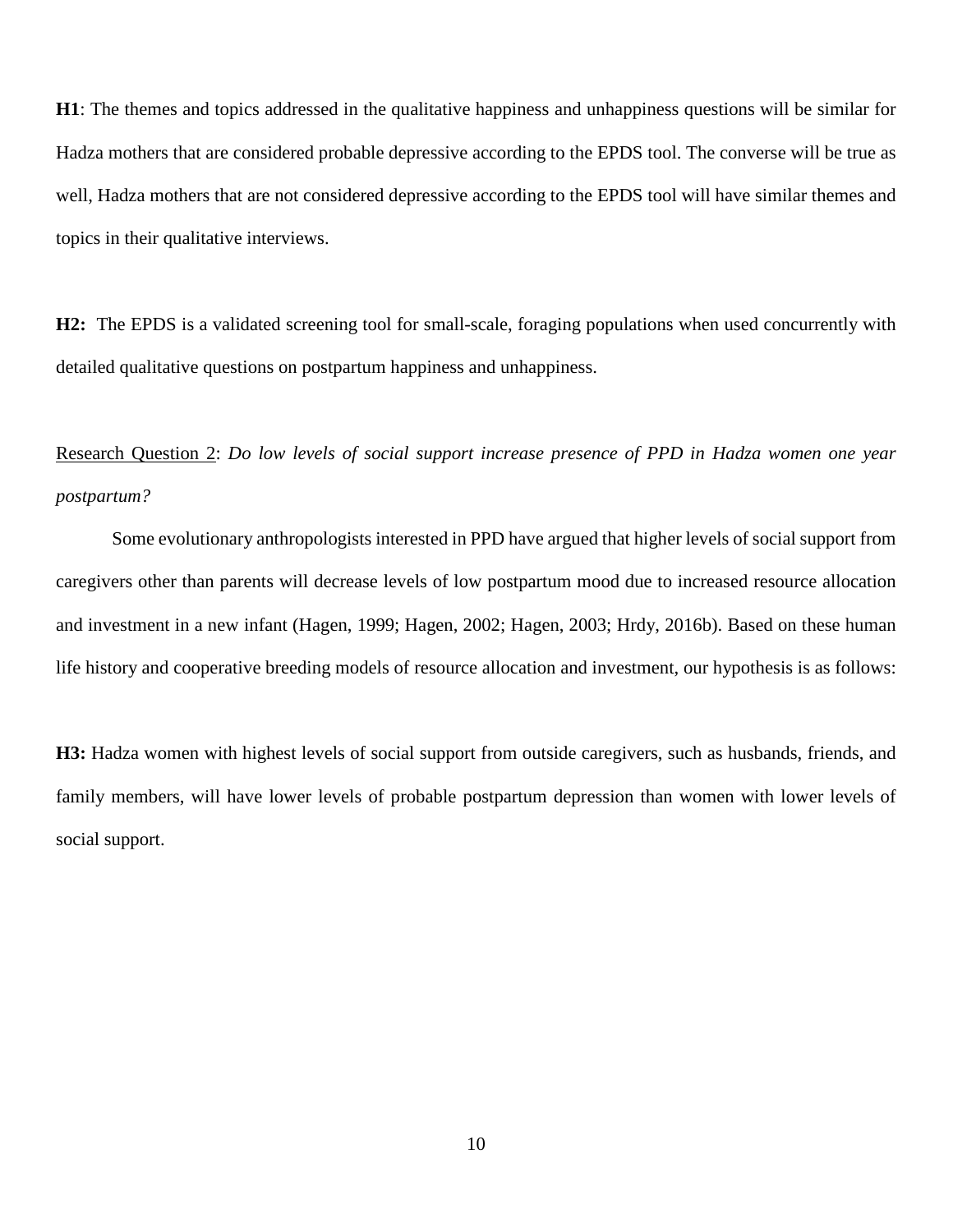#### Chapter 4

#### **Methods**

Human Research Subjects approval was obtained from the University of Nevada, Las Vegas Institutional Review Board (IRB). Informed consent was obtained orally from all participants, as the Hadza are a predominantly non-literate population. All consent procedures and data collection were approved by the Tanzanian Commission for Science and Technology (COSTECH). [1](#page-19-0)

#### *Study Population*

The Hadza of Tanzania occupy a 4000 km^ 2 region in Northern Tanzania in a savannah woodland habitat south of the Serengeti (Marlowe, 2010; Blurton Jones, 2016). They are semi-nomadic and live in fluid camps of roughly 30 individuals, where much of the food consumed come from wild sources. Recently, their diet has begun to incorporate increased amounts of agricultural products, such as maize (Crittenden et al., 2017). While no foraging population relies exclusively on wild foraged food any longer, the Hadza represent a population in which a subset of the total population, around 150 individuals, continue to consume a diet that is largely composed of wild foods (Crittenden et al., 2017). As of 2016, their food system is undergoing drastic change as more Hadza (approximately 15% annually) transition into a market economy, engage in wage labor, and benefit from government, missionary, and non-governmental organization (NGO) food drops of maize and other domesticates (Crittenden et al., 2017; Jones, 2016; F. Marlowe, 2010).

<span id="page-19-0"></span><sup>&</sup>lt;sup>1</sup> As this was not an intervention study and was interview based, no research approval was required from the National Institute of Medical Research.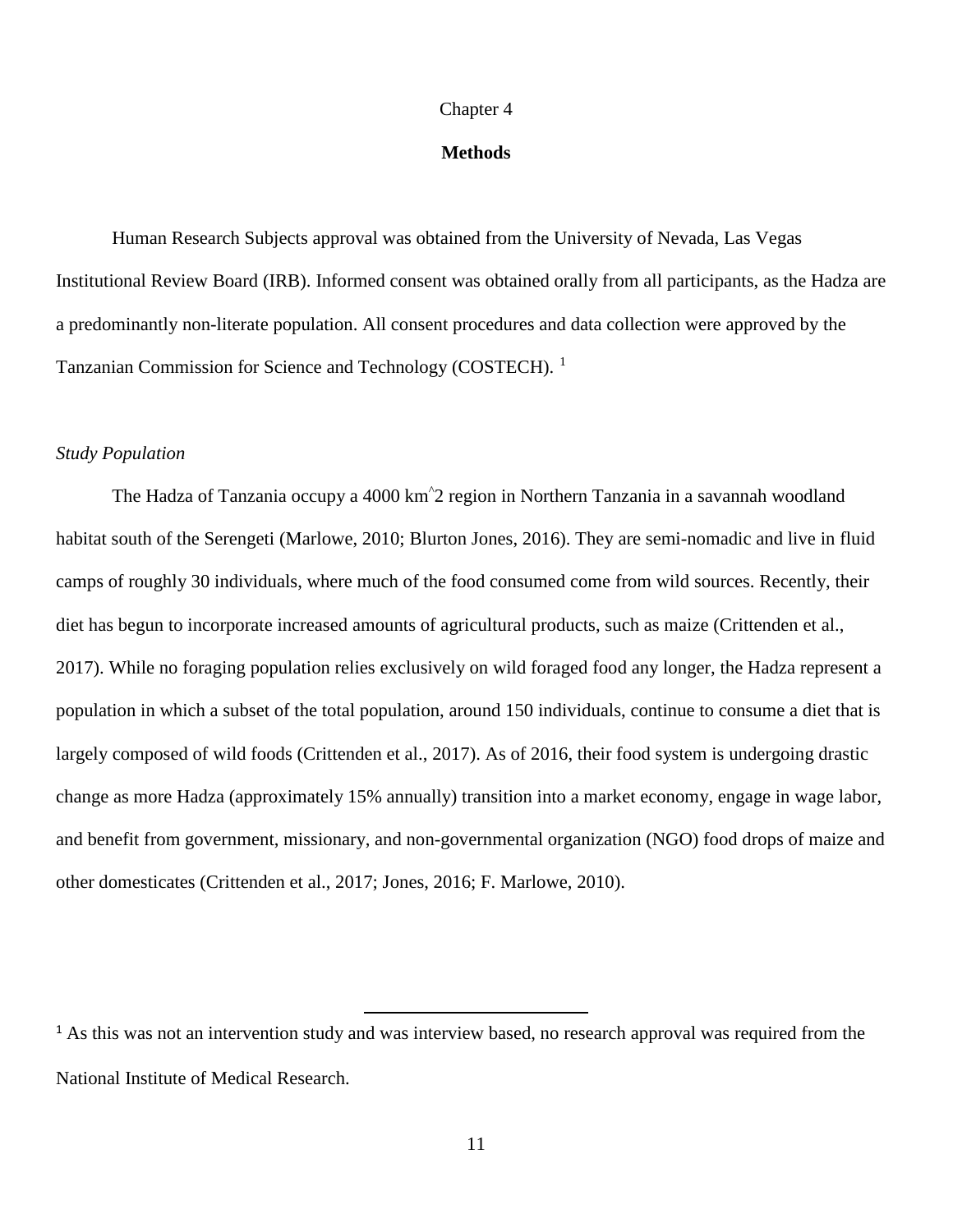Currently, the Hadza are living in a transitional period that is replete with sociopolitical, demographic, and environmental change. They are simultaneously fighting for access to formal education, adequate health care, and land rights to maintain access to their traditional foraging lands, while also interacting with missionaries, traveling health care providers, government agencies, researchers, ecotourism companies, and NGOs. Hadza women are dealing with high levels of infant and maternal mortality, with lack of access to appropriate and professional health care services in a rural environment. Moreover, some are actively participating in the market economy as labor-driven work increases in nearby villages and daily wages are accrued from participation among the eco-tourism companies and hunting concessions.

#### *Sample Size*

A total of 25 Hadza women, aged 15-40 years, were recruited utilizing convenience sampling from ten semi-nomadic camps in July and August of 2016 and 2017 from the Lake Eyasi region of Northern Tanzania. All individuals included in final analysis agreed to participate in a three-part interview process that included one demographic questionnaire, two semi-structured interviews, and the administration of the EPDS scale. One woman in a village camp declined to participate and another participant declined to finish the study, citing research fatigue. The final sample size included 23 (92%) of 25 women with infants less than one year of age from the ten camps visited.

#### *Interviews*

The first semi-structured interview asked questions about the overall birth experience of the mother and included questions on happiness and unhappiness during pregnancy and directly after birth. This interview was conducted in order to contextualize and aid in interpretation of the validity of the EPDS scale. The second semistructured interview sought to measure social support and recorded presence of mother or mother-in-law, father,

12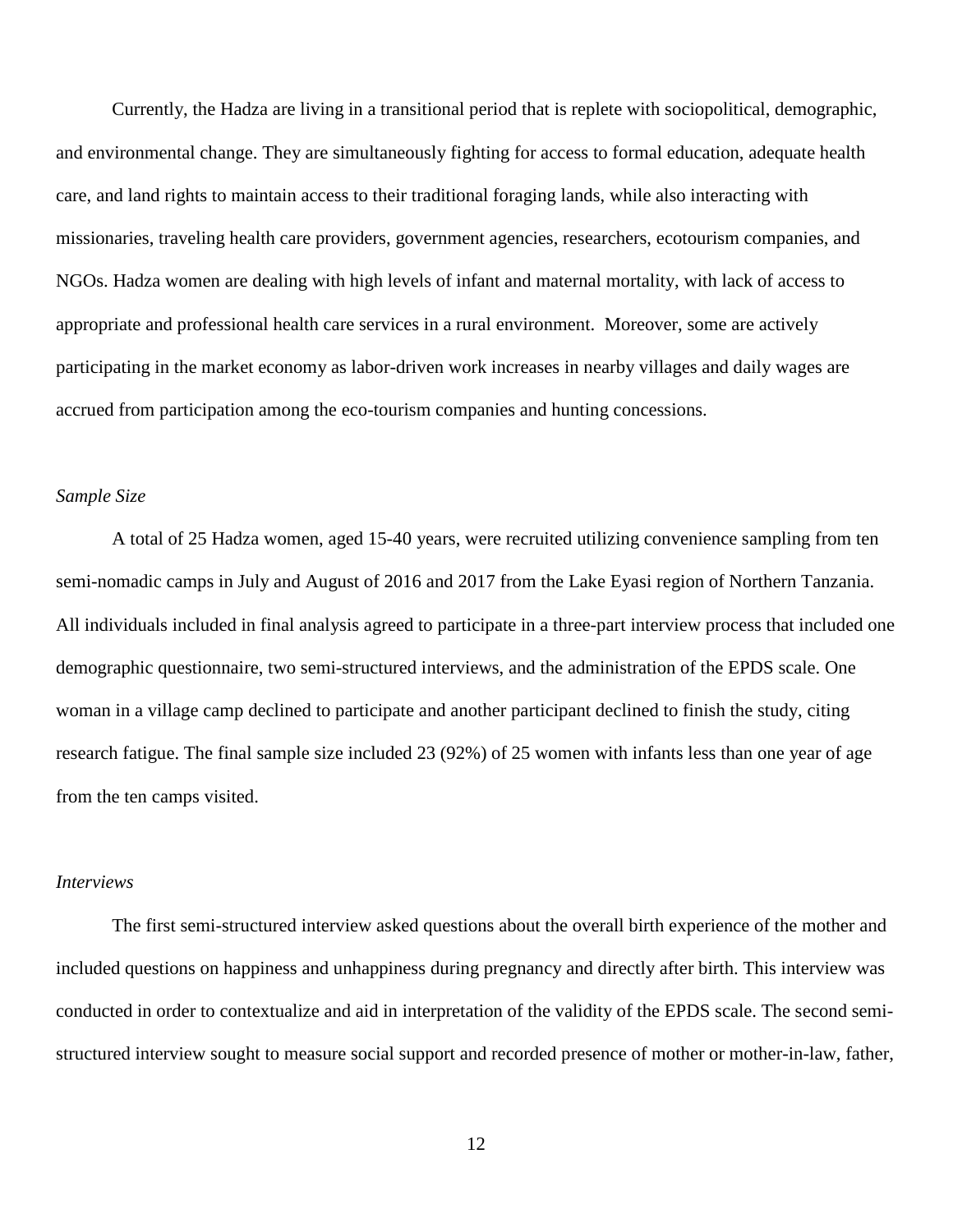and/or grandparents residence in camp. Demographic information was also taken on parity, and age at first birth.

## *Edinburgh Postnatal Depression Scale*

We used the Edinburgh Postnatal Depression Scale (Abbott & Williams, 2006; Abiodun, 2006; Chibanda et al., 2010; Eberhard‐Gran et al., 2001) which has been found to be effective cross-culturally, in both urban and rural environments, as a screening tool for postpartum depressive symptoms (Cox et al., 1987). While the scale does not diagnose depression, it does screen for behavioral symptoms that are commonly linked to depression.

The EPDS is a 10-question survey that takes approximately 5-10 minutes to complete. Each question is scored 0 to 3 points, on a Likert scale, and is based on how the participant has felt in the past 7 days. In total, participant scores may range from 0-30. The EPDS uses different cut off points to detect potential depressive states<sup>[2](#page-21-0)</sup>; the cut off for "probable depression" or major depression is  $12/13$ , whereas the cut off for "possible depression" or minor depression is typically 9/10 (Cox et al., 1987; Gibson et al., 2009). One systematic review of 143 studies found that average cut-off scores varied from 9-13 (Halbreich & Karkun, 2006). Based on suggestions from the scale developers (Cox et al., 1987), and other cross-cultural studies conducted using the scale, we chose a cut-off score of 12 for the current study. For the purposes of this study, women scoring 12 or above will be referred to as "depressive" or "depressive-scoring" women; however, our team was not comprised of medical doctors and no participants received a clinical medical diagnosis of depression.

The survey was translated into Swahili and back translated by five native Swahili speakers for accuracy. The EPDS questionnaire is typically administered independently to women whom are expected to read and mark answers on their own, however, it can be administered verbally among non-literate populations (Cox et

<span id="page-21-0"></span><sup>&</sup>lt;sup>2</sup> It is important to note that the EPDS is merely a screening instrument and diagnosis of depression must be made by an appropriately trained health professional (Cox, 1987; Gibson et al., 2009).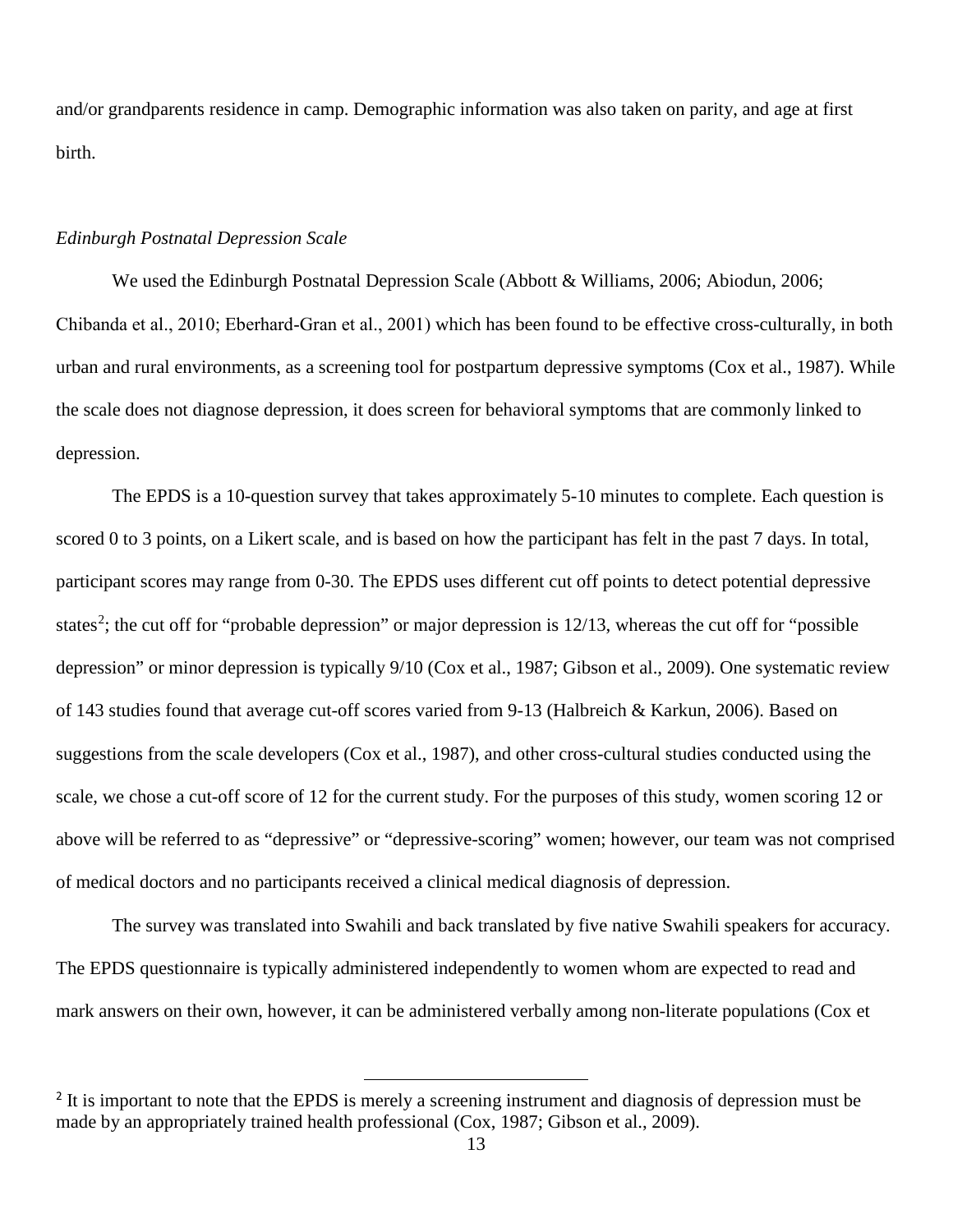al., 1987). Here, because the Hadza are largely a non-literate population, the EPDS was administered verbally. The scale was administered in Swahili, the second language of the study population, to participating Hadza mothers with responses marked by the researcher. The questions and translations were not adjusted over the two field seasons in an effort to maintain consistency. Typically, the EPDS scale is given to new mothers within six weeks of birth (J. Cox, Holden, & Henshaw, 2014) (Cox et al., 2014), however, due to the low population density of the Hadza, the scale was administered to all women who had an infant under one year of age at the time of data collection with no repeat collection between field seasons. Administration of the EPDS in the first year postpartum has been validated previously with sufficient sensitivity (Anderson, 2010; Goodman, 2005).

#### *Analysis Methodology*

Interviews were transcribed by K Herlosky. The interviews were also transcribed for accuracy by two native Swahili speakers with previous experience transcribing interviews. The inductive thematic analysis sought to conceptualize recurrent trends and patters that directly derived from the interview participants themselves. For the purpose of the current study, the following questions were used for postpartum mood theme analysis:

- *1. What do you think brings happiness to women during pregnancy?*
- *2. What do you think brings unhappiness to women during pregnancy?*
- *3. What do you think brings happiness to women after childbirth?*
- *4. What do you think brings unhappiness to women after childbirth?*
- *5. What do you think people (you) know/ understand about being emotionally unwell following birth (postnatal depression)?*
- *6. When a woman is emotionally unwell during the postpartum period, what do you think can be done to help her?*

We chose this subset of questions, rather than all 16 for analysis, because they are the questions established by a previously published universal states of morbid unhappiness study on which we modeled our own research design (Oates et al., 2004).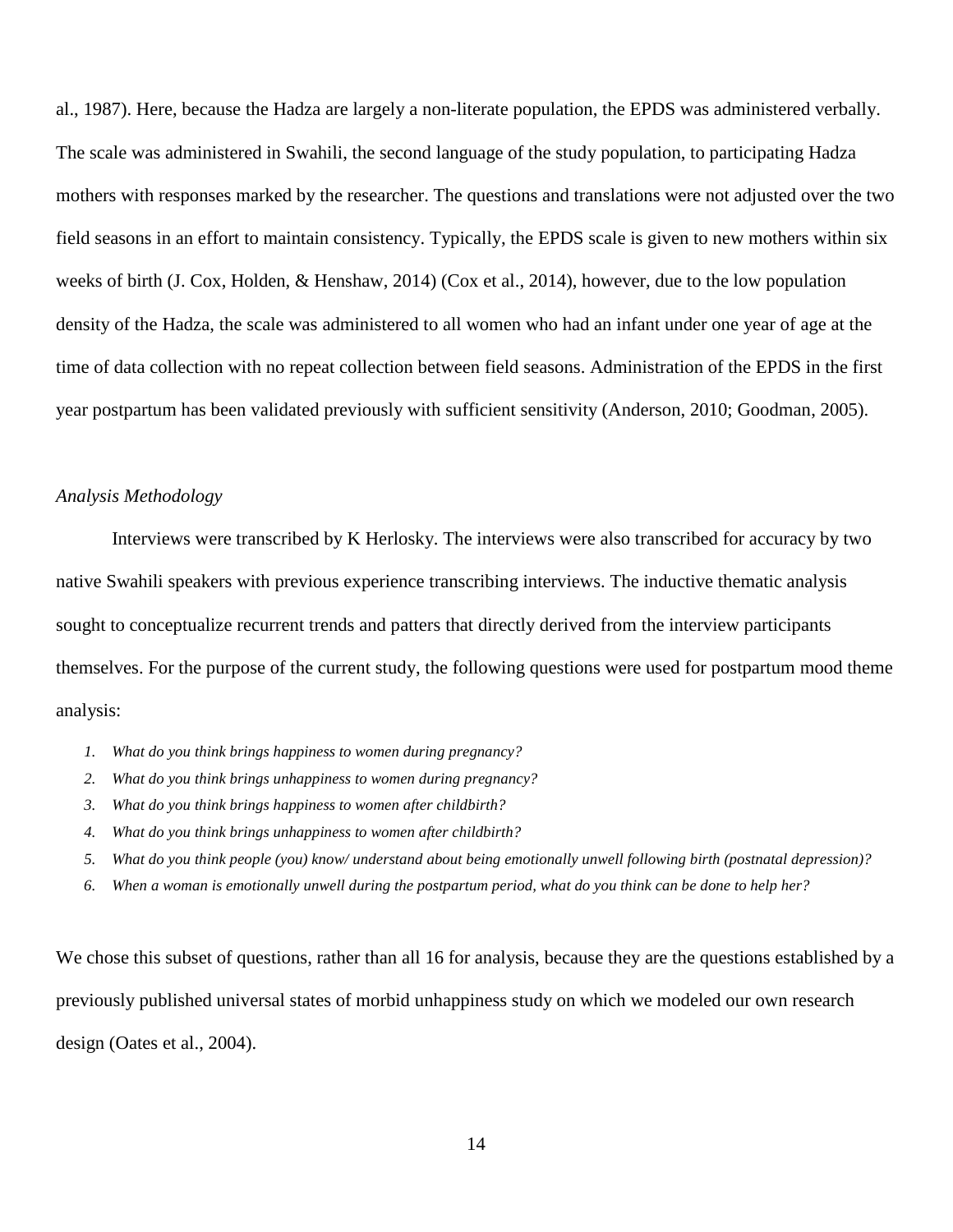We reviewed the interviews to establish recurrent themes. After initial review of the transcripts, five recurrent themes were established for the six questions: (1) unhappiness and its relationship to pain, (2) high concern for the wellbeing of the infant, (3) anxiety about death or complications during labor and delivery for mother, (4) happiness in motherhood, and (5) attitudes towards being infertile. A coding team reviewed the interviews, and tracked words and phrases directly related to the five themes that we identified. These word counts were used to identify trends between depressive and non-depressive scoring women.

The thematic coding of the interviews was aimed at better understanding language used to describe characteristics related to attitudes, beliefs, and causes of possible depression for Hadza mothers. Detailed results concerning interview themes, word counts, and postpartum happiness and unhappiness factors are discussed in the next chapter. The coding team had inter-rater reliability (IRR) confidence score of 95% after the first review of pain and anxiety coding. The second IRR received a score of 100% reliability.

The EPDS screening tool was analyzed using methods outlined per Cox (1987). The cut-off score was 12, so all women with scores of 12 and above were scored as "probable" for a depressive state. Any individual with this score will be hereafter referred to as "depressive-scoring women". Scores for each woman was totaled based on their verbal responses from each question, denoting an option of a 0-3 score per question. Descriptive data comparison of depressive-scoring women and non-depressive-scoring women were analyzed using IBM SPSS Statistics software 23. Each question (1-10) in the EPDS was compared between depressive-scoring and non-depressive-scoring mothers in SPSS using a Mann-Whitney U test. We further analyzed relevant demographic and social support characteristics utilizing a Chi-Square Test of Independence. Due to the small sample size, we used Fisher's Exact Test (2-sided) to interpret the p value for all social support characteristics, including: presence of mother in camp, presence of husband in camp, and presence of grandparents in camp. Residence location in the bush or village was also compared using a Chi-Square Test, to identify any differences in EPDS score. Demographic characteristics including the age of mother, parity, and first-time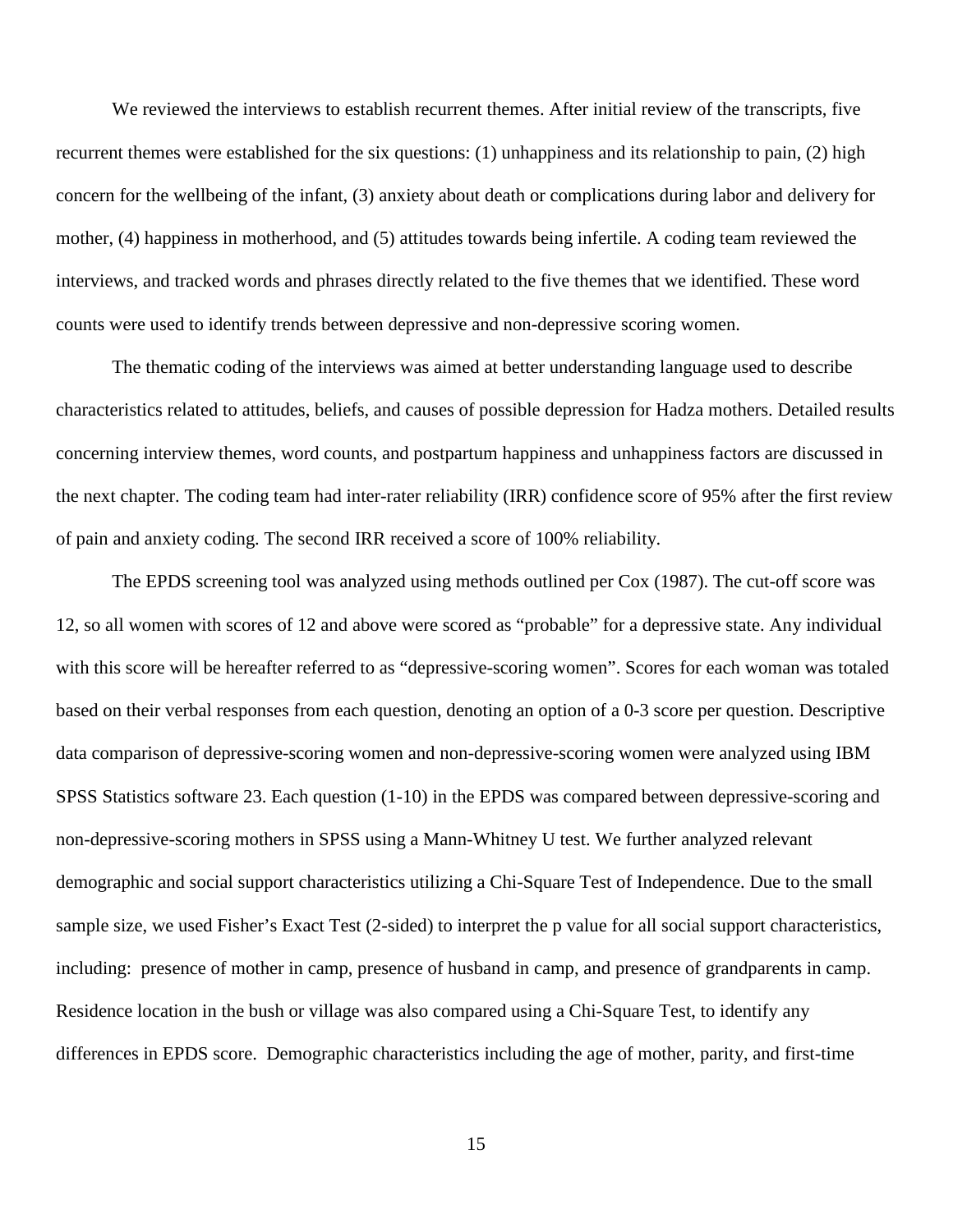mothering, were also correlated to depressive -scoring and non-depressive-scoring mothers to see if the Pearson Correlation value was significant (2-tailed).

Participants reported the presence of mother, husband, and/or grandparents in camp in the verbally administered demographic questionnaire. The presence of the father in camp was recorded if he currently lived in the same camp as the mother, even if residing in a separate household. Presence of grandparents was coded as either maternal or paternal grandmother and/or grandfather residing in camp.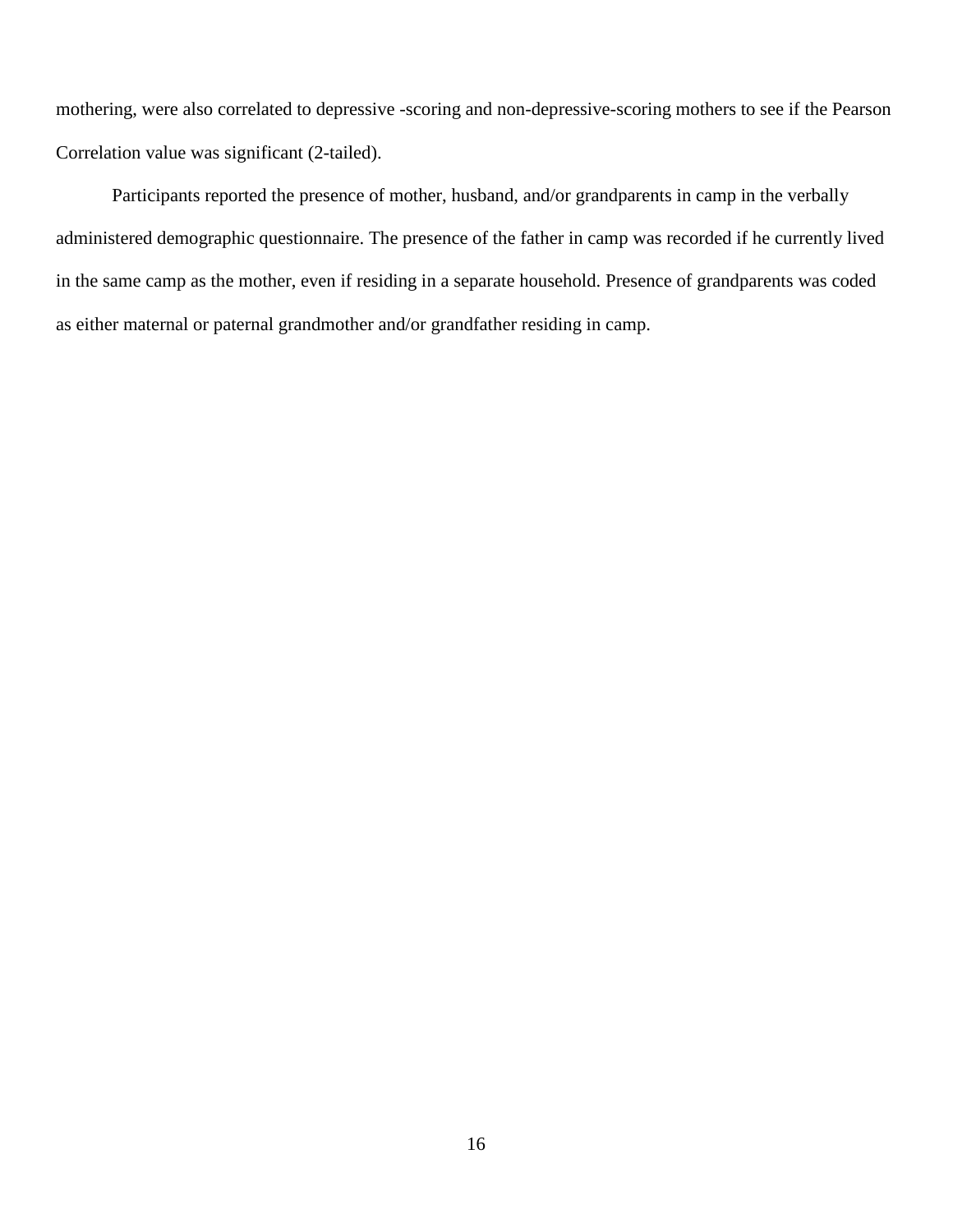## Chapter 5

#### **Results**

#### *EPDS Results*

Using the EPDS, twelve of the twenty-three women (52%) in our sample are considered at risk of depression according using a cut-off score of 12. We further analyzed relevant social support characteristics using a Chi-Square test, including presence of mother *(p=.667)*, husband *(p=.478)*, and grandparents *(p=1.00)* in camp and found no associations of depressive-scoring. After analyzing relevant demographic characteristics, such as first-time mothering *(p=1.00)*, parity *(p=.838)*, and the age of mother *(p=.790)*, we also found no association with depressive-scoring.

|             | Lable 1. Et Do Questions. Depressive vs. Ton-Depressive Scoring Women<br>Category | <b>Mean</b>  | <b>Variance</b> | <b>Standard</b>  | <b>P-Value</b> | <b>U-Value</b> |
|-------------|-----------------------------------------------------------------------------------|--------------|-----------------|------------------|----------------|----------------|
|             |                                                                                   | <b>Score</b> |                 | <b>Deviation</b> |                |                |
| Question 1  | $D^*$                                                                             | 1.75         | 2.02            | .411             | .059           | 35.5           |
|             | $ND**$                                                                            | .55          | .47             | .688             |                |                |
| Question 2  | D                                                                                 | 1.83         | 1.97            | 1.40             | .316           | 49.0           |
|             | ND                                                                                | 1.18         | 1.164           | 1.079            |                |                |
| Question 3  | D                                                                                 | 1.00         | .545            | .739             | .169           | 43.5           |
|             | ND                                                                                | .55          | .873            | .934             |                |                |
| Question 4  | D                                                                                 | 2.08         | 1.356           | 1.165            | .059           | 35.5           |
|             | ND                                                                                | 1.09         | 1.491           | 1.221            |                |                |
| Question 5  | D                                                                                 | 1.75         | 1.659           | 1.288            | .079           | 37.0           |
|             | <b>ND</b>                                                                         | .73          | 1.618           | 1.272            |                |                |
| Question 6  | D                                                                                 | .67          | 1.152           | 1.073            | .347           | 50.0           |
|             | ND                                                                                | .18          | .364            | .603             |                |                |
| Question 7  | D                                                                                 | 2.25         | .568            | .754             | .001           | 14.5           |
|             | ND                                                                                | .64          | .855            | .924             |                |                |
| Question 8  | D                                                                                 | 1.42         | 1.174           | 1.084            | .151           | 42.0           |
|             | ND                                                                                | .73          | .618            | .786             |                |                |
| Question 9  | D                                                                                 | 1.42         | .629            | .793             | .011           | 25.0           |
|             | ND                                                                                | .45          | 1.073           | 1.036            |                |                |
| Question 10 | D                                                                                 | .80          | 1.879           | 1.371            | .118           | 40.0           |
|             | ND                                                                                | .73          | 1.218           | 1.104            |                |                |

**Table 1. EPDS Questions: Depressive vs. Non-Depressive Scoring Women**

\*D, depressive-scoring women (scores < 12); \*\*ND, non-depressive scoring women  $(scores > 12)$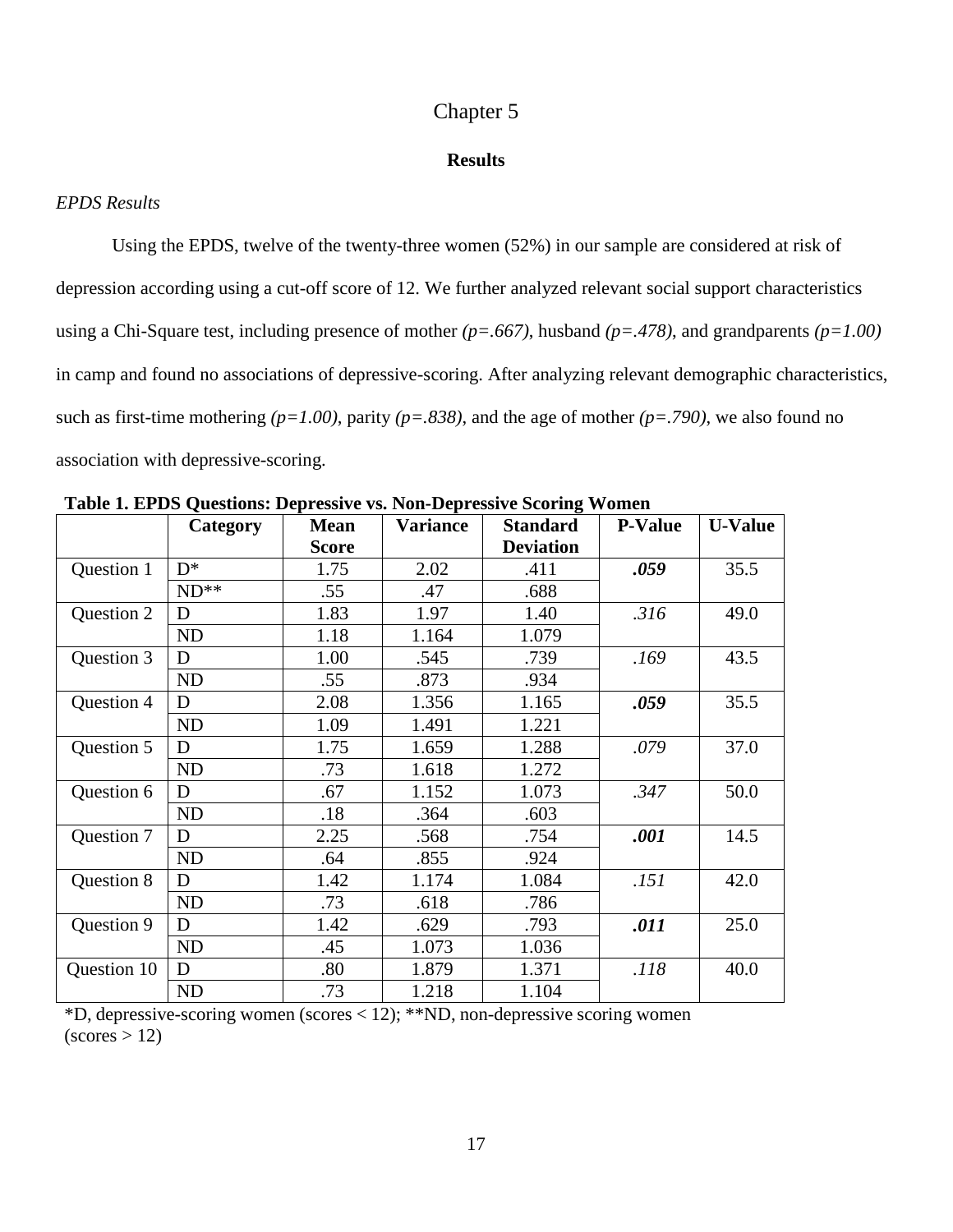We found statistical significance *(p<.05)* for depressive-scoring women for four of the ten questions (questions 1,4,7, and 9). The women had significant differences in their self-reported ability to laugh *(p=.047),*  feelings of anxiety *(p=.049),* difficulties with sleeping *(p=.001),* and crying levels *(p=.011),* see Table 1. The mean score of all questions for all women was 11.52. The mean score of all questions for depressive-scoring women was 15.92, and 6.82 for non-depressive-scoring women, respectively; there was a statistically significant difference between the EPDS mean scores of the depressive-scoring and non-depressive scoring group (*p=.000*; mean rank 17.50 v. 6.00), see Table 2. There was no statistical difference between bushdwelling Hadza and village-based Hadza mothers' scores *(p=.593).*

|                    |             | <b>Mean</b><br><b>Score</b> | <b>Variance</b> | <b>Standard</b><br><b>Deviation</b> | <b>P-Value</b> |
|--------------------|-------------|-----------------------------|-----------------|-------------------------------------|----------------|
| <b>Total Score</b> | Depressive- | 15.92                       | 11.174          | 3.343                               |                |
| Questions 1-       | Scoring     |                             |                 |                                     | P < .000       |
| 10.                | Non-        | 6.82                        | 13.964          | 3.737                               |                |
|                    | Depressive  |                             |                 |                                     |                |
|                    | All         | 11.57                       | 33.53           | 5.79                                |                |
|                    |             |                             |                 |                                     |                |

**Table 2. Depressive-Scoring and non-depressive scoring women EPDS Questions 1-10., comparison of mean scores**

#### *Interview Results*

The interview questions on birth experience sought to characterize and explore happiness and unhappiness in mood for women during pregnancy and after birth, while also asking questions on the overall birth experience of the mother. A subset of six questions of the interview are the main focus of the current study and were selected to better reveal and contextualize attitudes, beliefs, and causes of Hadza postpartum depressive mood.

After initial review of the transcripts, five recurrent themes were established for the six questions: (1) unhappiness and its relationship to pain, (2) high concern for the wellbeing of the infant, (3) anxiety about death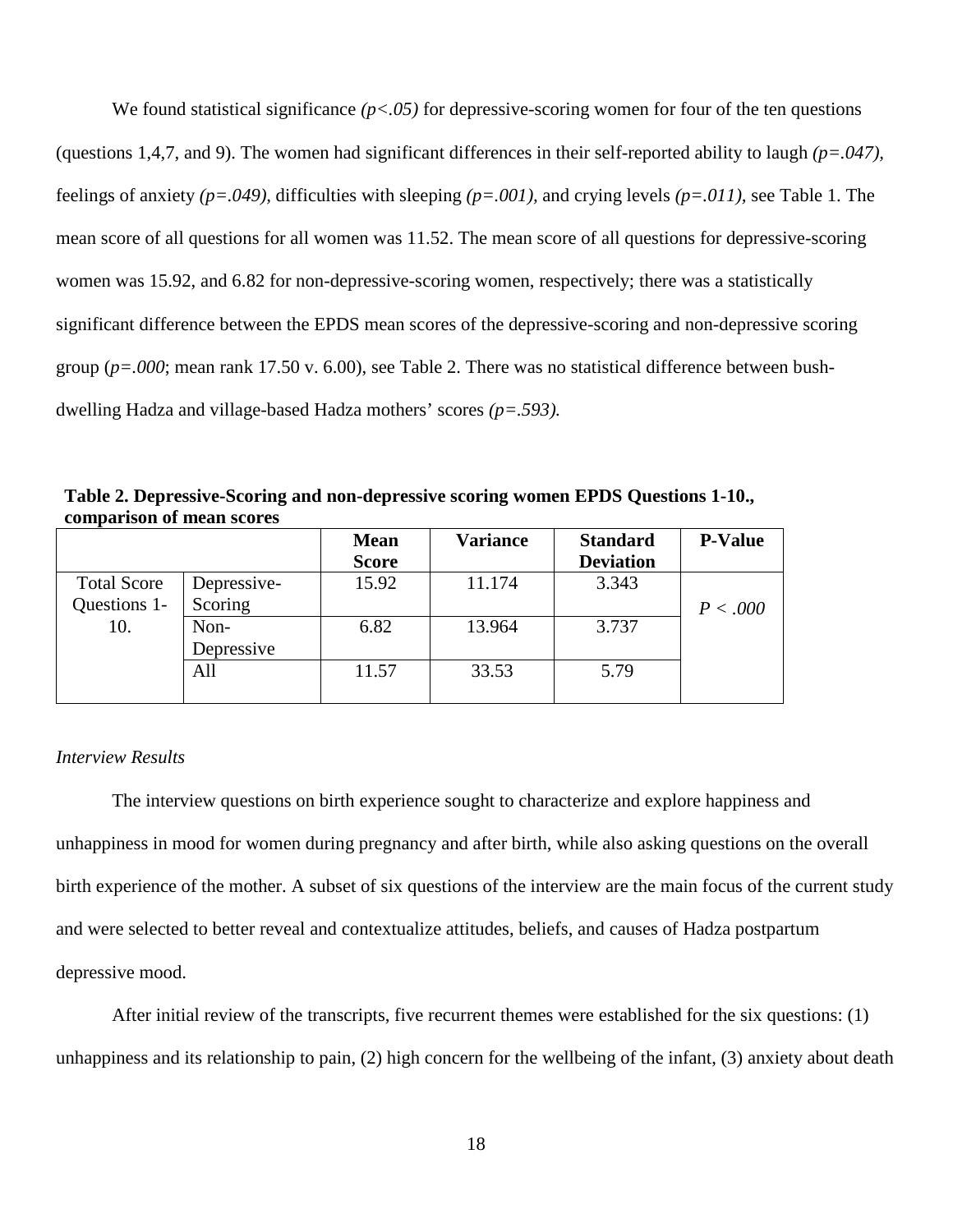or complications during labor and delivery for mother, (4) happiness in motherhood, and (5) attitudes towards infertility.

#### **Unhappiness and its relationship to pain**

Physical difficulties associated with the hardship of labor and delivery were described often by mothers. Pregnancy and childbirth were described as physically exhausting and painful for mothers, particularly if they had any complications during labor and delivery, or had anticipated any complications during pregnancy, such as: breech, extended labor with little to no progress, maternal hemorrhage, still birth, and infants being reported as "too big" to deliver without medical assistance. Labor pains and expectations of pain during pregnancy are distressful. However, both depressive and non-depressive-scoring women used pain descriptive words outsides of the confines of childbirth, associating pain with "unhappiness", or "sadness" during pregnancy and after birth.

> *"You get sad if you have stomach problems after childbirth. But you still have trouble in the stomach, so you suffer, you get sad, and pains are still inside and have yet to get out. You will now be sad." (V13)*

*"There is no happiness [after birth] because you feel heavy in your stomach." (S11)*

Based on EPDS scale responses, depressive-scoring women scored significantly higher on questions related to difficulty sleeping (7.) and crying (9.). Crying and sleeping were frequently mentioned, and subsequently coded, as directly related to physical pain. Moreover, nine of the twelve (75%) depressive-scoring mothers and eight of the eleven (72.7%) non-depressive-scoring mothers discussed pain outside of childbirth at least one time during the interview. The qualitative interview data from depressive-scoring women is further associated with their EPDS answers as best exemplified by these three women:

*"[unhappiness in pregnancy] you feel body pains, you always sleep, and you remain sad always." (A10)*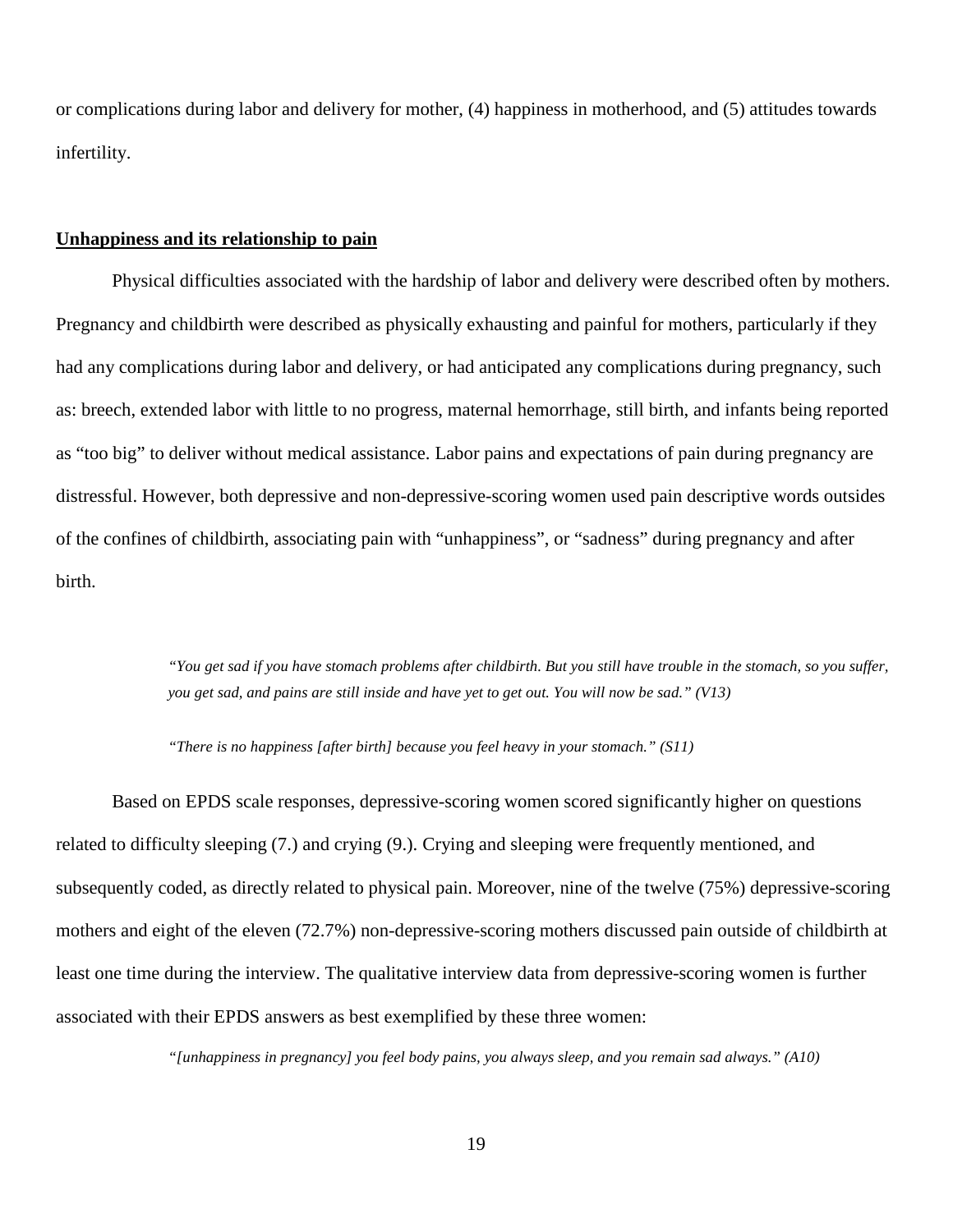*"[unhappiness in pregnancy] sleep. A lot of sleep. Some sleep because they feel ill, they vomit, there is dizziness, when you get pregnant you vomit and sleep a lot." (G11)*

*"[unhappiness after birth] you are tired, and then you are sad always." (Q12)*

Happiness, on the other hand, is often associated with the absence of pain. There is an expectation that if there is no pain in pregnancy or after childbirth, there will not be any unhappiness. Taken together, these interviews suggest that sadness and physical pain, related to childbirth, are intricately tied together when discussing postpartum unhappiness mood.

*"When the bleeding and the pain stops you cannot feel sick or cry, you are happy because you are healed." (G15)*

*"If you do not have problems, just give birth without any troubles, you are happy with women." (Q14)*

#### **High Concern of the Wellbeing of the Infant**

Several participants expressed concern over the health and wellbeing of their infants, both during pregnancy, labor and delivery, and after childbirth. Themes mentioned included stillborn infants, death of infants from delivery complications, and general concerns for the health of both the mother and infant. Some participants also mentioned religious statements pertaining to God and the assurance for a safe delivery.

"[unhappiness after birth] when you delivery a stillborn baby." (H13)

"I'm just thinking if I am going to give birth safely or the baby is going to die, or I am going to die. These are the thoughts, but not the actual case of what God has planned, He knows I am going to deliver safely." (F11)

Some women also reported fear of traveling to nearby village hospitals to deliver their infants. It is interesting to note that all 23 women in this sample reported that they believed home births to be superior to hospital births. Women related infant complications to hospital transport as well.

> "You are worried, you are asking for God's help to give birth safe and the baby to be alive. You have two things, asking God's help to have a good birth because you might deliver the baby but unfortunately it has already died in the womb. You are also praying to God to help you give birth at home so you don't need to go to the hospital for surgery… you pray to God to birth safe at home with the parents" (P13)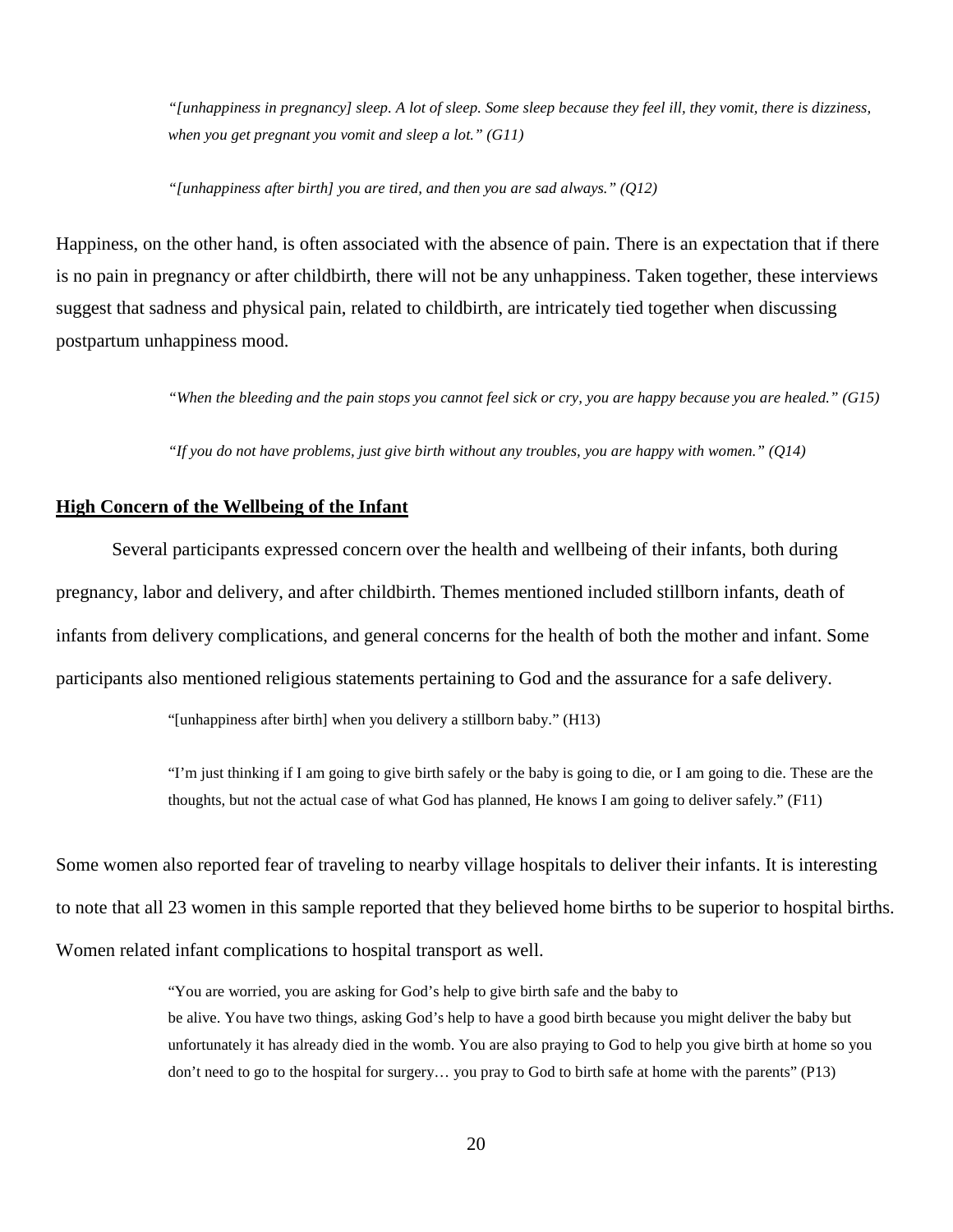"[unhappiness in pregnancy] is when the baby is seated wrongly in the womb." (W11)

#### **Anxiety about Death**

Similar to fears about infant mortality and complications, mothers feared the same for themselves during pregnancy, labor and delivery, and complications directly after giving birth. All women in the sample, regardless of residing in the village or the bush, reported fears about labor complications and death. This is likely not only because maternal mortality is a possibility, but also because all women residing near villages in our sample were still approximately two hours away from a hospital by car or motorcycle. The women in our sample have limited, if any, access to telephone communication to get an ambulance, and even if they could call the hospital, it is possible that a vehicle could not reach them. Most women in the sample report that medical practices are limited to traditional remedies, unless there are currently traveling doctors or nurses present in the camps during childbirth.

> "The truth is we do not have any kind of help or assistance here other than just offering herbal medicine to them to take when they (mothers) are not feeling well." (M15)

Women tend to associate a safe delivery with happiness during pregnancy and after childbirth. The inverse was true for unhappiness; a delivery associated with complications, or the fear of dying, brings unhappiness for mothers.

> "Before giving birth women are sad because they worry about whether they will have a safe delivery or maybe they will have problems during delivery… when you give birth safely you are happy" (H11)

"No happiness [during pregnancy] because you keep thinking of how well you will give birth" (T12)

"[Pregnancy] is sad because it is life and death." (X11)

"For someone like me, I never experienced any sadness because I had a good experience when I gave birth. I never had to go to the hospital." (N13)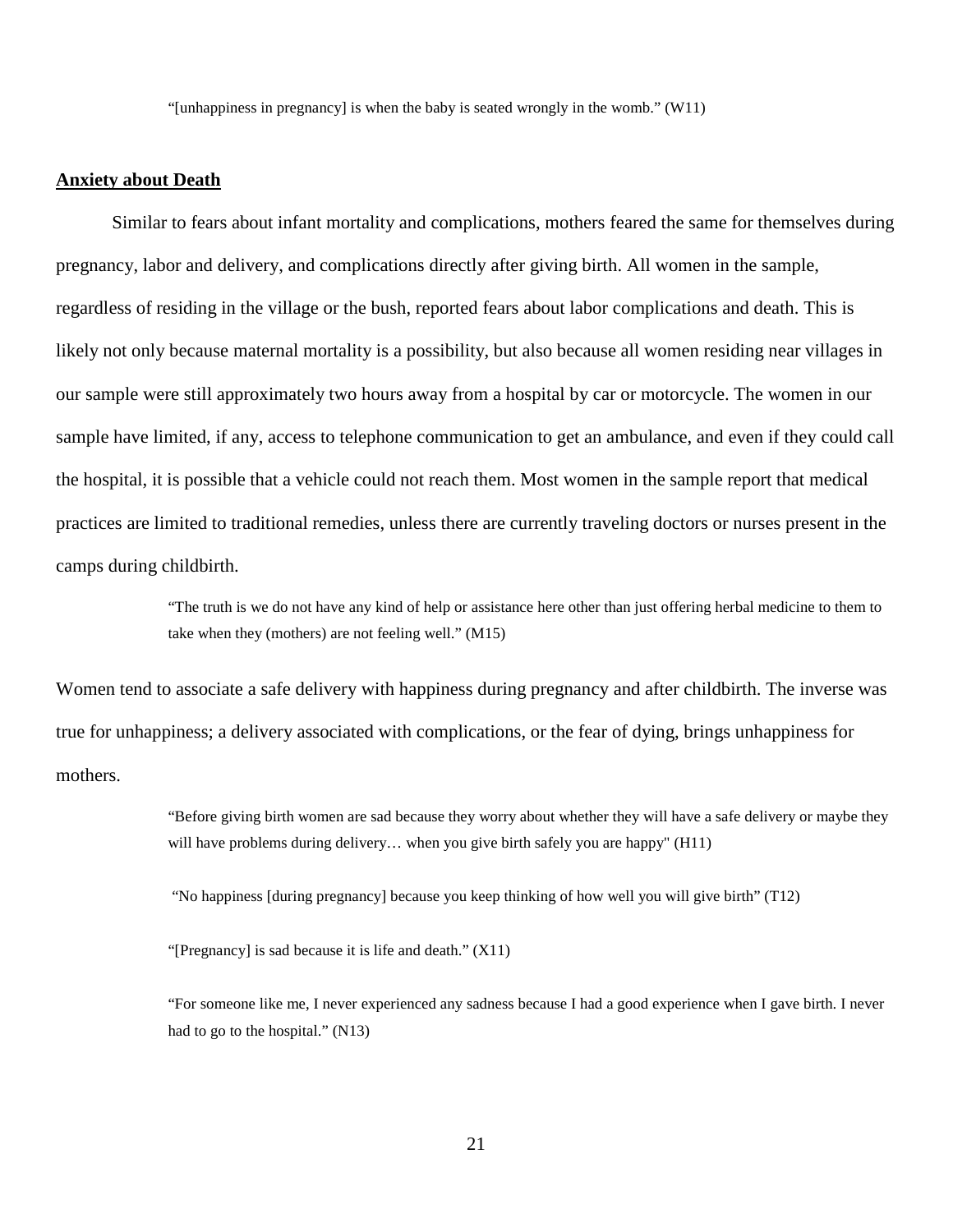Overall, depressive-scoring women had statistically significant higher scores than non-depressive women on the question related to anxiety and worry (4.). Concern for the wellbeing of their infant and concern over maternal complications death in childbirth are possibly related to this question, even after childbirth has occurred. For instance, 78.2% of all mothers made anxiety statements concerning their health, or their infant's health; 83.3% of depressive mothers' qualitative responses had anxiety-based responses. "[Women] do not have peace." (M12)

#### **Happiness in Motherhood**

Hadza women place a great deal of emphasis on happiness and motherhood. All of the women in the sample reported the birth experience as something sacred to women and a "woman's secret" kept from the men. Women often reported having the desire to have children and bring them into the world as a member of their family and the value of their roles as mothers within their community.

> "When you are pregnant you feel happy because you are going to give birth to a baby and you get an additional family member... when you have your baby you are happy, nothing else." (B10)

"You feel good when you give birth and you get to extend the family." (C10)

"If you see the baby you become happy, you have pains but later become happy to see your baby… after birthing, nothing brings sadness, I am happy because the baby is out and there is no pain." (D12)

"Women are so happy after birth because now a child has come to the world." (G12)

"It's great joy to become pregnant because I am now referred to as someone's mother. That brings so much joy and happiness." (N10)

#### **Attitudes Towards Infertility**

A great deal of emphasis was placed on maternal social status of becoming a mother. The sacred process of birth and motherhood was evident with expectations on growing a family, leading 6 of the 23 mothers (26%) to independently discuss "barrenness" and infertility as sources of unhappiness.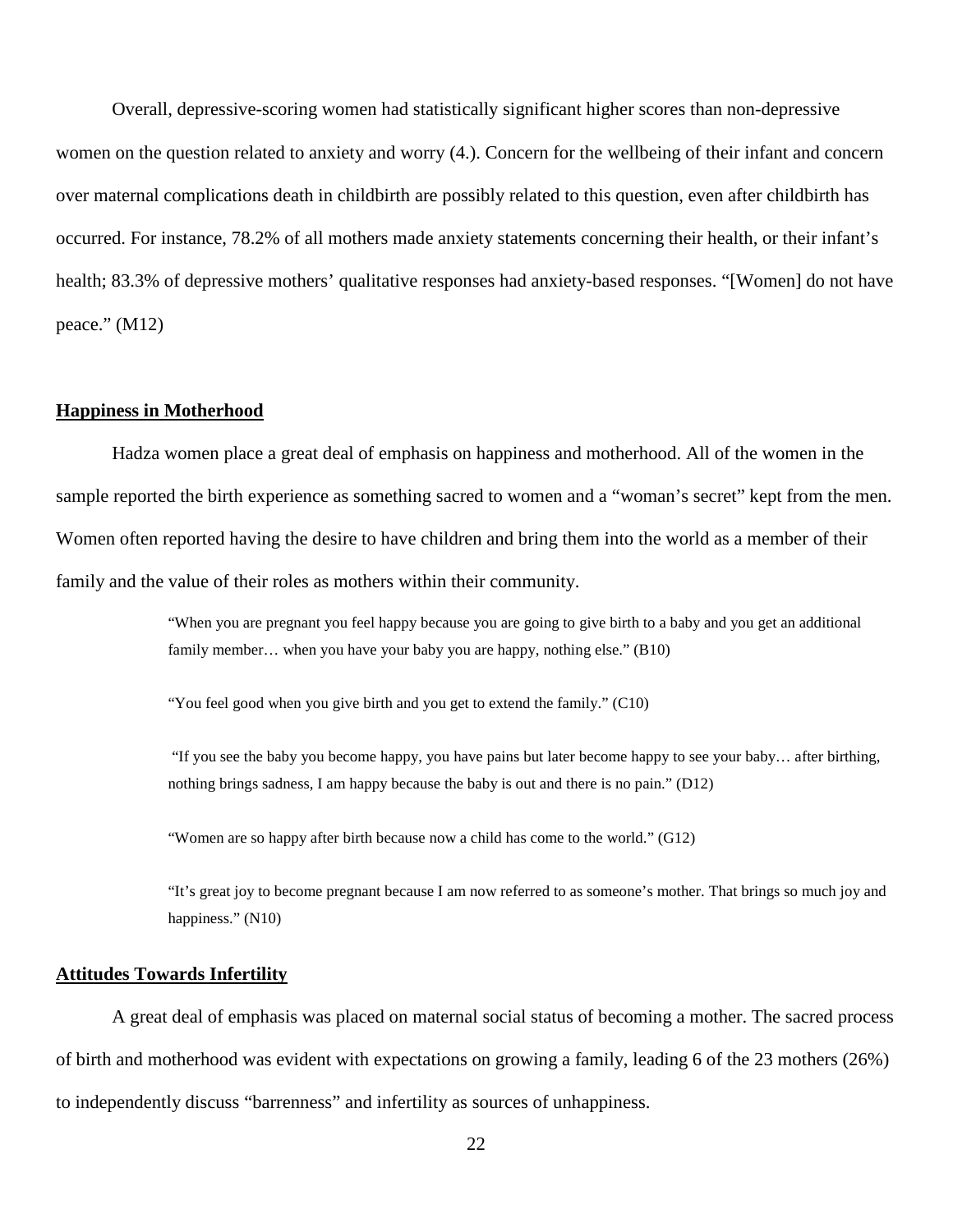"[before birth unhappiness] is being "barren", and everybody talking about you being barren, and a lot of worries… "When you are "barren", everybody hates you so much." (C11)

"The baby makes me very happy and it also makes me fit in like the rest of the women." (M12)

"They [the woman] are happy because they know she will not be infertile because she is pregnant." (E10)

"It's joy and happiness when you give birth to a child because being referred to as "barren" in life is very bad."

(N11)

#### **Key Findings**

The five themes established from interview analysis identified key factors in how Hadza women characterized happiness and unhappiness in pregnancy, childbirth, and postpartum. Women described their relationship to happiness as related to healthy infant outcomes, fertility, and the joys of motherhood. Unhappiness was tethered to pain, complications during pregnancy and labor, and anxiety over the health of an infant. Some of these themes were more apparent than others within the sample, but descriptions of morbid states of postpartum unhappiness appear to have broadly similar ranges of characteristics to western definitions of PPD.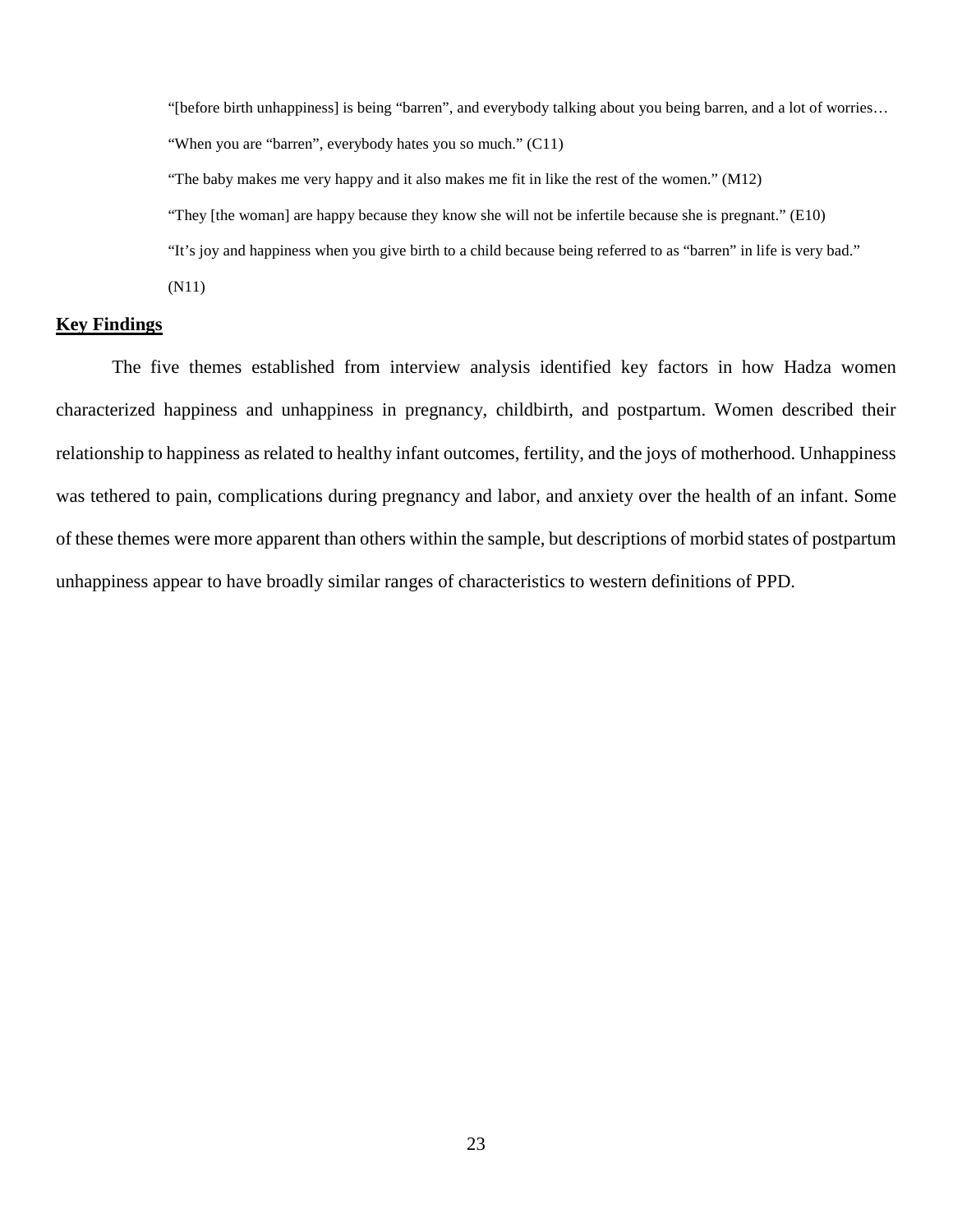#### Chapter 6

#### **Discussion**

The aim of this study was to explore postpartum maternal mood among a small-scale, non-industrialized society utilizing a cross-culturally validated scale and corresponding qualitative interviews. Further aims include highlighting cross-cultural variation in postpartum behavior and testing the potential validity and strength in using combined qualitative and quantitative methods when researching maternal health in nonwestern populations.

#### *Social Support*

We hypothesized that low levels of social support would be associated with the presence of PPD in women one year postpartum. Poor levels of social support have been correlated with depressive symptoms in other studies; however, this study was unable to lend additional support to this hypothesis (Adewuya, Eegunranti, & Lawal, 2005b; Beck, 2001; Haroz et al., 2017; Sawyer et al., 2010). Child care practices in other small-scale foraging populations are similar to those of the Hadza as women are intimately supported throughout their communities through the support of friends and family (Crittenden & Marlowe, 2008; Hewlett & Lamb, 2002; Hill & Hurtado, 2017; Kramer, 2005; Meehan & Hawks, 2013; Winking, Gurven, Kaplan, & Stieglitz, 2009). Infant attachment is not only focused on the mother, but also on these other caregivers, or allomothers. The total Hadza population is very small, so women remain in close contact with siblings, cousins, grandmothers, mothers, and other family members, with whom they are able to share infant care (F. W. Marlowe, 2005). A study conducted on allomaternal care among the Hadza found that cooperative care and infant holding was most readily done among related kin, but unrelated helpers of all ages also contribute (Crittenden & Marlowe, 2008). The women in this sample were no different, as those who were still in camp with the infant's father often spoke highly of their help and assistance with childcare duties, food gathering, and the collection of water. Participants also described intimate relationships with grandmothers, which are centered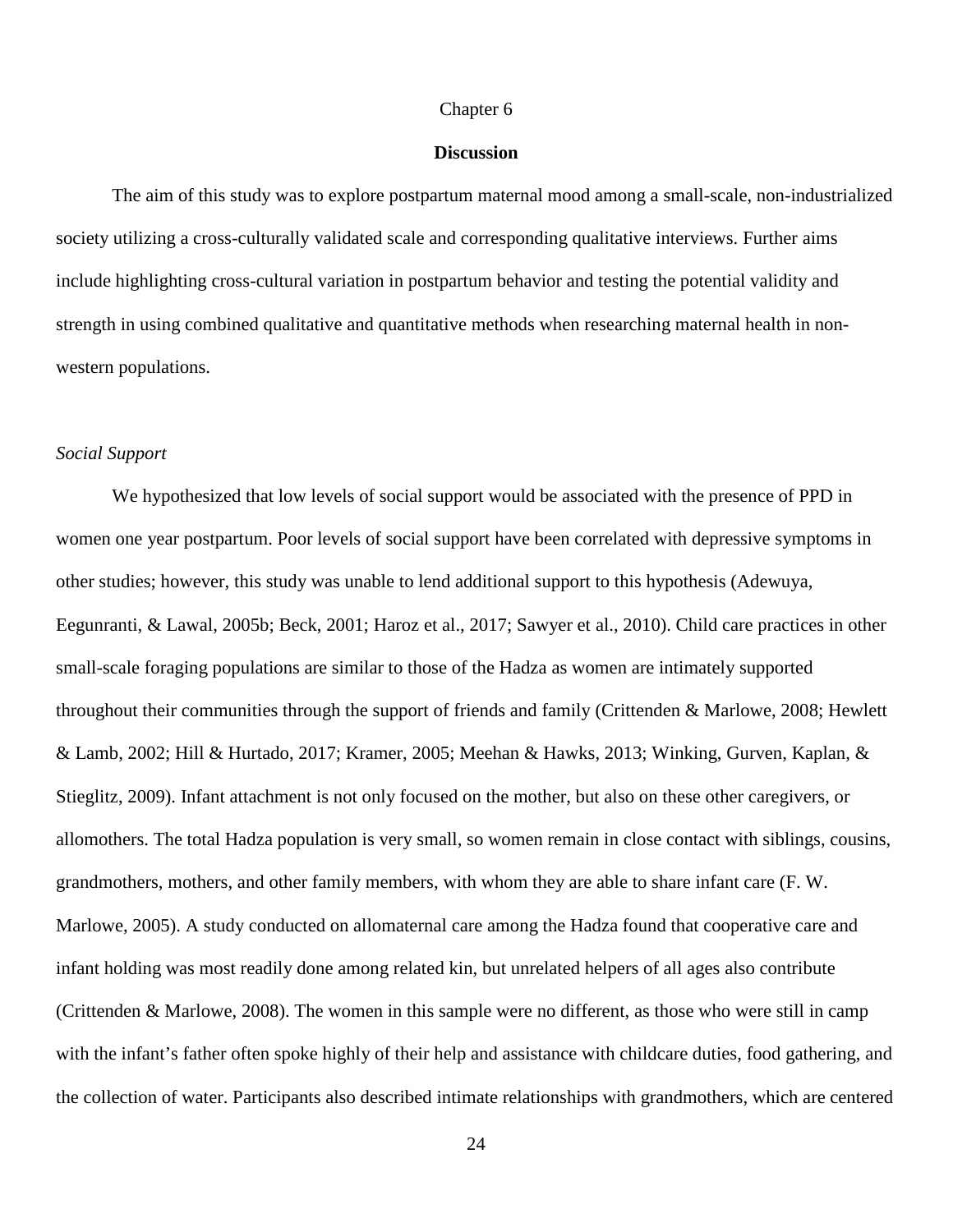on childcare investment. Despite the high levels of social support reported among participants, our data suggest that Hadza women are experiencing extremely high depressive rates (52%) for any population, but particularly high for a low-income country (Adeponle et al., 2017).

Hagen (2002) and Hrdy (2016) hypothesize that low levels of social support would increase the likelihood of postpartum depression among mothers, yet there was no significant difference between mothers that had more social support, i.e. having more alloparents available, or those without husbands. Not all of the women had their mother living in camp and 75% of depressive-scoring mothers had their mothers present, so this did not contribute to the likelihood of depressive-scoring. Surprisingly, only 54% of mothers that did not score in the depressive range had their mother present in camp. Social support fails to account for these high levels of depressive-scoring among Hadza women. This finding was quite unexpected given the protective effect from PPD social support has been shown to provide in other studies.

Furthermore, in terms of evolutionary studies on postpartum depression, arguments have been made that PPD is a "mismatch" from our ancestral lifestyles (Hahn-Holbrook & Haselton, 2014), or that it is an evolutionary adaptation to elicit more resources (Hagen, 2002). Arguments that PPD is a mismatch are unlikely, not only based on the findings from the current study, but other depression studies that found rates other than 0% outside of the cultural west (Gelaye et al., 2016; Haroz et al., 2017; O'Hara, 2009). Postpartum depression appears to be a debilitating illness all around the world, and that is not correlated to closer approximations to ancestral ecologies or lifestyles.

#### *Qualitative Interviews and EPDS Thematic Analysis*

Our hypotheses related to the cross-cultural validity of the EPDS among a small-scale, foraging population directly tie into the qualitative exploration of postpartum maternal happiness and unhappiness, as first described by Oates and corresponding project authors in the cross-cultural study (2004) There were statistically significant differences between depressive scoring and non-depressive scoring women on EPDS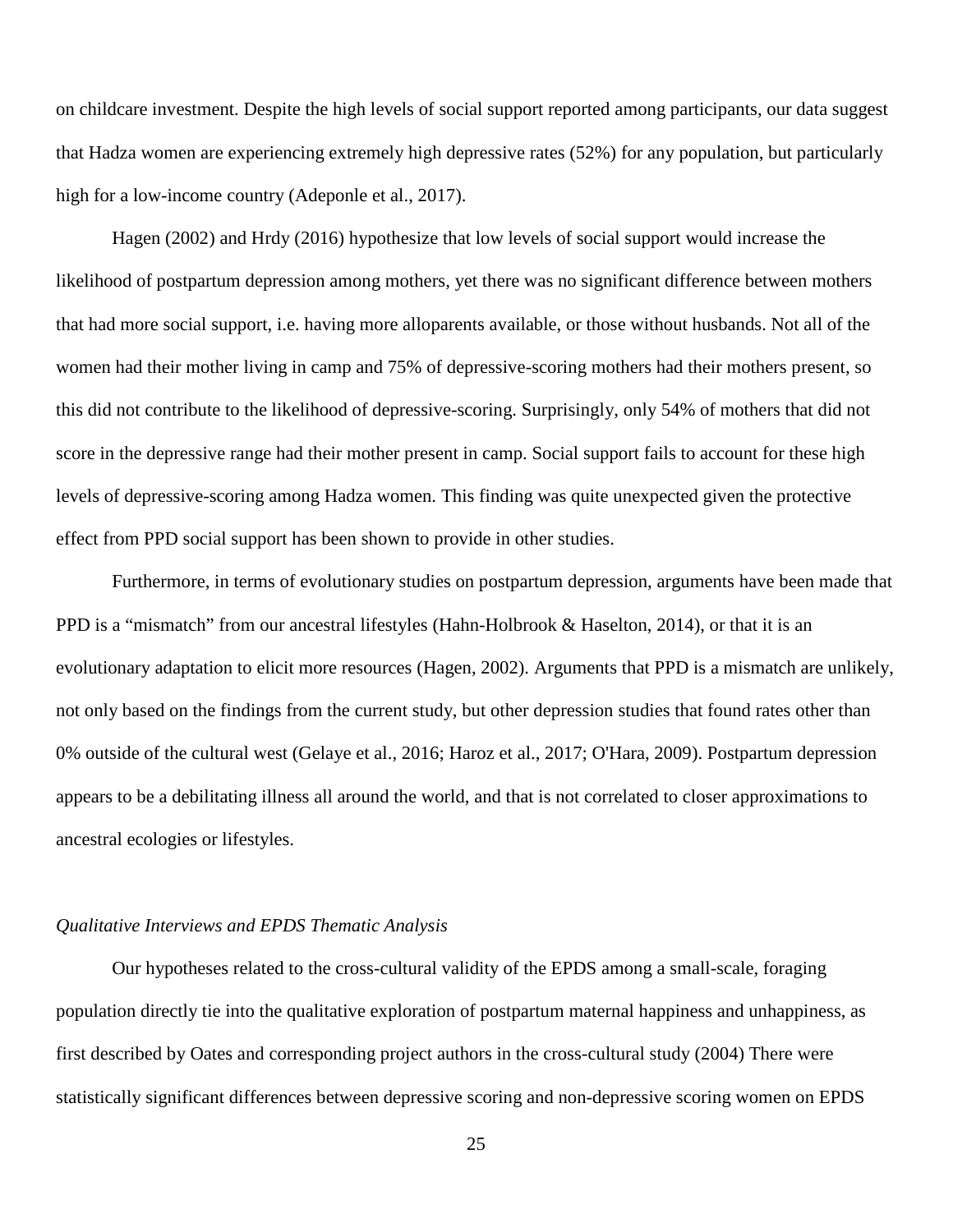questions related to anxiety, crying, lack of laughter, and sleeping. We suggest here that morbid states of unhappiness are recognized by all mothers in our sample as associated with sadness, pain, and anxiety. Importantly, this sadness was not pathologized, at least to the research team, with an illness name or described as a malady or mental disorder that could be effectively treated with biomedical health care.

Although the EPDS was previously validated in several studies conducted in Sub-Saharan Africa (*Stewart depression malawi*; Adewuya et al., 2005; Bass et al., 2008; Khalifa et al., 2015; Lawrie et al., 1998; Uwakwe, 2003), two studies found it to be an insufficient measurement in detecting postpartum depression among rural populations of Ethiopia when compared to a second screening tool (Hanlon et al., 2008; Tesfaye et al., 2010). The Ethiopian rural sample had difficulties with translation for questions 1-3 on the EDPS, as well as difficulties with reading the questions verbally for participants (Hanlon et al., 2008; Tesfaye et al., 2010) . The Ethiopian research team noted confusion with the formatting of the questions in the likert scale format, as this was unfamiliar with the rural women. However, both Hadza men and women have been exposed to likert scale research studies for at least the past 15 years and the concept was validated in the results of the subsequent publications (Butovskaya et al., 2012; Doll et al., 2014; F. W. Marlowe, 2004; Sorokowska et al., 2017). Our team did not note any explicit confusion when the scale was verbally administered, making the Ethiopian team's format experience unlikely among the Hadza. Interestingly, the Ethiopian sample scored highest on the question related to anxiety in both of their depression screening tool samples, similar to Hadza women. The study conducted in Nigeria (Uwakwe, 2003) had a depression rate of 10.7%, which is much lower than our sample (52%).

Our qualitative data was particularly useful in identifying causes of anxiety among mothers (i.e. fears of maternal or infant mortality in birth, concern over health of infant, and infant dying in the womb). Studies that have been conducted in the developing world have found that women's experiences of depression are highly correlated with socio-demographic and psychosocial risk factors, such as poor social support, disappointment in an infant's gender, or high global levels of stress and anxiety (Haroz et al., 2017; Sawyer et al., 2010;

26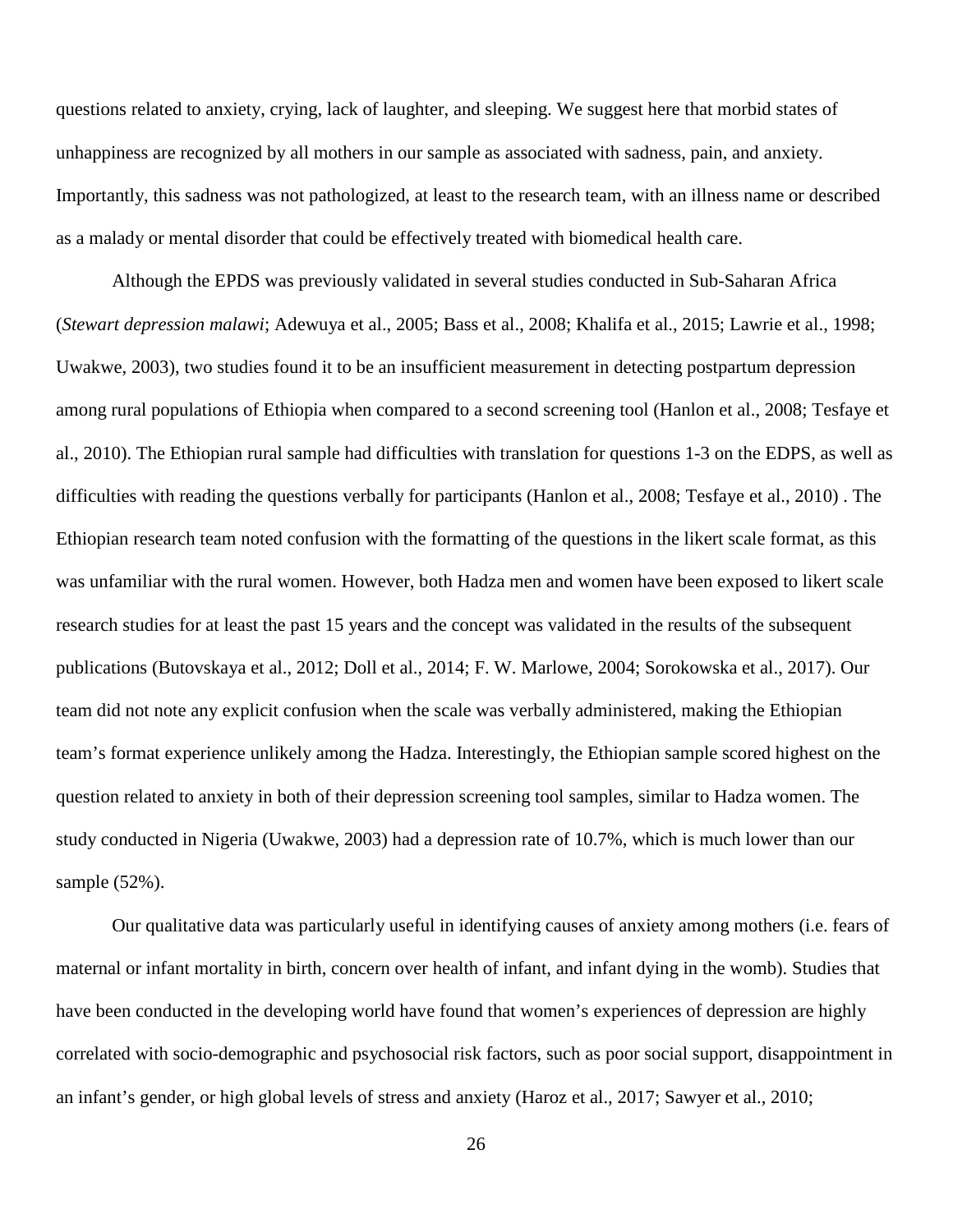Wittkowski et al., 2014). Other studies have found that high levels of stress and anxiety are potential risk factors for depressive states (Haroz et al., 2017; Sawyer et al., 2010; Sawyer et al., 2011; Stubbs et al., 2017; Wittkowski et al., 2014). These high levels of stress and anxiety are often culturally determined risk factors, which are typically associated with psychosocial difficulties, such as poor social support, stressful or negative life events, past history of abuse, or possibly poor marital relationships (Wittkowski et al., 2014). Women located in the bush and in village camps have little to no ability to contact help or assistance for pregnancy or childbirth complications, potentially increasing their anxiety or stress about the process of becoming a mother.

Maternal and infant mortality rates among Hadza mothers are difficult to estimate based on small sample size. A recent Hadza demography book by Nicholas Blurton Jones (2016) estimated Hadza maternal mortality rate at 1022/100,000 live births between 1985 and 2000, placing them slightly higher than the Tanzanian average at that time of 720/100,000 live births. The infant mortality rate for infants under 1 year is high, roughly 21.8%, based on census data collected from 1985-2000 on 330 (Jones, 2016). These data suggest that the Hadza experience some of the highest reported rates of infancy and early childhood (one to four years) mortality in the world. While surprising, these data are similar to those reported for other small-scale, nonindustrialized populations. Hewlett (1991) compiled infant and child mortality among other "active" huntergather groups, with the highest rates derived from the Agta (34.2%), Mbuti (33%), and Batak (28.5%). Other infant mortality rates included the !Kung (20.2%), Ache (21%), and the Aka (20%); respectively, he calculated the average of all hunter-gatherer infant mortality to be 14% (Hewlett, 1991) . Recent work calculating wide ranges of geographic locations, diverse cultures, and time periods further suggests that infant mortality rates, measured by infant death within the first year of life, are estimated to have been 27% for hominins in the environments of evolutionary adaptedness (Volk & Atkinson, 2013).

Arguably, these astronomically high rates of infant mortality might be a central contributing factor to mothers' anxiety over maternal complications and infant complications in pregnancy and childbirth. Further, the Hadza infant mortality rate is higher than the rest of Tanzania, roughly 6% (World Health Organization, 2018)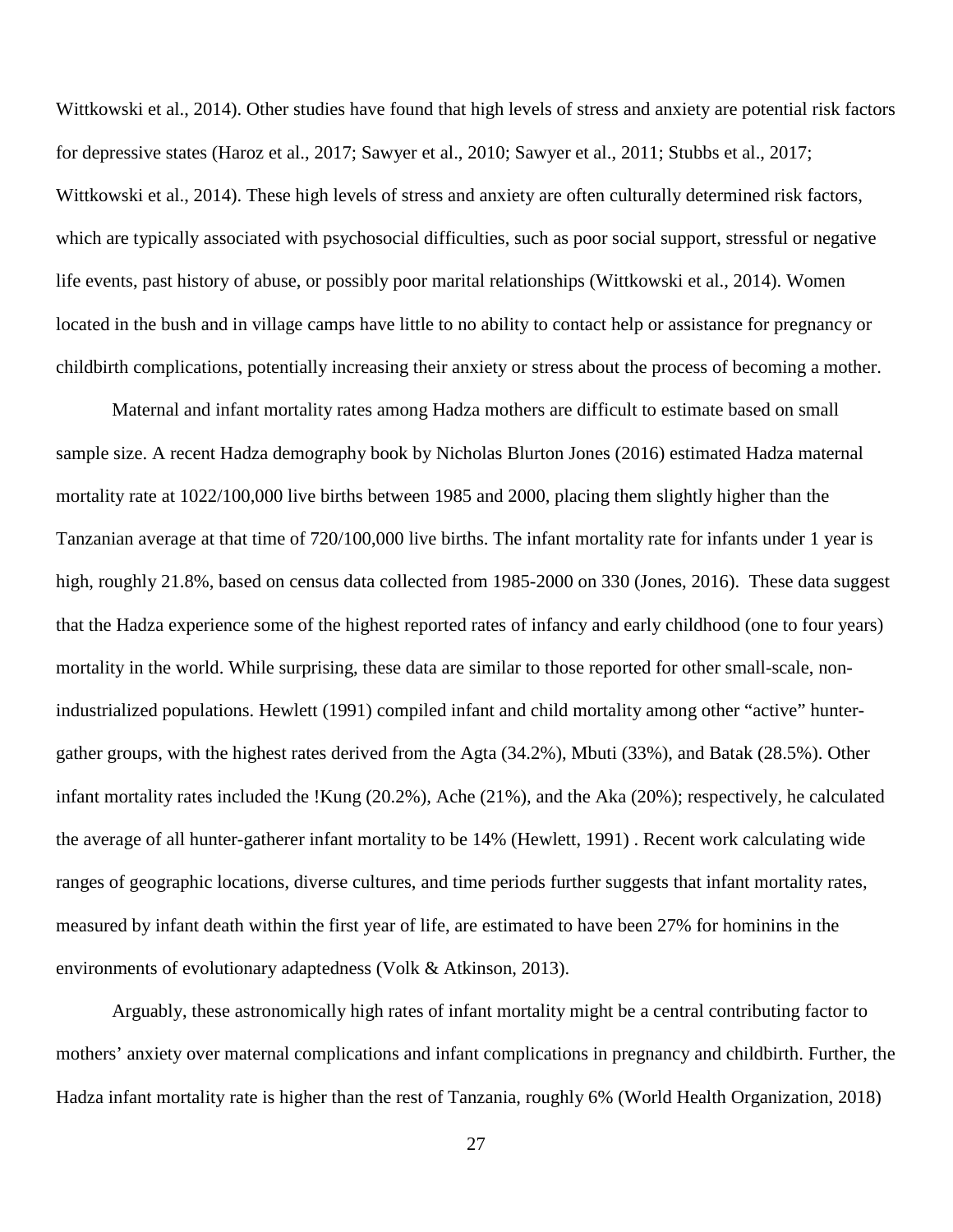and their neighboring tribesman, including the Datoga (Jones, 2016) Although women are unable to reach doctors easily from their home location, they appear to value at least some of their medical practice. When asked how the women could help another woman if they were emotionally "unwell" after childbirth, some of the mothers stated they would offer her fruit or water, and if that did not work, potentially a doctor, or the hospital, could offer assistance (if it were possible to travel there).

The relationship between sadness and pain, as it relates to PPD, is complicated. Almost all of the women in our sample either experienced or expected to experience pain associated with labor and delivery. Women tended to associate labor pain with unhappiness and also reported feelings of unhappiness and distress during pregnancy. One notable quote from a participant was her response to what brings happiness in pregnancy, her reply was "nothing." Previous research suggests that the perinatal period is not always filled with happiness and may be a time of emotional distress for women (Sawyer et al., 2010; Sawyer et al., 2011). Distress in mothers has the ability to impact a mother's mental health and the physical health of both mother and infant (Halbreich & Karkun, 2006; Sawyer et al., 2010; Sawyer et al., 2011) Our data suggest that it is possible that when Hadza mothers mention pain, outside of pain directly associated with labor and delivery, this might be considered emotional pain, or a synonym for what Oates et al., consider "sadness" or "unhappiness". Another possibility, and one that we do not consider viable, is that the women in our sample may have misunderstood the questions about unhappiness and sadness as asking directly about pain. Based on the significance of the EPDS questions related to sleep and crying, we do not believe that this possibility is likely.

Overall, mothers in our sample appear to recognize pain as an indicator that means a mother is not only physically, but emotionally unwell. The mothers often reported that an absence of pain indicated wellness. For Hadza women, whether they experience pain or not, they view pain as a source of sadness and unhappiness for mothers. Our findings are consistent with other studies that have found associations between pain and depression (Major Depressive Disorder-MDD). Major depressive disorder and PPD have distinct differences related to experiences of distress, stress, irritability, and phobias, and they are typically screened for differently

28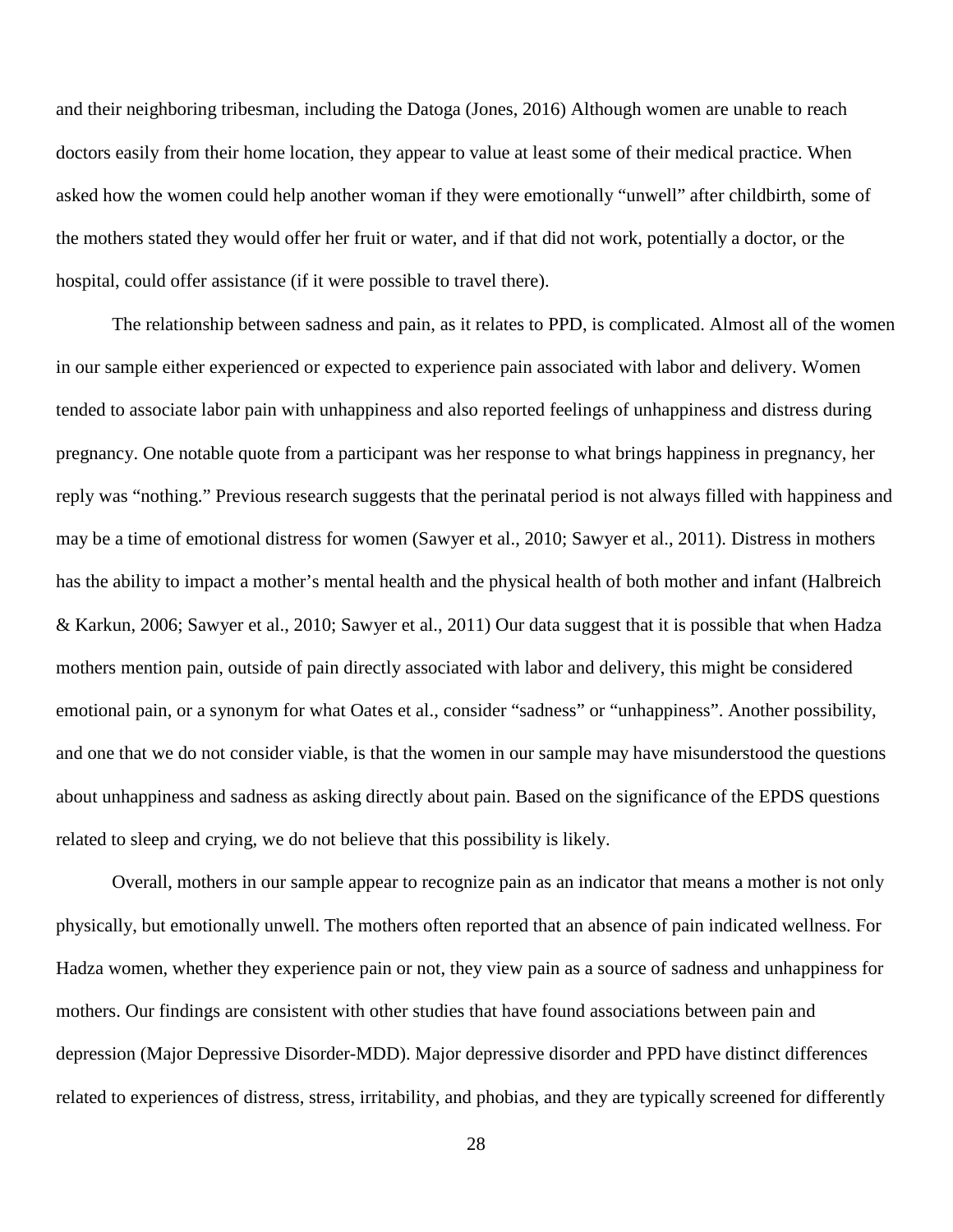in a biomedical setting (Jolley & Betrus, 2007). However, the EPDS tool is not only used for PPD screening, but also MDD screening, as it has been validated and administered in many different settings due to its general applicability to depression measurement (Jolley & Betrus, 2007). A recent meta-analysis of 237,952 people across 47 low and middle-income countries found that depression and pain are highly comorbid, and with increased severity of pain, so too increased depression (Stubbs et al., 2017). Furthermore, Stubbs and colleagues (2017) also found that women exhibited a higher overall prevalence of pain than did men, which is further supported through other studies (Mogil, 2012; Rosen, Ham, & Mogil, 2017). Other data suggests that there is a strong association between sleep and pain (Finan, Goodin, & Smith, 2013), and even sleep, pain, and depression (Emery, Wilson, & Kowal, 2014; Wilson, Eriksson, Joyce, Mikail, & Emery, 2002) which potentially negatively impact health and well-being. Similar to these previous findings, Hadza depressive-scoring women are describing pain and negative sleep quality in both the EPDS and in their qualitative interviews. If these results are broadly applied to PPD and associations of pain, or PPD and associations of sleep quality, our results are consistent with these previous findings.

## *God and Religion*

The Hadza have previously been reported as minimally religious, but recent work suggests this is changing (Marlowe, 2010; Purzycki et al., 2016). Work from the research team has noted that the presence of missionaries has been relatively constant throughout the 2016 and 2017 field season. Hadza males, females, and children enjoy when the missionaries come due to the social interaction of song, dance, and food it provides. A large sample of Hadza assessed prior to 2016 stated their belief in a supernatural, celestial based agent, but this agent did not have any supernatural powers or agency (Purzycki et al., 2016). Since then, efforts by missionaries have increased, as noted by the Tanzanian Minister for Natural Resources and Tourism (Juma, 2017). Missionaries are beginning to have a persistent and notable presence in the daily lives of the Hadza. As women started reporting about "God" in their interviews for this study, we asked who they meant. A mother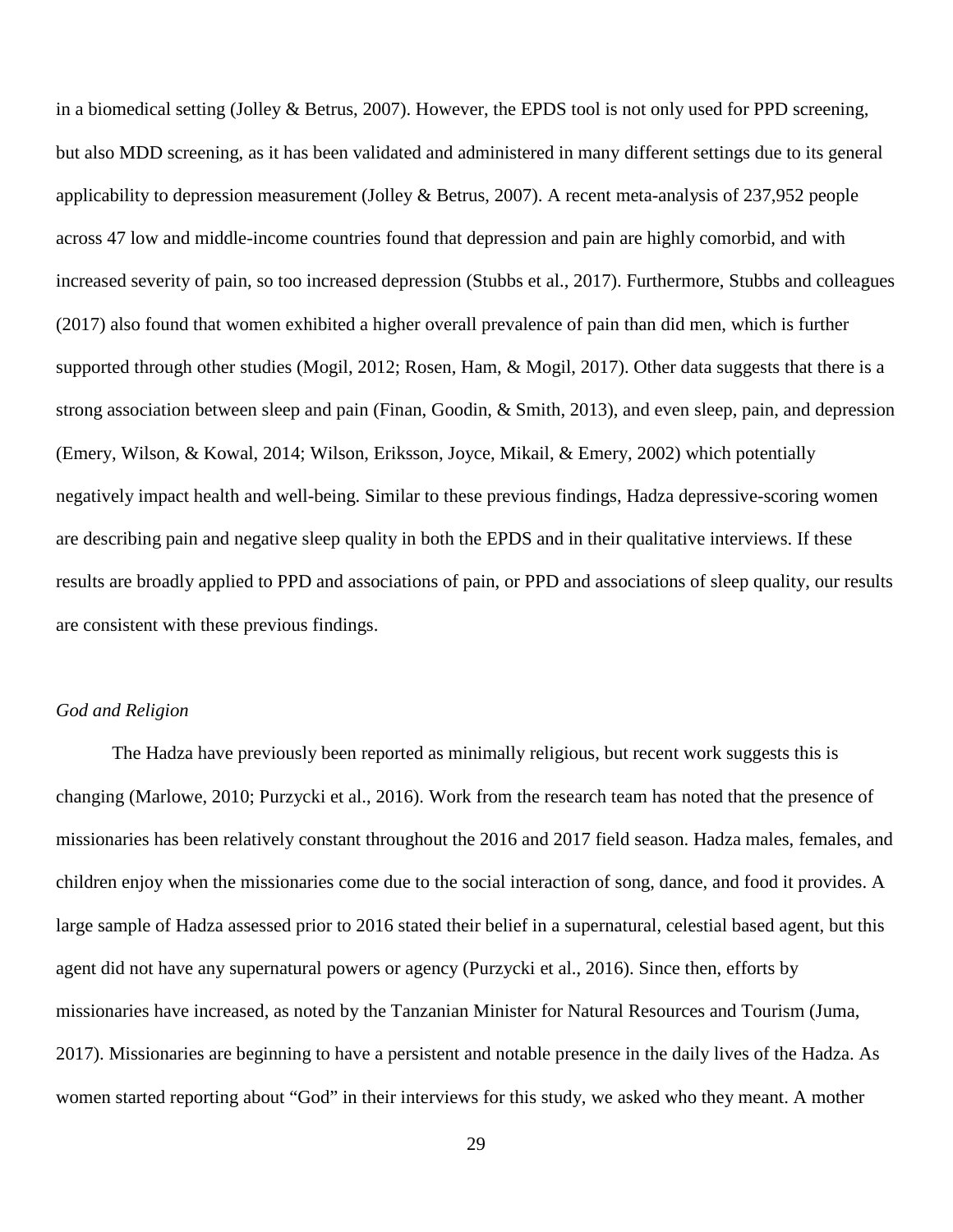located in the bush made the distinction that this was the "God above" and "not the sun-god" as might have been expected. The prevalence of God in the women's interviews is important to note, but it is unclear to what extent missionaries have influenced the women's belief systems, especially regarding attitudes on health.

#### *Key Findings on EPDS*

These results reported here are exploratory and tentative. Although mothers have made statements concerning pain and anxiety, and its relationship to sadness, the qualitative interview supplementation merely suggests that there is an association between these factors and depressive symptoms. Questions on the EPDS proved to have significant differences when reviewing only the individual p-value between depressive-scoring and non-depressive scoring women on questions related to laughing, anxiety, sleeping, and crying. This is interesting, particularly for anxiety, as that was one of the most predominant themes in the qualitative interview. Question seven, related to difficulty sleeping, was the most statistically significant difference between depressive and non-depressive scoring mothers (*p> .001*), followed by crying (*p> .011*). Hadza women spoke of problems with sleep and crying in their qualitative interviews, but not to the same extent as anxiety. It is possible that the Hadza women recognize physical ailments, such as sleeping or crying, to be more associated with unhappiness, as opposed to inner mental states, as in the case of anxiety. This complements the discussion of pain and unhappiness as well; although the women made anxious statements, they never used the word "anxiety" directly.

#### *Cross-Cultural Validity of the EPDS among the Hadza*

Finally, it is important to note that although the EPDS and interview questions support the qualitative findings investigating a morbid state of unhappiness, it is not indicative of debilitating levels of depression-like illness in Hadza culture. As previously mentioned, Hadza women may recognize depressive-like symptoms, but it does not necessarily mean that it is affecting their day-to-day livelihood in ways we might expect in

30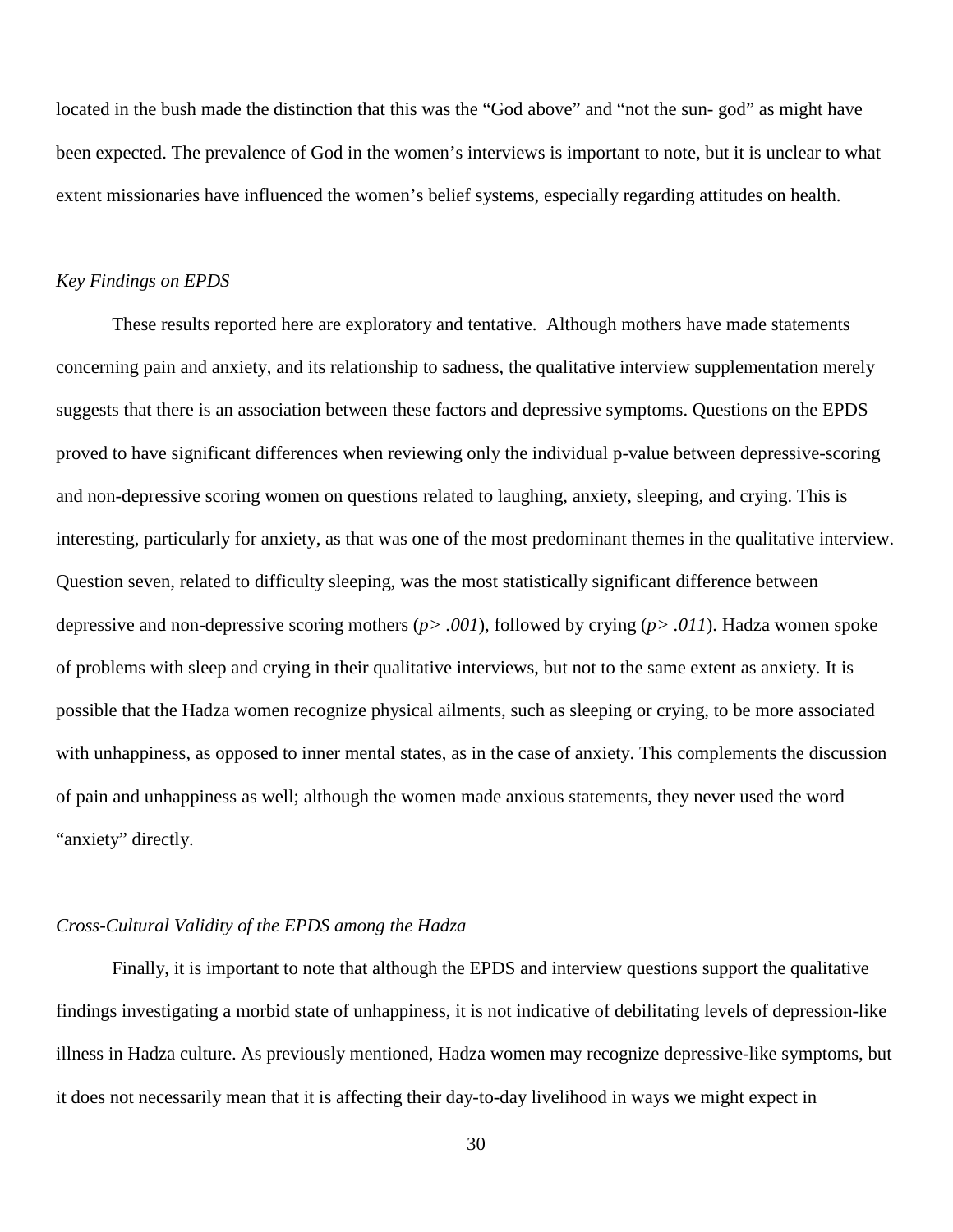westernized settings following a clinical diagnosis of depression. Oates and colleagues (2004) found that morbid states of unhappiness were universal, but that it is not necessarily an illness that requires treatment. Future work in cross-cultural settings, especially among the Hadza, must take this into account. Mothers do appear to be emotionally suffering, as they reported poor sleep quality, anxiety, crying, stress, and concerns for overall health. Based on these results, the women appear to be minimally in need of assistance or in need of an intervention. It is possible that depressive-scoring mothers have poorer health outcomes for either themselves or their infant, but this study did not measure these outcomes. Morbid states of unhappiness are acknowledged as experienced by some Hadza women following childbirth, but disability associated with that unhappiness would appear to be unknown or extremely uncommon.

#### *Limitations*

Care should be taken not to apply or generalize these results to all Hadza women, all small-scale populations, or even other women in rural areas of Tanzania. Women who experience childbirth at home or with professional health care services may have very different birthing experiences.

Another notable limitation of this study is the method of translation used. Translation from English to Swahili, was conducted by five native Swahili-speaking research assistants, but translation is never foolproof. To combat some of the issues associated with translation in analysis, transcription listed both Swahili responses and English responses. Unlike the suggestions of the creators of the EPDS, the Hadza women were read aloud the scale and would give their verbal responses, rather than marking the answers on the scale independently, potentially impacting how they heard or understood the questions. Although it was not atypical for mothers to ask for a question to be repeated, the women did not appear to struggle with the same intensity as described for the Ethiopian sample (Hanlon et al., 2008; Tesfaye et al., 2010). The scale was also administered to women up to twelve months postpartum, which is not typical usage of the scale administration.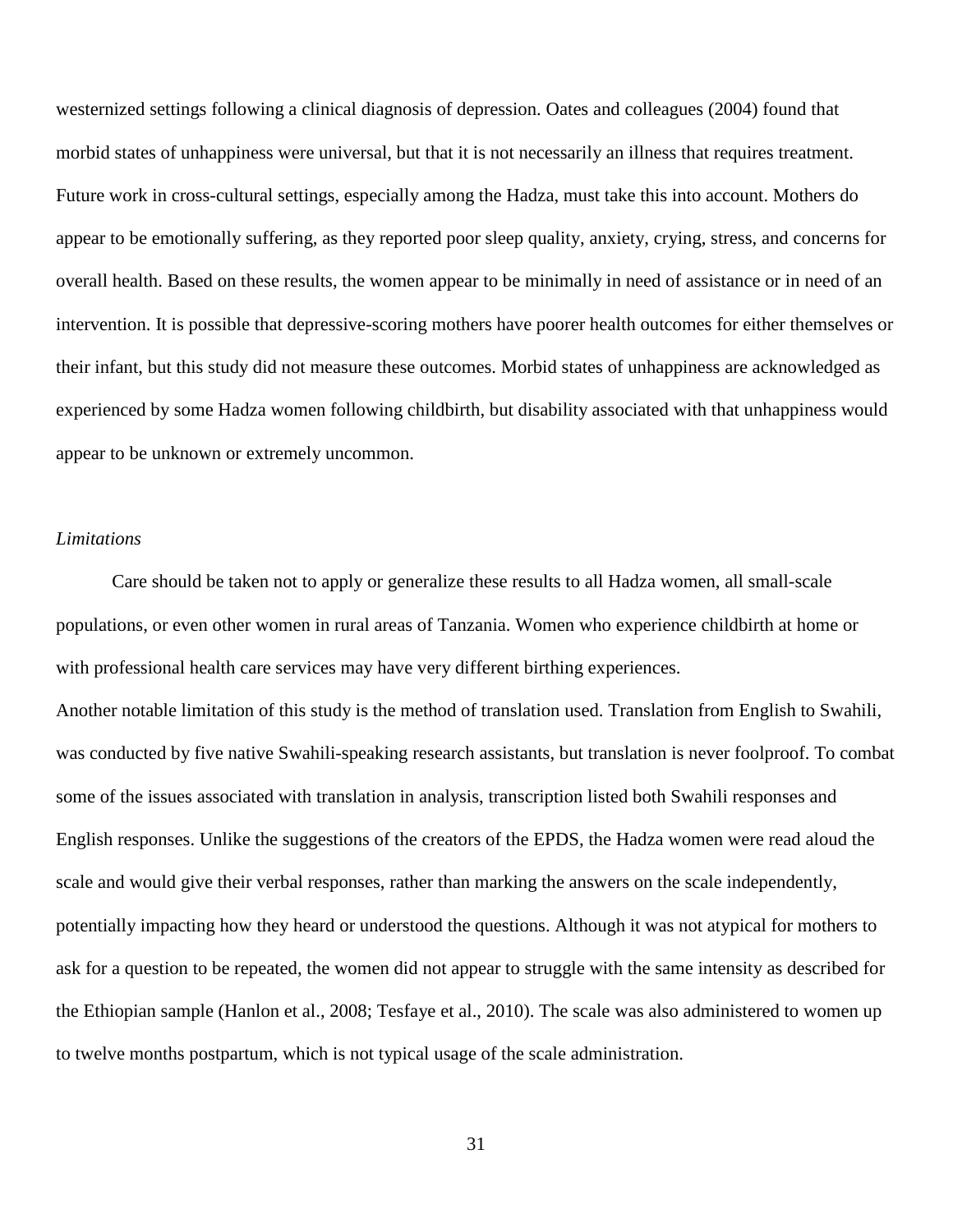Qualitative health findings inform and create questions for future work, but it does not produce findings that are necessarily generalized to the entire population. This study is the first conducted on postpartum depressive states among Hadza women, so there are no previous data with which to compare this sample. It is atypical to analyze the questions of the EPDS individually, however, in our aims of trying to interpret the qualitative and quantitative relative to one another, analysis was made between depressive-scoring and nondepressive-scoring women. The EPDS was also the only scale used, so there are no other depressive symptom screening tools to compare the women's scores and sensitivity.

#### *Future Work*

Future work among the Hadza, or any small-scale population, regarding PPD, maternal health, or morbid states of unhappiness, must consider how culture specific factors like social support, maternal and infant health fears, pain, negative life events, or distress, might impact and shape health outcomes and emotional experiences of mothers. Problems associated with one-size-fits-all diagnostic tools can be ameliorated by when they are supplemented and validated with qualitative methods. The results of the survey and scale indicate that depressive-scoring Hadza mothers are suffering emotionally, as they have poor sleep, anxiety, and feelings of pain; however, this study was unable to decipher if these women do in fact have poorer health outcomes than non-depressive scoring mothers. Research conducted in WEIRD societies has found that children with depressive mothers, and the depressive mothers themselves, do in fact tend to have poorer health outcomes (American Psychological Association, 2018; Wisner, Chambers, & Sit, 2006). Future work on PPD among the Hadza, specifically, on evaluating the health outcomes of mothers and infants in the postpartum period, might aim to reduce symptoms and causes of depression among mothers, especially regarding anxiety over infant health.

Only through the combination of these qualitative and quantitative methodologies might we be able to better understand postpartum maternal health in this population. Wide ranging public health implications

32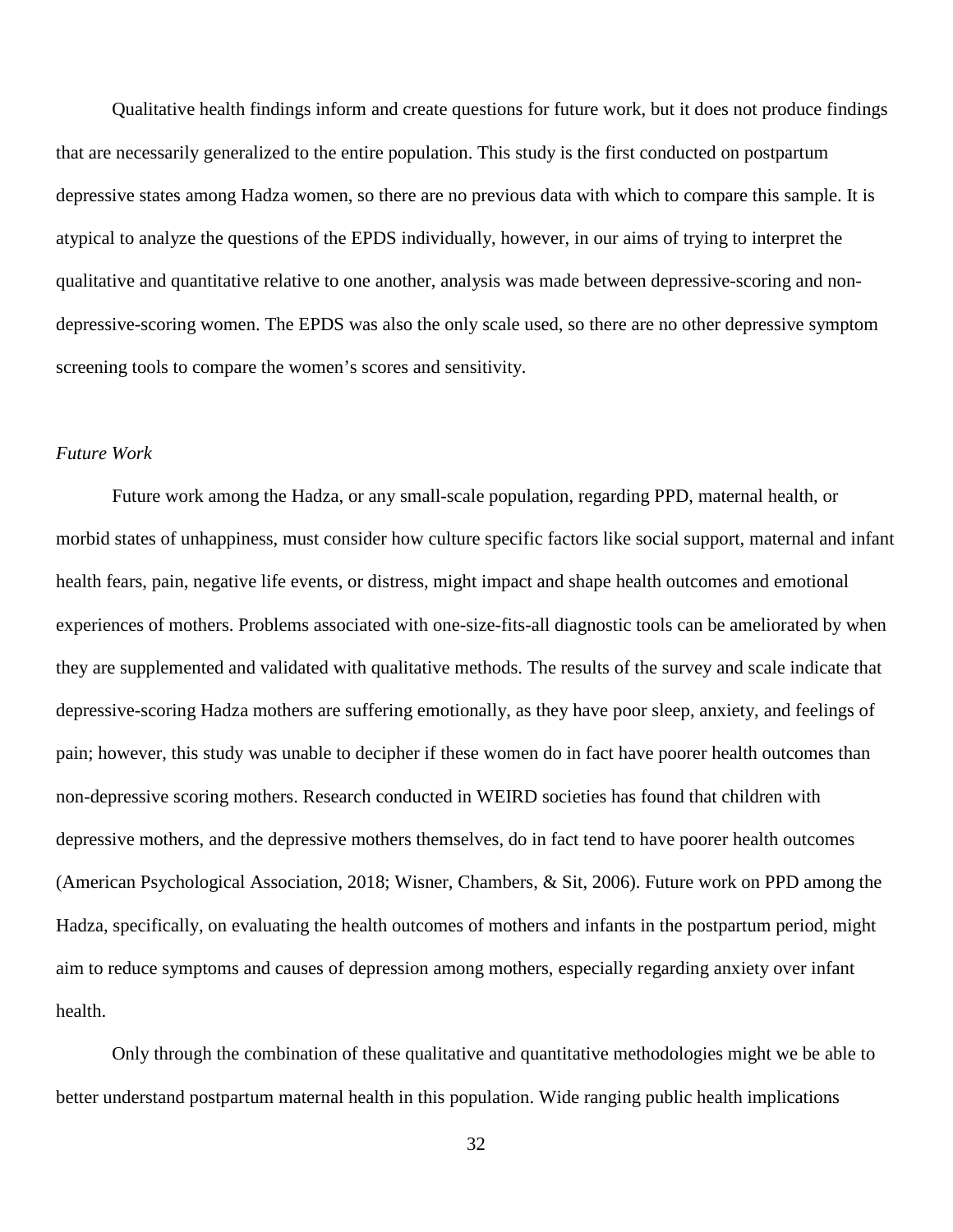evaluating the consequences, i.e. poorer health outcomes among depressive mothers and infants, should be the focus of future research.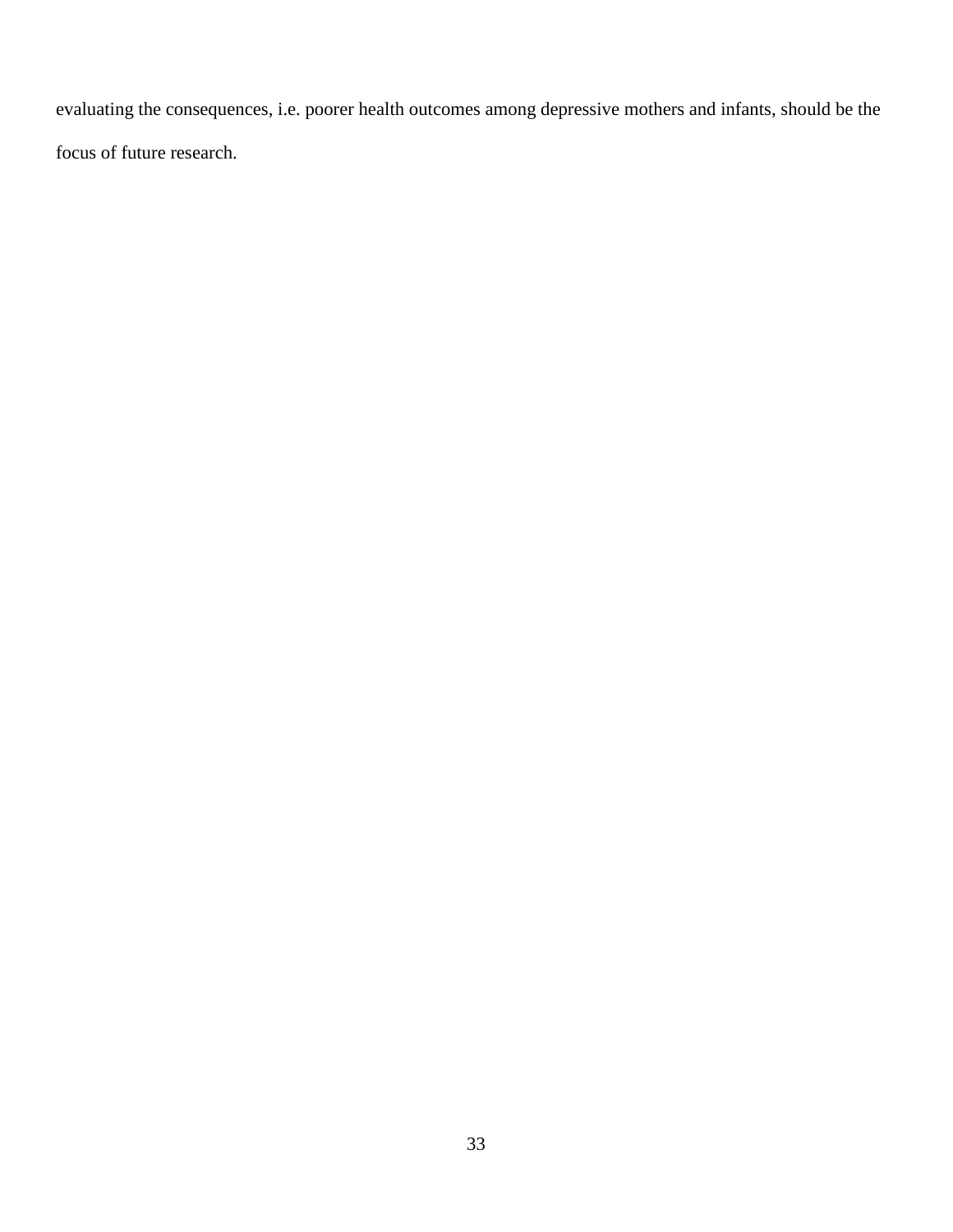#### Chapter 7

#### **Conclusion**

The EPDS scale appears to have sufficient validity among this population when used concurrently with the qualitative interview questions. Given the exceptionally high depressive scores yielded by the administration of the EPDS, had the scale been used without the qualitative interview questions, the scale's validity, as applied to the Hadza, would appear questionable. We might predict that the women were unable to understand the translation or that understanding was compromised by the translation process. However, the qualitative interview data supports the notion that Hadza women are currently expressing depression-like problems, as exemplified by their discussion of physical pain, lack of sleep, and anxiety. These data would be enhanced with population-specific evaluations of health outcomes for mother and infant health. Further, these findings support the critical integration of cross-cultural qualitative research with local understandings of western clinical diagnostic tools. Postpartum morbid states of unhappiness appear to afflict new mothers all over the world. It is necessary to have locally based, and culturally appropriate health interventions in place in order to enhance maternal (and infant) health in the postpartum period.

#### *Significance*

These data illustrate that Hadza women do experience morbid unhappiness (i.e., depression-like problems) in the postpartum period. It exemplifies that cross-cultural work is best conducted when close attention is paid to culturally significant idioms of distress that might not be found among the cultural west. Studies of this kind generate new ideas and questions for maternal health research. This study has clinical implications for future research among cross-cultural samples, as it is ideal to include qualitative measures of depression congruently with clinical diagnostic measures in order to identify potential problems for mothers and their infants that might be addressed by local, culturally appropriate interventions. Further, it illustrates the need to have local adaptations for such measurements, especially in low resource environments. Future studies

34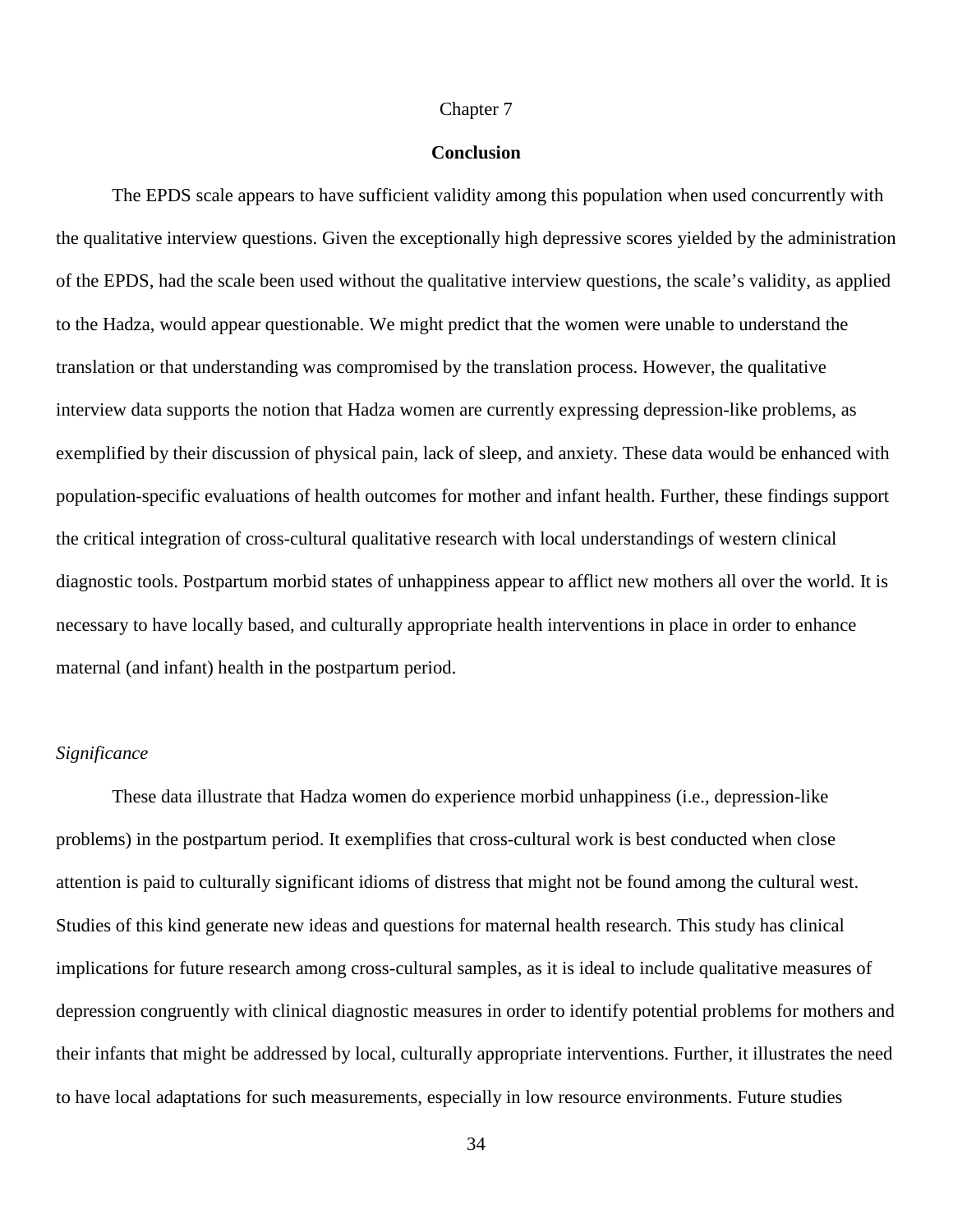should include a comparative diagnostic measurement, such as another PPD scale that has been cross-culturally validated, to better assess scale validity. This study has elicited unanswered questions on public health consequences of depressive mothers' health and infant outcomes in a small-scale, non-industrialized society.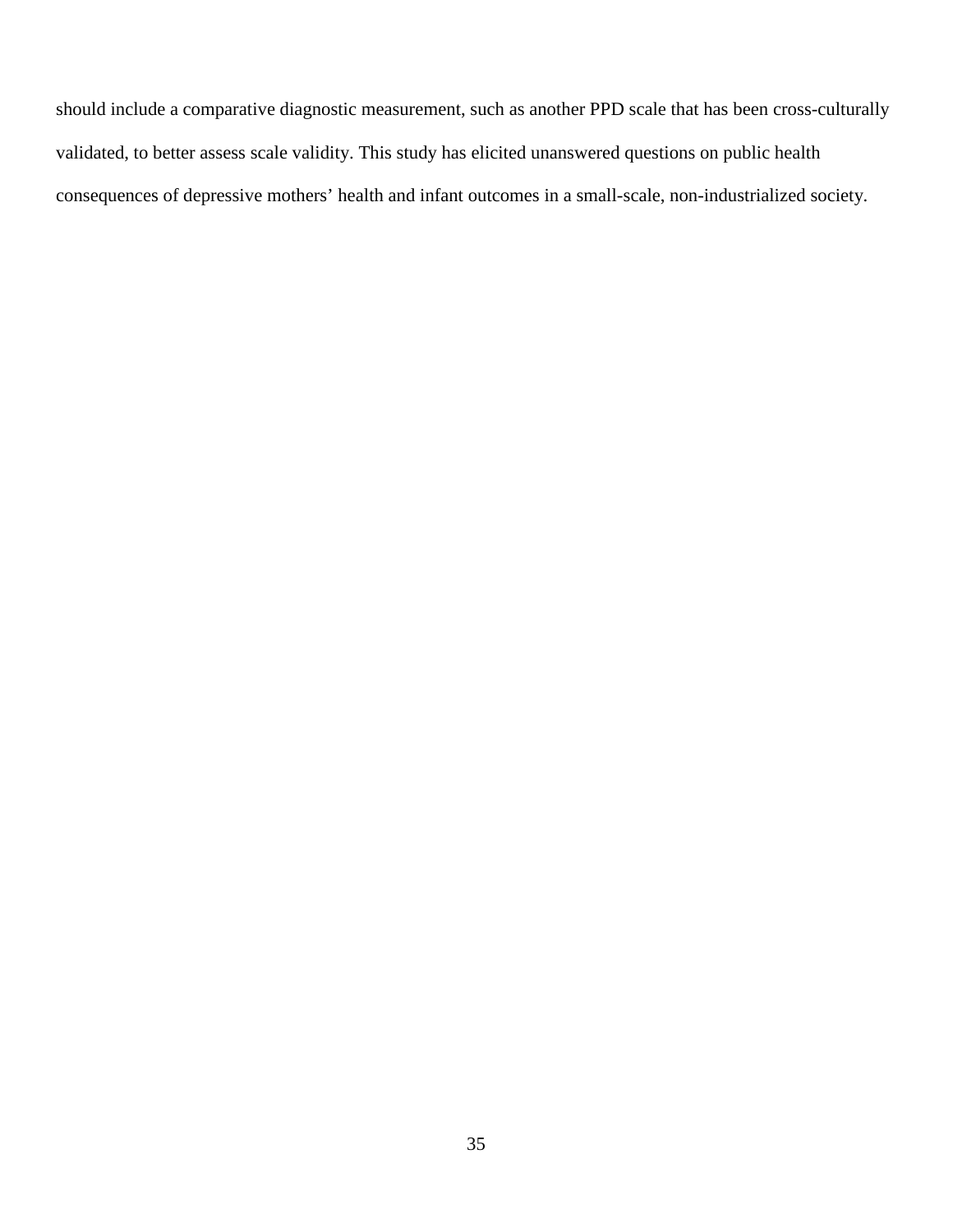#### **Edinburgh Postnatal Depression Scale (In English)**

- 1. I have been able to laugh and see the funny side of things: As much as I always could \_\_\_\_ (0) Not quite so much now  $\underline{\hspace{1cm}}(1)$  Definitely not so much now  $\underline{\hspace{1cm}}(2)$  Not at all  $\underline{\hspace{1cm}}(3)$
- 2. I have looked forward with enjoyment to things: As much as I ever did \_\_\_\_ (0) Rather less than I used to  $\frac{1}{\sqrt{3}}$  (1) Definitely less than I used to  $\frac{1}{\sqrt{3}}$  (2) Hardly at all  $\frac{1}{\sqrt{3}}$
- 3. I have blamed myself unnecessarily when things went wrong: Yes, most of the time \_\_\_\_ (3) Yes, some of the time  $\_\_$ (2) Not very often  $\_\_$ (1) No, never  $\_\_$ (0)
- 4. I have been anxious or worried for no good reason: No, not at all \_\_\_\_ (0) Hardly ever \_\_\_\_ (1) Yes, sometimes  $\_\_ (2)$  Yes, very often  $\_\_ (3)$
- 5. I have felt scared or panicky for no good reason: Yes, quite a lot \_\_\_\_ (3) Yes, sometimes \_\_\_\_ (2) No, not much  $\_\_$ (1) No, not at all  $\_\_$ (0)
- 6. Things have been getting to me: Yes, most of the time I haven't been able to cope at all \_\_\_\_ (3) Yes, sometimes I haven't been coping as well as usual \_\_\_\_ (2) No, most of the time I have coped quite well  $\frac{1}{2}$  (1) No, I have been coping as well as ever  $\frac{1}{2}$  (0)
- 7. I have been so unhappy that I have had difficulty sleeping: Yes, most of the time \_\_\_\_ (3) Yes, sometimes  $\underline{\hspace{1cm}}(2)$  No, not very often  $\underline{\hspace{1cm}}(1)$  No, not at all  $\underline{\hspace{1cm}}(0)$
- 8. I have felt sad or miserable: Yes, most of the time (3) Yes, quite often (2) Not very often  $\qquad$  (1) No, not at all  $\qquad$  (0)
- 9. I have been so unhappy that I have been crying: Yes, most of the time  $\qquad$  (3) Yes, quite often  $\qquad$  (2) Only occasionally  $\underline{\hspace{1cm}}(1)$  No, never  $\underline{\hspace{1cm}}(0)$
- 10. The thought of harming myself has occurred to me: \* Yes, quite often \_\_\_\_ (3) Sometimes \_\_\_\_ (2) Hardly ever  $\_\_$ (1) Never  $\_\_$ (0).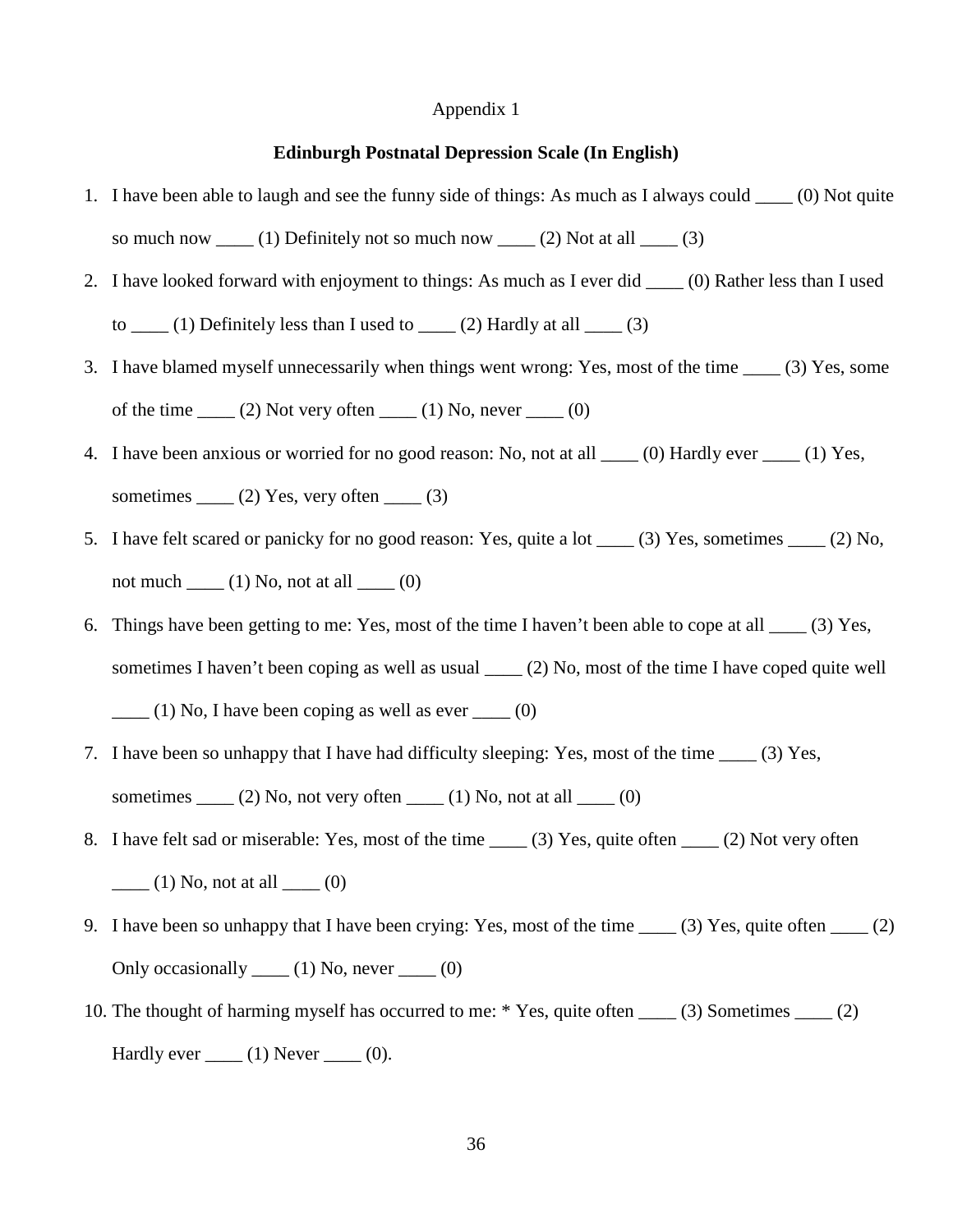#### **Interview: Birthing Experience and Postnatal Mood (In English)**

- 1. How did you feel when you learned you were pregnant?
- 2. How did you know that you were pregnant?
- 3. Did you do anything special to prepare for birth?
- 4. Where did you give birth?
- 5. What do you remember about being in labor?
- 6. Did you feed your baby immediately or did you wait?
- 7. If yes, what did you feed it?
- 8. Do you feed the infant colostrum, or the "first milk"?
- 9. What did you do with the placenta?
- 10. What do you think brings happiness to women during pregnancy?
- 11. What do you think brings unhappiness to women during pregnancy?
- 12. What do you think brings happiness to women after childbirth?
- 13. What do you think brings unhappiness to women after childbirth?
- 14. What do you think people know/understand about being emotionally unwell following birth?
- 15. IF a woman is emotionally unwell during the post-partum period, what do you think can be done to help

her?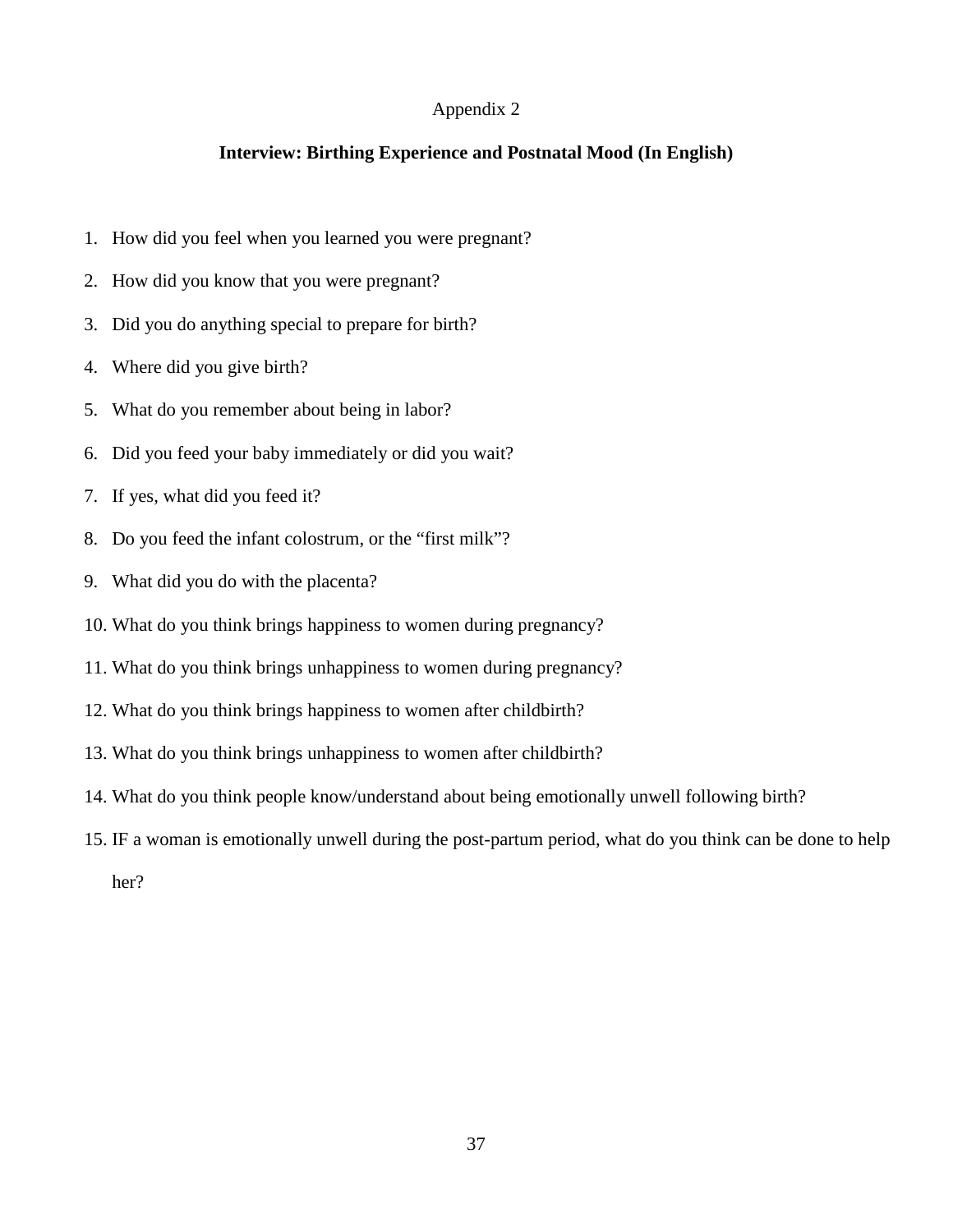## **Interview Three: Social Support (In English)**

- 1. Who did you first tell you were pregnant?
- 2. During your pregnancy did you feel supported or alone? If supported, by whom?
- 3. Who was present at your birth?
- 4. Did anyone bring your gifts or food after you delivered? If yes, who?
- 5. Are men allowed near the birth?
- 6. How long was it until your partner held the infant?
- 7. Who held your baby in the first few moments after delivery?
- 8. How old was your baby the first time you left them in camp with someone else?
- 9. Has your baby been breastfeed by other women? If yes, who?
- 10. How did your husband help you when you had a newborn?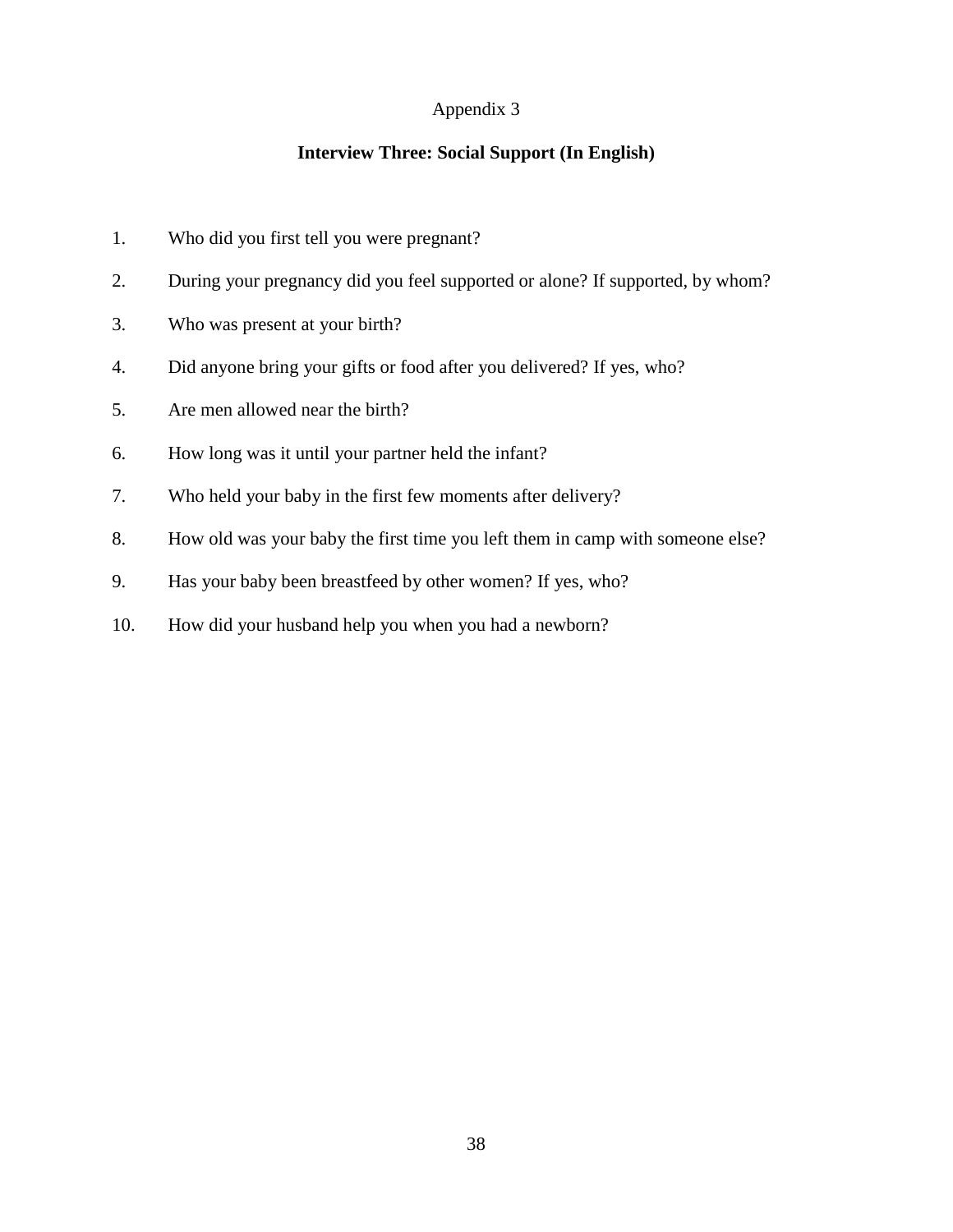## **Institutional Review Board Approval**



## **UNLV Biomedical IRB - Expedited Review Continuing Review Approved**

DATE: March 18, 2017

TO: Alyssa Crittenden, PhD **FROM: UNLV Biomedical IRB** 

**PROTOCOL TITLE:** [883560-3] Postnatal Maternal Health among the Hadza **SUBMISSION TYPE: Continuing Review/Progress Report** 

**ACTION: APPROVED APPROVAL DATE:** March 18, 2017 **EXPIRATION DATE:** March 17, 2018 **REVIEW TYPE: Expedited Review**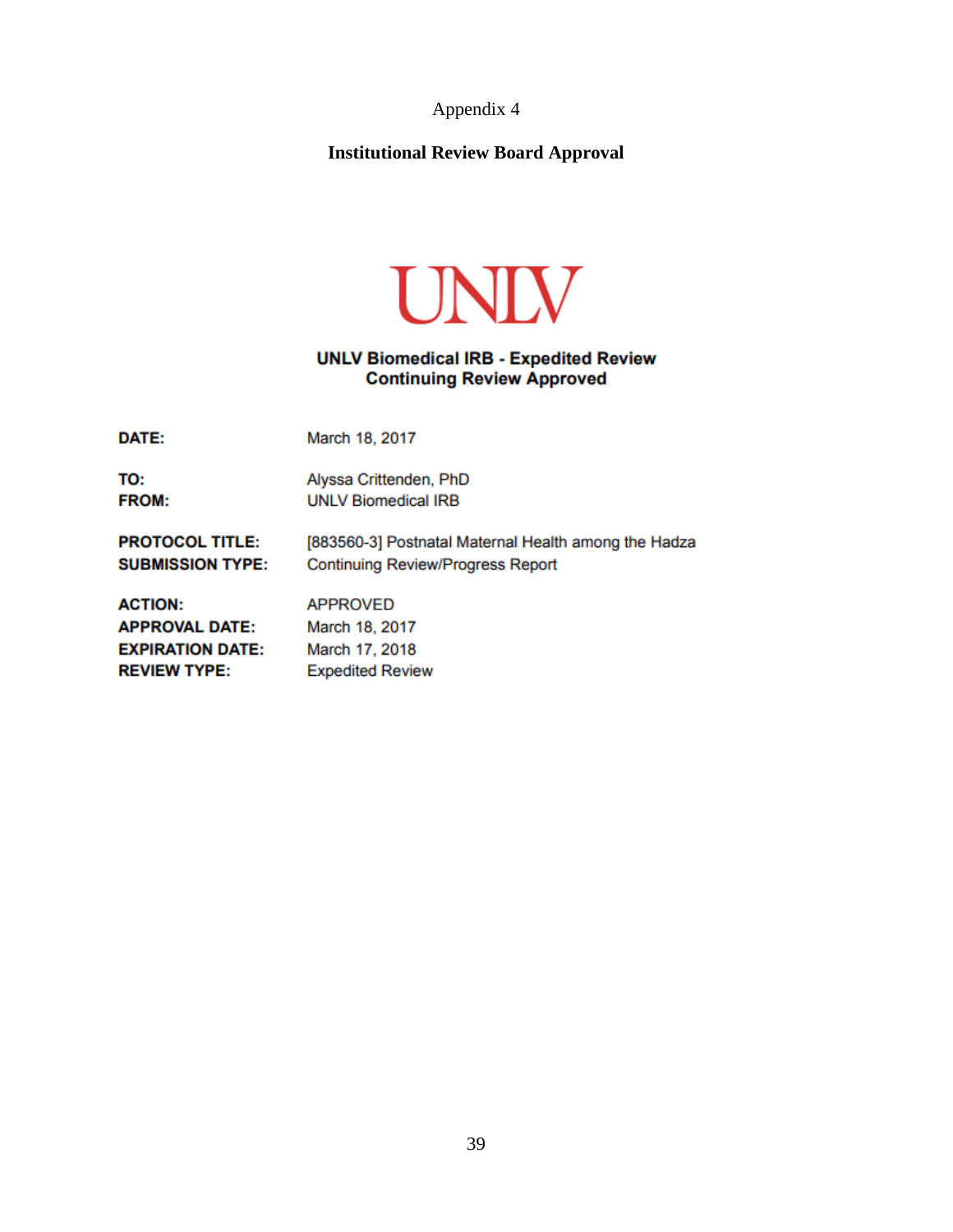#### References

- Abbott, M. W., & Williams, M. M. (2006). Postnatal depressive symptoms among pacific mothers in auckland: Prevalence and risk factors. *Australian and New Zealand Journal of Psychiatry, 40*(3), 230-238.
- Abiodun, O. A. (2006). Postnatal depression in primary care populations in nigeria. *General Hospital Psychiatry, 28*(2), 133-136.
- Adeponle, A., Groleau, D., Kola, L., Kirmayer, L. J., & Gureje, O. (2017). Perinatal depression in nigeria: Perspectives of women, family caregivers and health care providers. *International Journal of Mental Health Systems, 11*(1), 27.
- Adewuya, A. O., Eegunranti, A. B., & Lawal, A. M. (2005a). Prevalence of postnatal depression in western nigerian women: A controlled study. *International Journal of Psychiatry in Clinical Practice, 9*(1), 60-64.
- Adewuya, A. O., Eegunranti, A. B., & Lawal, A. M. (2005b). Prevalence of postnatal depression in western nigerian women: A controlled study. *International Journal of Psychiatry in Clinical Practice, 9*(1), 60-64. 10.1080/13651500510018211 Retrieved from https://doi.org/10.1080/13651500510018211
- Afolabi, O., Bunce, L., Lusher, J., & Banbury, S. (2017). Postnatal depression, maternal–infant bonding and social support: A cross-cultural comparison of nigerian and british mothers. *Journal of Mental Health,* , 1-7. American Psychological Association. (2015). Postpartum depression. *Washington, DC,*
- American Psychological Association. (2018). Postpartum depression. Retrieved from http://www.apa.org/pi/women/resources/reports/postpartum-depression.aspx
- Anderson, C. (2010). Using the edinburgh postnatal depression scale to screen for symptoms of depression among latina, african american and caucasian adolescents.
- Bass, J. K., Ryder, R. W., Lammers, M., Mukaba, T. N., & Bolton, P. A. (2008). Post-partum depression in kinshasa, democratic republic of congo: Validation of a concept using a mixed-methods cross-cultural approach. *Tropical Medicine & International Health, 13*(12), 1534-1542.

Beck, C. T. (2001). Predictors of postpartum depression: An update. *Nursing Research, 50*(5), 275-285.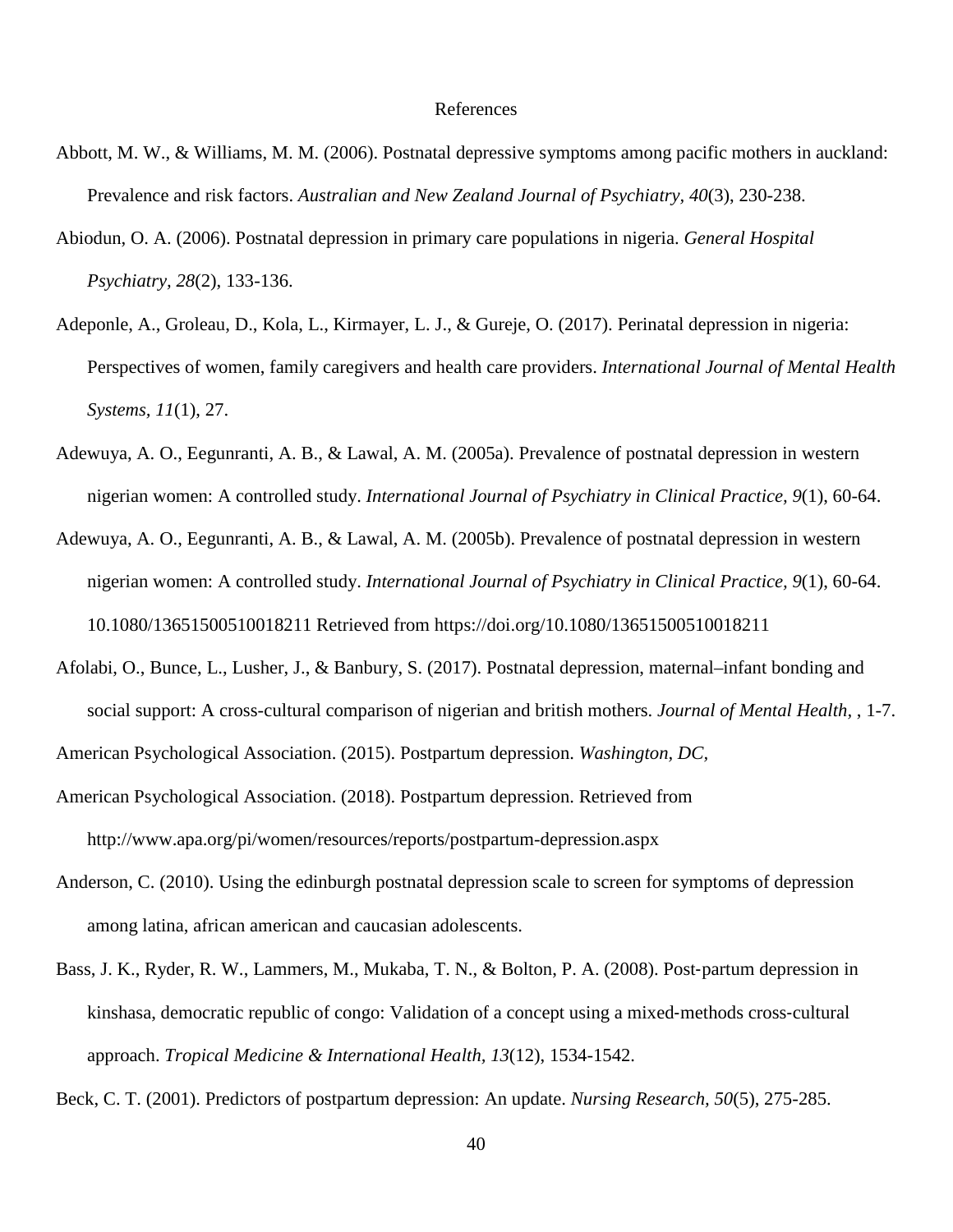Bina, R. (2008). The impact of cultural factors upon postpartum depression: A literature review. *Health Care for Women International, 29*(6), 568-592. 10.1080/07399330802089149 Retrieved from https://doi.org/10.1080/07399330802089149

- Butovskaya, M. L., Vasilyev, V. A., Lazebny, O. E., Burkova, V. N., Kulikov, A. M., Mabulla, A., . . . Ryskov, A. P. (2012). Aggression, digit ratio, and variation in the androgen receptor, serotonin transporter, and dopamine D4 receptor genes in african foragers: The hadza. *Behavior Genetics, 42*(4), 647-662.
- Chibanda, D., Mangezi, W., Tshimanga, M., Woelk, G., Rusakaniko, P., Stranix-Chibanda, L., . . . Shetty, A. K. (2010). Validation of the edinburgh postnatal depression scale among women in a high HIV prevalence area in urban zimbabwe. *Archives of Women's Mental Health, 13*(3), 201-206.
- Cox, J. L., Holden, J. M., & Sagovsky, R. (1987). Detection of postnatal depression: Development of the 10 item edinburgh postnatal depression scale. *The British Journal of Psychiatry, 150*(6), 782-786.
- Cox, J., Holden, J., & Henshaw, C. (2014). *Perinatal mental health : The edinburgh postnatal depression scale (EPDS) manual* RCPsych Publications. Retrieved from http://lib.myilibrary.com?ID=585075
- Crittenden, A. N., & Marlowe, F. W. (2008). Allomaternal care among the hadza of tanzania. *Human Nature, 19*(3), 249.
- Crittenden, A. N., & Marlowe, F. W. (2013). Cooperative child care among the hadza: Situating multiple attachment in evolutionary context. *Attachment reconsidered* (pp. 67-83) Springer.
- Crittenden, A. N., Sorrentino, J., Moonie, S. A., Peterson, M., Mabulla, A., & Ungar, P. S. (2017). Oral health in transition: The hadza foragers of tanzania. *PloS One, 12*(3), e0172197.
- Doll, L. M., Hill, A. K., Rotella, M. A., Cárdenas, R. A., Welling, L. L., Wheatley, J. R., & Puts, D. A. (2014). How well do men's faces and voices index mate quality and dominance? *Human Nature, 25*(2), 200-212.
- Eberhard‐Gran, M., Eskild, A., Tambs, K., Opjordsmoen, S., & Ove Samuelsen, S. (2001). Review of validation studies of the edinburgh postnatal depression scale. *Acta Psychiatrica Scandinavica, 104*(4), 243-249.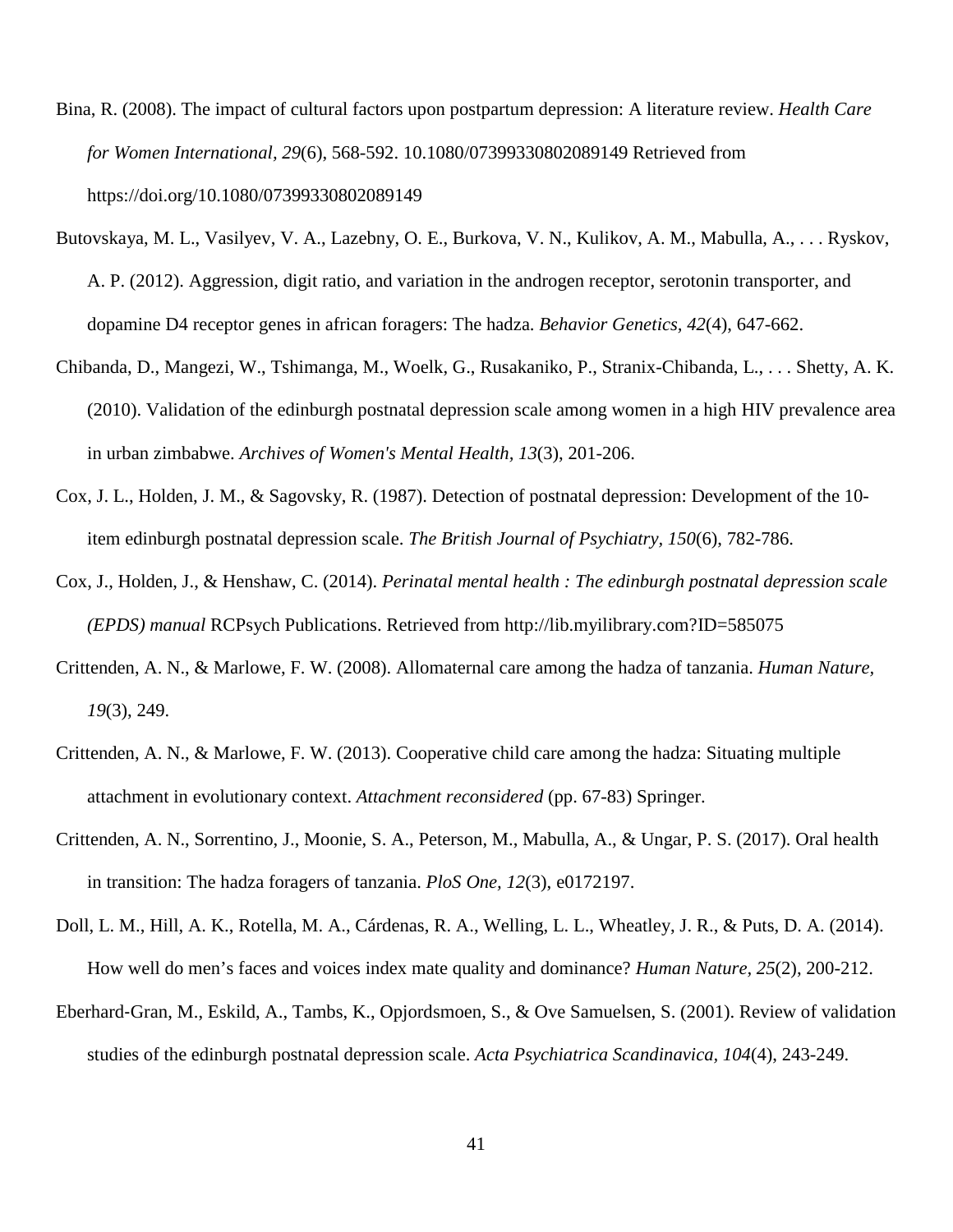- Emery, P. C., Wilson, K. G., & Kowal, J. (2014). Major depressive disorder and sleep disturbance in patients with chronic pain. *Pain Research and Management, 19*(1), 35-41.
- Finan, P. H., Goodin, B. R., & Smith, M. T. (2013). The association of sleep and pain: An update and a path forward. *The Journal of Pain, 14*(12), 1539-1552.
- Gavin, N. I., Gaynes, B. N., Lohr, K. N., Meltzer-Brody, S., Gartlehner, G., & Swinson, T. (2005). Perinatal depression: A systematic review of prevalence and incidence. *Obstetrics & Gynecology, 106*(5, Part 1), 1071-1083.
- Gelaye, B., Addae, G., Neway, B., Larrabure-Torrealva, G. T., Qiu, C., Stoner, L., . . . Williams, M. A. (2017). Poor sleep quality, antepartum depression and suicidal ideation among pregnant women. *Journal of Affective Disorders, 209*, 195-200.
- Gelaye, B., Rondon, M. B., Araya, R., & Williams, M. A. (2016). Epidemiology of maternal depression, risk factors, and child outcomes in low-income and middle-income countries. *The Lancet Psychiatry, 3*(10), 973-982.
- Gibson, J., McKenzie-McHarg, K., Shakespeare, J., Price, J., & Gray, R. (2009). A systematic review of studies validating the edinburgh postnatal depression scale in antepartum and postpartum women. *Acta Psychiatrica Scandinavica, 119*(5), 350-364. 10.1111/j.1600-0447.2009.01363.x Retrieved from http://dx.doi.org/10.1111/j.1600-0447.2009.01363.x
- Goodman, J. H. (2005). Postpartum depression beyond the early postpartum period. *Journal of Obstetric, Gynecologic & Neonatal Nursing, 33*(4), 410-420.

- Hagen, E. H. (2002). Depression as bargaining: The case postpartum. *Evolution and Human Behavior, 23*(5), 323-336.
- Hagen, E. H. (2003). The bargaining model of depression. *Genetic and Cultural Evolution of Cooperation,* , 95- 123.

Hagen, E. H. (1999). The functions of postpartum depression. *Evolution and Human Behavior, 20*(5), 325-359.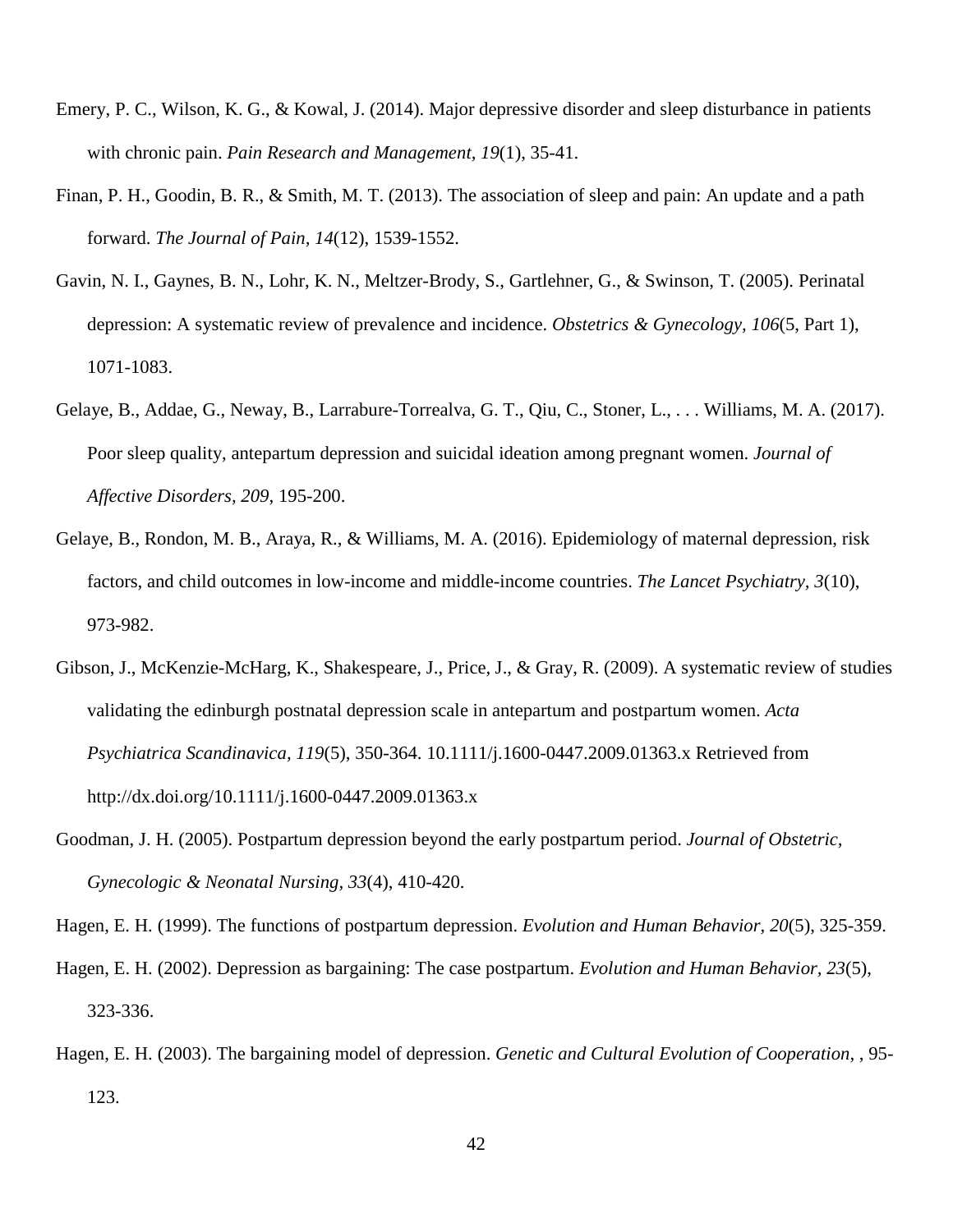- Hahn-Holbrook, J., & Haselton, M. (2014). Is postpartum depression a disease of modern civilization? *Current Directions in Psychological Science, 23*(6), 395-400.
- Halbreich, U., & Karkun, S. (2006). Cross-cultural and social diversity of prevalence of postpartum depression and depressive symptoms. *Journal of Affective Disorders, 91*(2), 97-111.
- Hanlon, C., Medhin, G., Alem, A., Araya, M., Abdulahi, A., Hughes, M., . . . Prince, M. (2008). Detecting perinatal common mental disorders in ethiopia: Validation of the self-reporting questionnaire and edinburgh postnatal depression scale. *Journal of Affective Disorders, 108*(3), 251-262.
- Hanson, C., Cox, J., Mbaruku, G., Manzi, F., Gabrysch, S., Schellenberg, D., . . . Schellenberg, J. (2015). Maternal mortality and distance to facility-based obstetric care in rural southern tanzania: A secondary analysis of cross-sectional census data in 226 000 households. *The Lancet Global Health, 3*(7), e395.
- Hanson, M., & Gluckman, P. (2016). Commentary: Developing the future: Life course epidemiology, DOHaD and evolutionary medicine. *International Journal of Epidemiology, 45*(4), 993-996.
- Haroz, E. E., Ritchey, M., Bass, J. K., Kohrt, B. A., Augustinavicius, J., Michalopoulos, L., . . . Bolton, P. (2017). How is depression experienced around the world? A systematic review of qualitative literature. *Social Science & Medicine, 183*, 151-162.
- Henrich, J., Heine, S. J., & Norenzayan, A. (2010). Most people are not WEIRD. *Nature, 466*(7302), 29.
- Hewlett, B. S. (1991). Demography and childcare in preindustrial societies. *Journal of Anthropological Research, 47*(1), 1-37.
- Hewlett, B. S., & Lamb, M. E. (2002). 11 integrating evolution, culture and developmental psychology: Explaining caregiver-infant proximity and responsiveness in central africa and the USA. *Between Culture and Biology: Perspectives on Ontogenetic Development, 8*, 241.
- Hill, K., & Hurtado, A. M. (2017). *Ache life history: The ecology and demography of a foraging people* Routledge.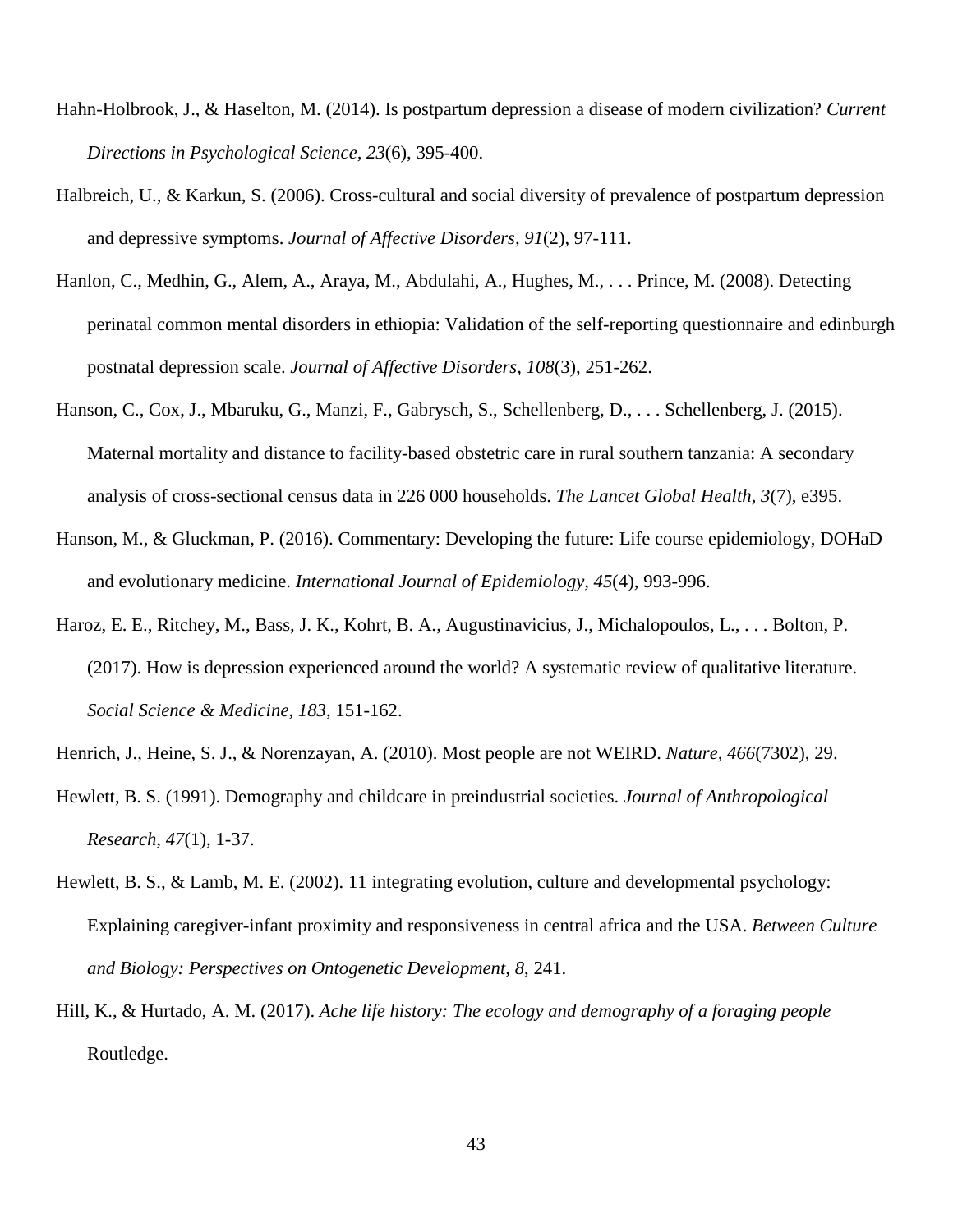- Hrdy, S. B. (2016a). Variable postpartum responsiveness among humans and other primates with "cooperative breeding": A comparative and evolutionary perspective. *Hormones and Behavior, 77*, 272-283.
- Hrdy, S. B. (2016b). Variable postpartum responsiveness among humans and other primates with "cooperative breeding": A comparative and evolutionary perspective. *Hormones and Behavior, 77*, 272-283.

Hrdy, S. B. (1999). *Mother nature: Natural selection and the female of the species* Chatto & Windus.

Hrdy, S. B. (2011). *Mothers and others* Harvard University Press.

- Jolley, S. N., & Betrus, P. (2007). Comparing postpartum depression and major depressive disorder: Issues in assessment. *Issues in Mental Health Nursing, 28*(7), 765-780.
- Jones, N. B. (2016). *Demography and evolutionary ecology of hadza hunter-gatherers* Cambridge University Press.
- Juma, M. (2017, June 19,). Minister orders 100 beehives for hadza community annually. *Daily News* Retrieved from http://dailynews.co.tz/index.php/home-news/51274-minister-orders-100-beehives-for-hadzacommunity-annually
- Katz, J., Crean, H. F., Cerulli, C., & Poleshuck, E. L. (2018). Material hardship and mental health symptoms among a predominantly low income sample of pregnant women seeking prenatal care. *Maternal and Child Health Journal,* , 1-8.
- Khalifa, D. S., Glavin, K., Bjertness, E., & Lien, L. (2015). Postnatal depression among sudanese women: Prevalence and validation of the edinburgh postnatal depression scale at 3 months postpartum. *International Journal of Women's Health, 7*, 677.
- Kramer, K. L. (2005). Children's help and the pace of reproduction: Cooperative breeding in humans. *Evolutionary Anthropology: Issues, News, and Reviews, 14*(6), 224-237.
- Lawrie, T. A., Hofmeyr, G. J., De Jager, M., & Berk, M. (1998). Validation of the edinburgh postnatal depression scale on a cohort of south african women. *South African Medical Journal, 88*(10), 1340-1344. Marlowe, F. (2010). *The hadza: Hunter-gatherers of tanzania* Univ of California Press.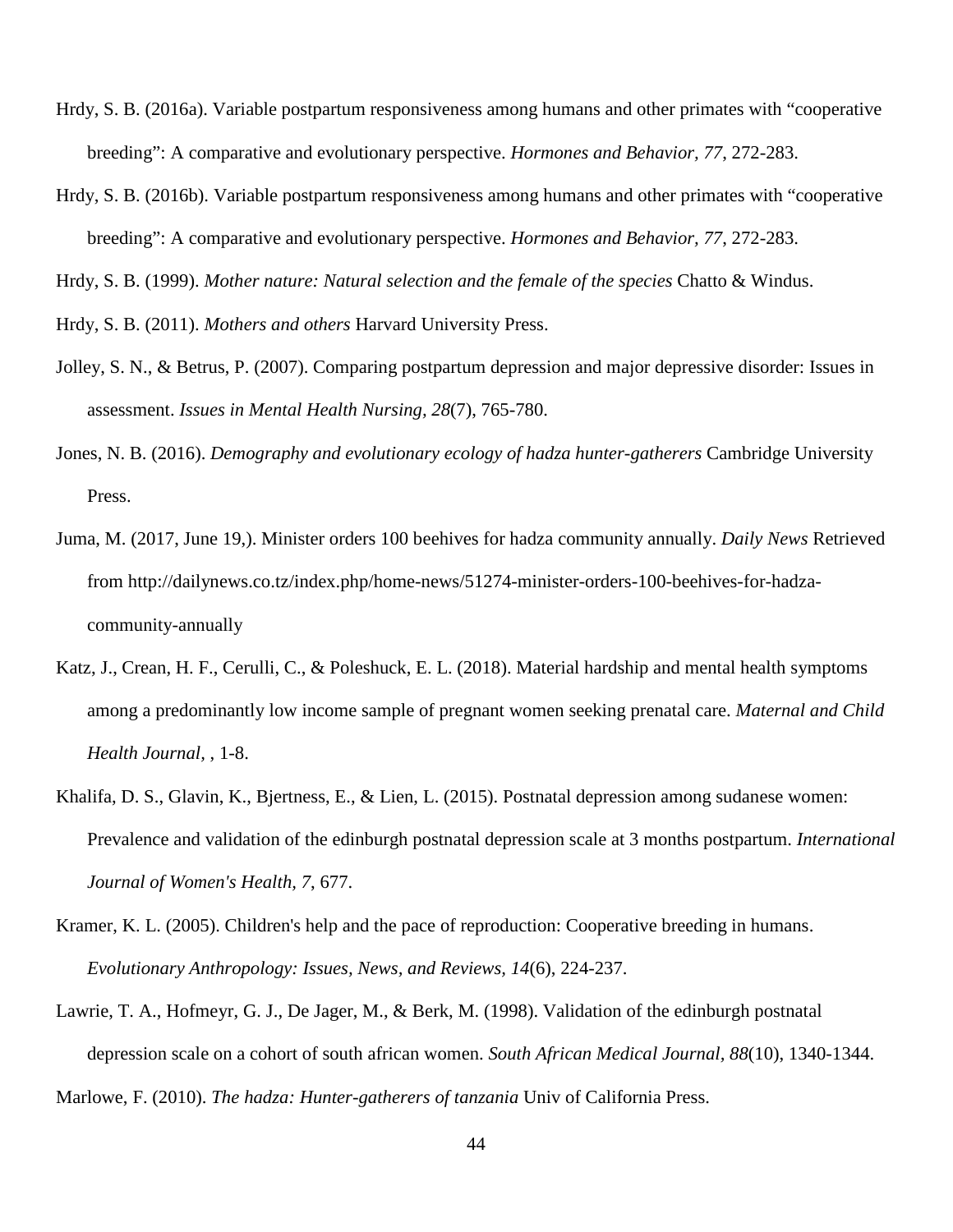Marlowe, F. W. (2004). Mate preferences among hadza hunter-gatherers. *Human Nature, 15*(4), 365-376.

- Marlowe, F. W. (2005). Who tends hadza children. *Hunter-Gatherer Childhoods: Evolutionary, Developmental and Cultural Perspectives,* , 177-190.
- Mathers, C. D., Fat, D. M., & Boerma, J. (2008). No title. *The Global Burden of Disease: 2004 Update.Geneva, Switzerland: World Health Organization,*
- Meehan, C. L., & Hawks, S. (2013). Cooperative breeding and attachment among the aka foragers. *Attachment reconsidered* (pp. 85-113) Springer.
- Mogil, J. S. (2012). Sex differences in pain and pain inhibition: Multiple explanations of a controversial phenomenon. *Nature Reviews Neuroscience, 13*(12), 859.
- Musyimi, C. W., Mutiso, V. N., Musau, A. M., Matoke, L. K., & Ndetei, D. M. (2017). Prevalence and determinants of depression among patients under the care of traditional health practitioners in a kenyan setting: Policy implications. *Transcultural Psychiatry, 54*(3), 285-303.
- Oates, M. R., Cox, J. L., Neema, S., Asten, P., Glangeaud-Freudenthal, N., Figueiredo, B., . . . Kammerer, M. H. (2004). Postnatal depression across countries and cultures: A qualitative study. *The British Journal of Psychiatry, 184*(46), s16.
- O'Hara, M. W. (2009). Postpartum depression: What we know. *Journal of Clinical Psychology, 65*(12), 1258- 1269.
- O'hara, M. W., & Swain, A. M. (1996). Rates and risk of postpartum depression—a meta-analysis. *International Review of Psychiatry, 8*(1), 37-54.
- Pishgar, F., Soleyman-Jahi, S., Pishgar, F., Eftekhar Ardebili, H., Jamal, A., & Arab, A. (2016). Level of happiness and its determining factors in pregnant women: A cross-sectional study. *Journal of Reproductive and Infant Psychology, 34*(5), 431-441. 10.1080/02646838.2016.1222071 Retrieved from https://doi.org/10.1080/02646838.2016.1222071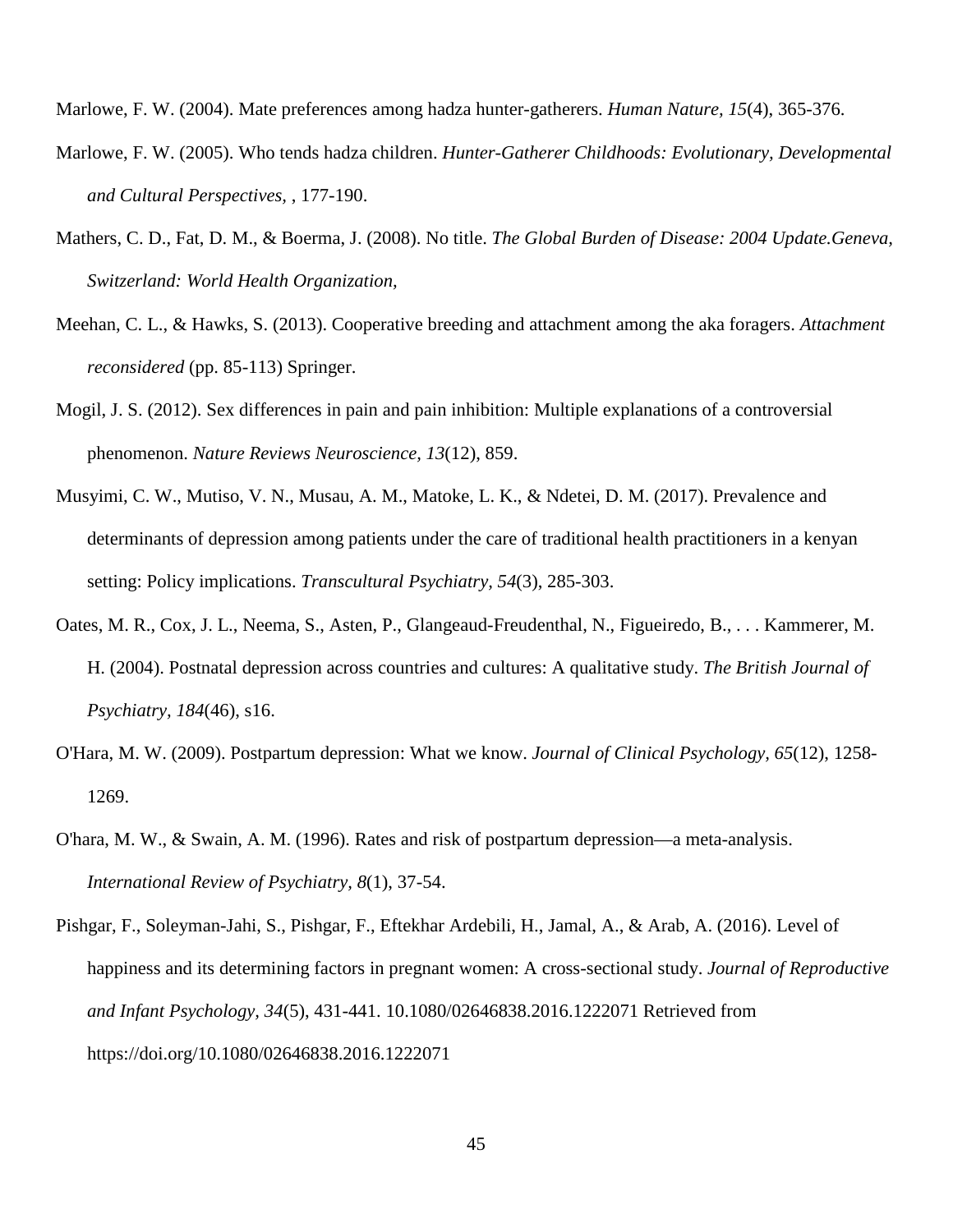- Purzycki, B. G., Apicella, C., Atkinson, Q. D., Cohen, E., McNamara, R. A., Willard, A. K., . . . Henrich, J. (2016). Cross-cultural dataset for the evolution of religion and morality project. *Scientific Data, 3*, 160099.
- R�hli, F., Haeusler, M., Saniotis, A., & Henneberg, M. (2016). Novel modules to teach evolutionary medicine: An australian and a swiss experience. *Medical Science Educator, 26*(3), 375-381.

Robertson, E., Celasun, N., & Stewart, D. E. (2003). Risk factors for postpartum depression.

- Rosen, S., Ham, B., & Mogil, J. S. (2017). Sex differences in neuroimmunity and pain. *Journal of Neuroscience Research, 95*(1-2), 500-508.
- Sawyer, A., Ayers, S., & Smith, H. (2010). Pre-and postnatal psychological wellbeing in africa: A systematic review. *Journal of Affective Disorders, 123*(1), 17-29.
- Sawyer, A., Ayers, S., Smith, H., Sidibeh, L., Nyan, O., & Dale, J. (2011). Women's experiences of pregnancy, childbirth, and the postnatal period in the gambia: A qualitative study. *British Journal of Health Psychology, 16*(3), 528-541.
- Sorokowska, A., Pellegrino, R., Butovskaya, M., Marczak, M., Niemczyk, A., Huanca, T., & Sorokowski, P. (2017). Dietary customs and food availability shape the preferences for basic tastes: A cross-cultural study among polish, tsimane'and hadza societies. *Appetite, 116*, 291-296.
- Stern, G., & Kruckman, L. (1983). *Multi-disciplinary perspectives on post-partum depression: An anthropological critique*//doi.org/10.1016/0277-9536(83)90408-2 Retrieved from http://www.sciencedirect.com/science/article/pii/0277953683904082

#### *Stewart depression malawi*

Stubbs, B., Vancampfort, D., Veronese, N., Thompson, T., Fornaro, M., Schofield, P., . . . Koyanagi, A. (2017). Depression and pain: Primary data and meta-analysis among 237 952 people across 47 low-and middleincome countries. *Psychological Medicine, 47*(16), 2906-2917.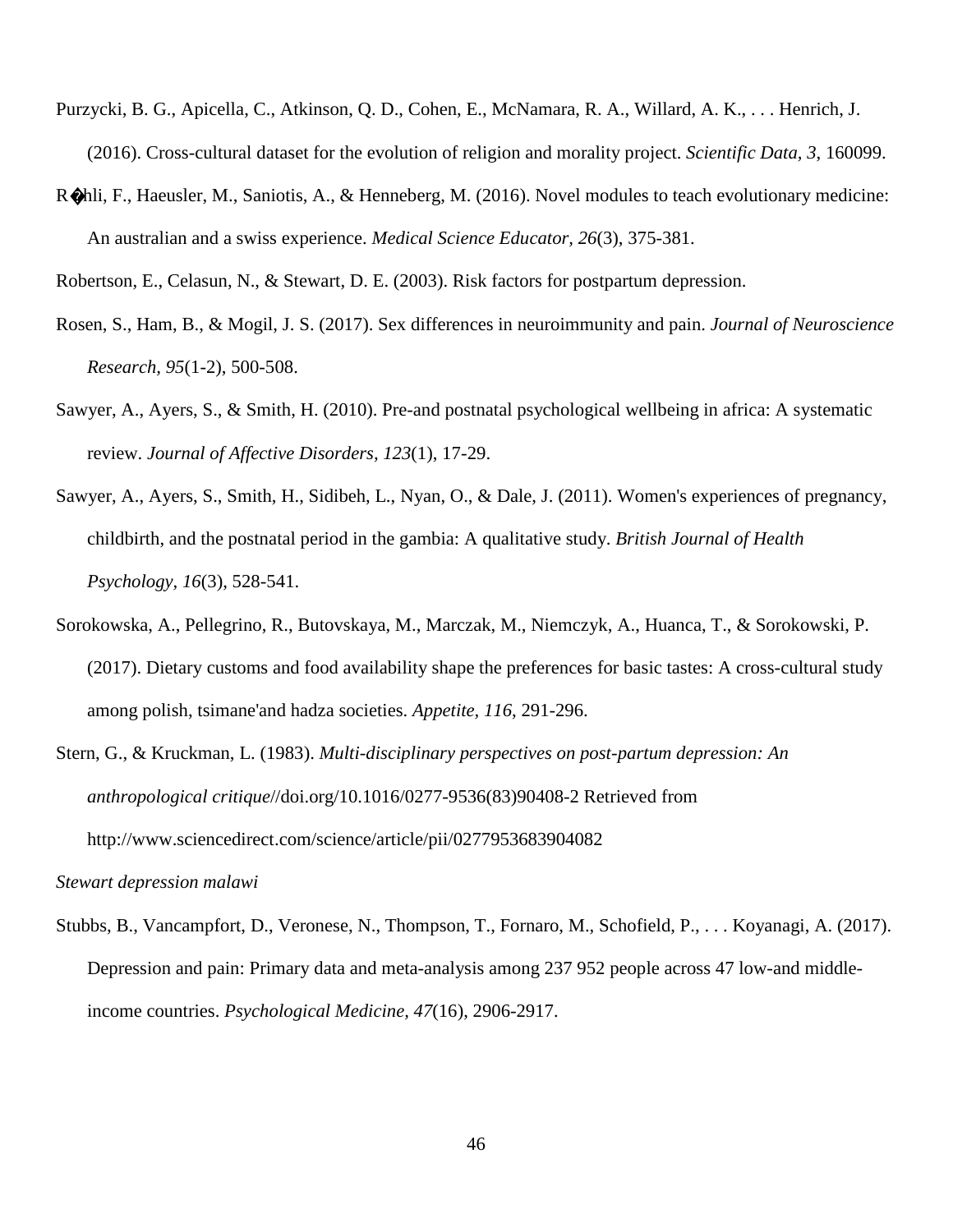- Tesfaye, M., Hanlon, C., Wondimagegn, D., & Alem, A. (2010). Detecting postnatal common mental disorders in addis ababa, ethiopia: Validation of the edinburgh postnatal depression scale and kessler scales. *Journal of Affective Disorders, 122*(1), 102-108.
- Uwakwe, R. (2003). Affective (depressive) morbidity in puerperal nigerian women: Validation of the edinburgh postnatal depression scale. *Acta Psychiatrica Scandinavica, 107*(4), 251-259.
- Volk, A. A., & Atkinson, J. A. (2013). Infant and child death in the human environment of evolutionary adaptation. *Evolution and Human Behavior, 34*(3), 182-192.
- Wells, J. C., Nesse, R. M., Sear, R., Johnstone, R. A., & Stearns, S. C. (2017). Evolutionary public health: Introducing the concept. *The Lancet, 390*(10093), 500-509.
- Wilson, K. G., Eriksson, M. Y., Joyce, L. D., Mikail, S. F., & Emery, P. C. (2002). Major depression and insomnia in chronic pain. *The Clinical Journal of Pain, 18*(2), 77-83.
- Winking, J., Gurven, M., Kaplan, H., & Stieglitz, J. (2009). The goals of direct paternal care among a south amerindian population. *American Journal of Physical Anthropology, 139*(3), 295-304.
- Wisner, K. L., Chambers, C., & Sit, D. K. (2006). Postpartum depression: A major public health problem. *Jama, 296*(21), 2616-2618.
- Wittkowski, A., Gardner, P. L., Bunton, P., & Edge, D. (2014). Culturally determined risk factors for postnatal depression in sub-saharan africa: A mixed method systematic review. *Journal of Affective Disorders, 163*, 115-124.
- World Health Organization. (2018). WHO | united republic of tanzania. Retrieved from http://www.who.int/gho/countries/tza/en/
- World Health Organization, United Nations Population Fund, & Key Centre for Women's Health in Society. (2009). *Mental health aspects of women's reproductive health: A global review of the literature* World Health Organization.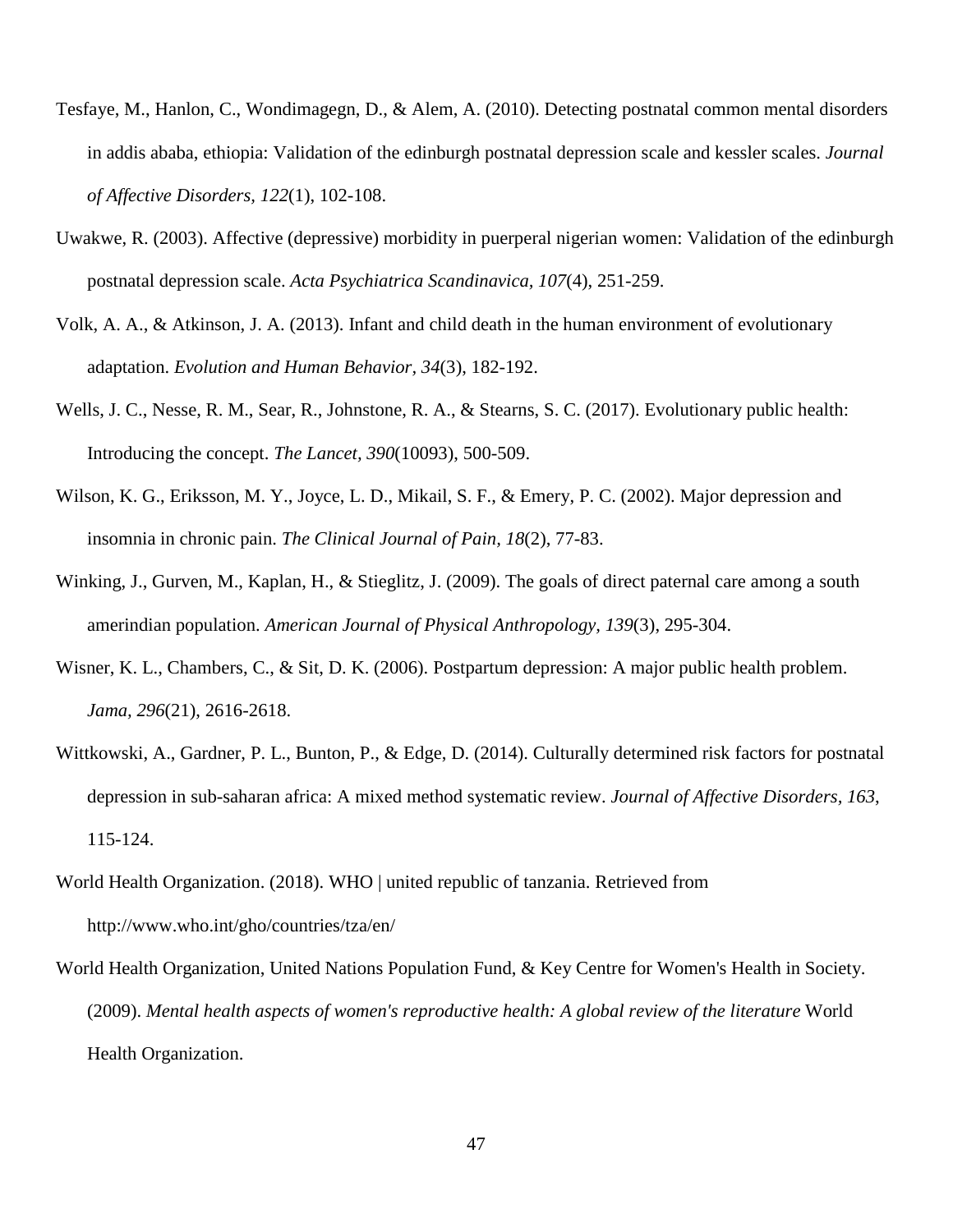- Yim, I. S., Stapleton, L. R. T., Guardino, C. M., Hahn-Holbrook, J., & Schetter, C. D. (2015). Biological and psychosocial predictors of postpartum depression: Systematic review and call for integration. *Annual Review of Clinical Psychology, 11*
- Yim, I. S., Tanner Stapleton, L. R., Guardino, C. M., Hahn-Holbrook, J., & Dunkel Schetter, C. (2015). Biological and psychosocial predictors of postpartum depression: Systematic review and call for integration. *Annual Review of Clinical Psychology, 11*(1), 99-137. 10.1146/annurev-clinpsy-101414- 020426 Retrieved from https://doi.org/10.1146/annurev-clinpsy-101414-020426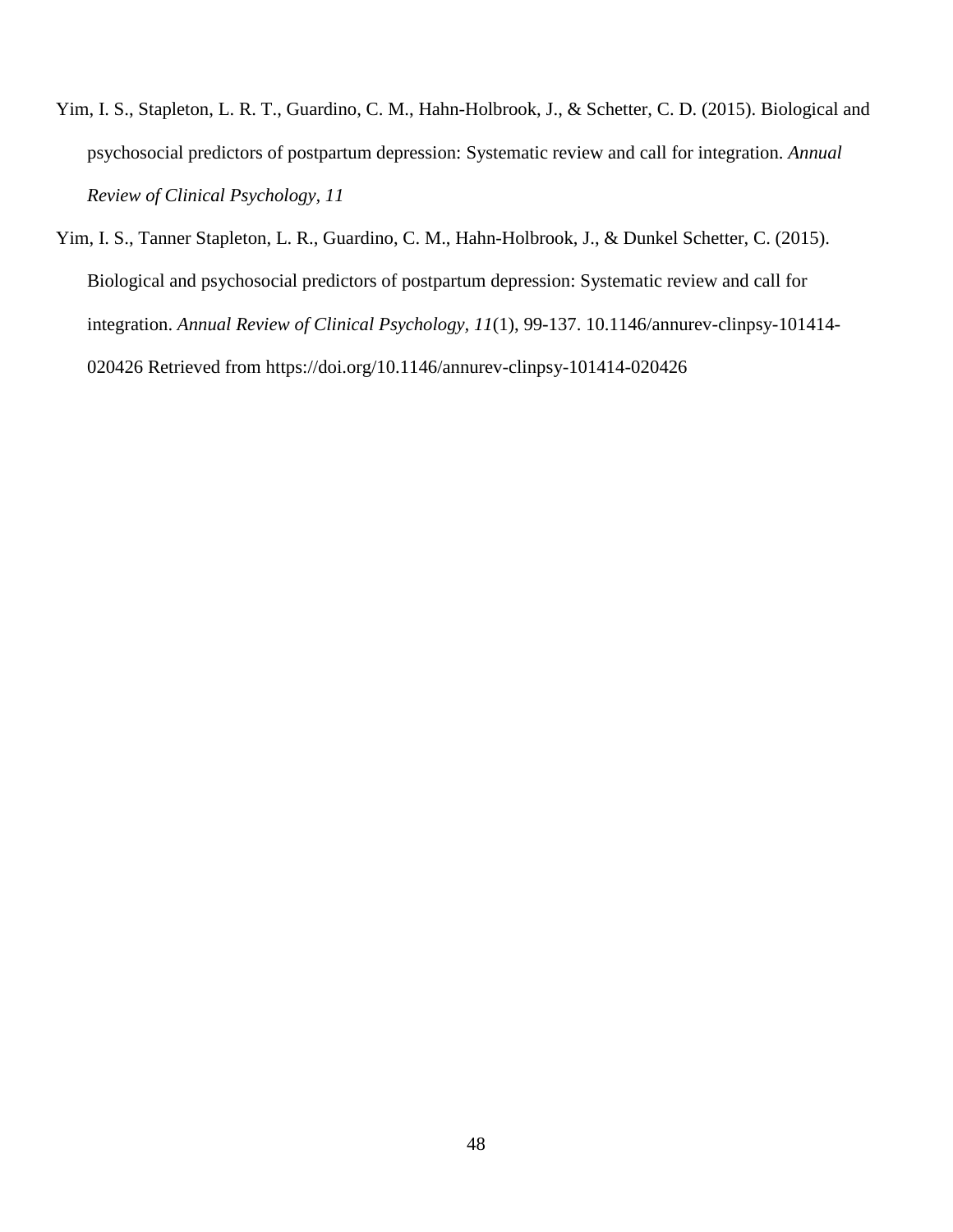## Curriculum Vitae

## **Kristen N. Herlosky**

University of Nevada, Las Vegas Department of Anthropology

## **EDUCATION**

| <b>University of Nevada, Las Vegas</b><br><i>Graduation: Spring 2021</i><br>Doctoral Student in Anthropology (biocultural and medical) |               |             |  |  |
|----------------------------------------------------------------------------------------------------------------------------------------|---------------|-------------|--|--|
| <b>University of Nevada, Las Vegas</b>                                                                                                 | Anticipated   |             |  |  |
| <i>Graduation: Spring 2018</i>                                                                                                         |               |             |  |  |
| M.A. in Anthropology                                                                                                                   | (biocultural) |             |  |  |
| <b>University of Nevada, Las Vegas</b>                                                                                                 |               | Spring 2015 |  |  |
| $\mathbf{D}$ $\Lambda$ in Anthropology                                                                                                 |               |             |  |  |

B.A. in Anthropology Minor in Marriage Family Therapy and Sociology

## **TEACHING**

## **UNLV College of Urban Affairs**

*Marriage and Family Therapy 350* Spring 2015

- o Concepts: Human Sexual Behavior; Human Health Studies; Reproductive Studies
- o Enhance student understanding of these topics through supplemental instruction and small-group discussion sessions

## **Clark County School District**

*Substitute Teacher/ Guest Teacher* **Spring 2017**-

Summer 2018

o In the absence of the full-time classroom teacher, provides instruction, encourages student's progress, and manages the learning environment; I am currently working at Bridger Middle School, Title I funded school in North Las Vegas. Also, I am the preferred substitute for Coronado High School Special Education classes.

## **UNLV Department of Anthropology**

Physical Athropology Laboratory Summer 2018

- o Lab teacher for summer session III
- o Instructor for concepts related to the human evolution, fields of osteology and forensic science, mechanisms of inheritence, comparative analysis, and processes of human growth and aging

## **RESEARCH EXPERIENCE**

*Citi Certified: Biomedical IRB, Social/ Behavioral IRB*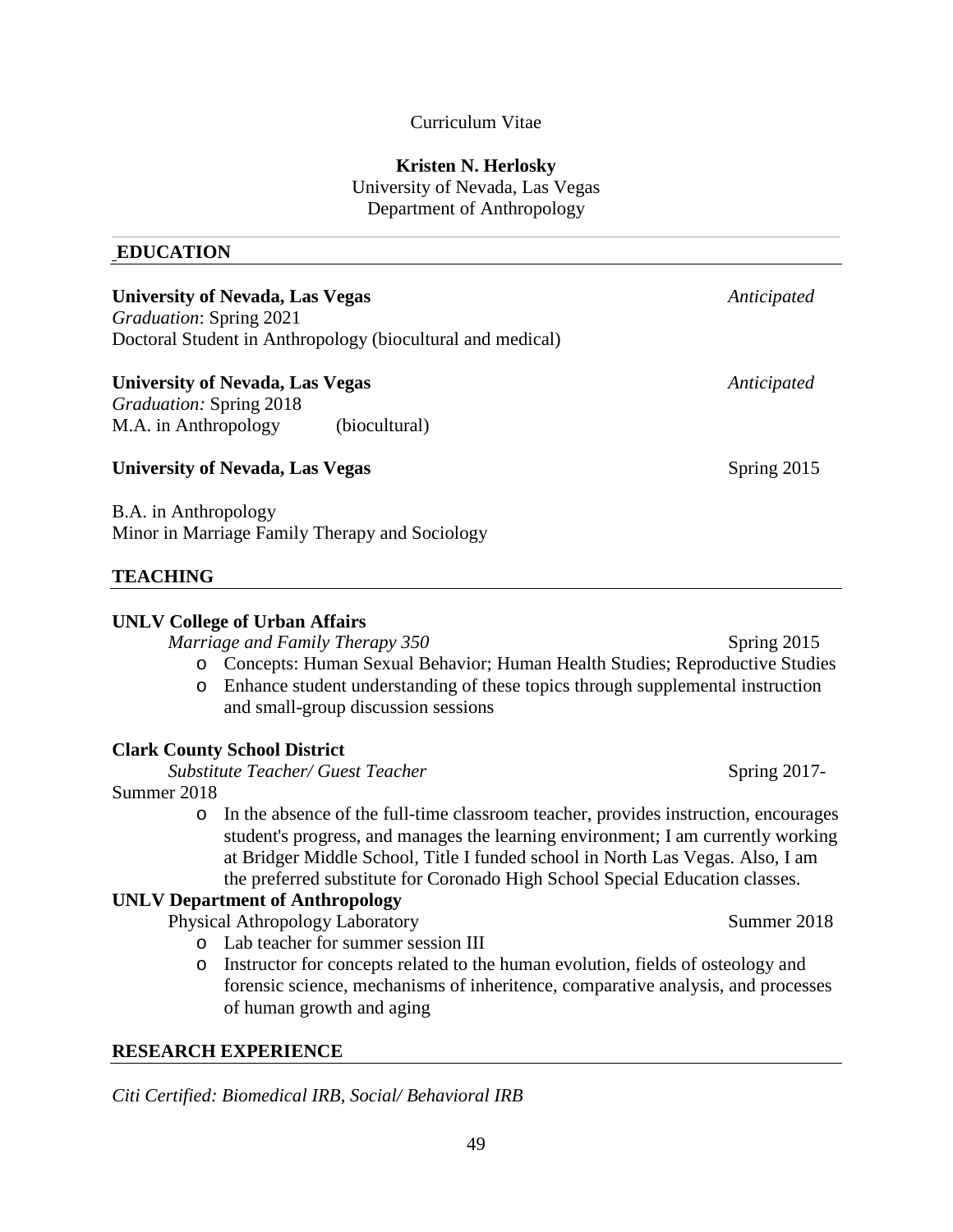## **UNLV Department of Anthropology**

## **Metabolism, Anthropometry, and Nutrition Lab**

- o Field Site director in Northern Tanzania for NSF Grant "Spatial Navigation and Cognition"
	- PI: Alyssa N. Crittenden, Ph.D & Elizabeth Cashden, Ph.D
- o MA graduate project: "Postpartum Maternal Health among the Hadza"
	- Advisor: Alyssa N. Crittenden, Ph.D
- o Research Assistant on a project related to reproduction and postpartum health,
	- PI: Daniel Benyshek, Ph.D
- o Hadza Nutritional Data Entry
	- PI: Alyssa N. Crittenden, Ph.D

## **UNLV Department of Nursing**

## **Graduate Research Assistant**

- o Assist on data entry and literature review on project related to health in transition among immigrants to the US
	- PI: Reimond Serafica, Ph.D, MSN, RN
- o Manuscript drafting and statistical analysis for project related to cardiovascular disease risk among college students
	- PI: Dieu-My T. Tran, Ph.D, RN, CNE
- o Assist on data entry and literature review on project related on graded immersion exercise and neuroendocrine physiology
	- PI: Rebecca Benfield, Ph.D, CNM

## **PROFESSIONAL TALKS**

- 1. **Herlosky K**, Benyshek D, Crittenden A. Postpartum Maternal Mood among the Hadza: Utilization of the Edinburgh Postnatal Depression Scale and Supplemental Qualitative Interviews. Invited presentation presented at:CSN/ Archaeo-Nevada Society Conference; May 4, 2018; Las Vegas, NV.
- 2. **Herlosky K**, Benyshek D, Crittenden A. Maternal Breastfeeding Practices and Infant Colostrum Consumption among Hadza Foragers. Podium presentation presented at: Society for Cross-Cultural Research; February 23, 2018; Las Vegas, NV.
- 3. **Herlosky K**, Benyshek D, Crittenden A. Maternal Breastfeeding Practices and Implications of Transition among Hadza Foragers. Podium presentation presented at: Graduate and Professional Student Association Research Forum; February 3, 2018; Las Vegas, NV.
- 4. **Herlosky K**, Benyshek D, Crittenden A. Postpartum Maternal Mood and the Edinburgh Postnatal Depression Scale. Podium presentation presented at: Graduate and Professional Student Association Research Forum; April 9, 2017; Las Vegas, NV.
- 5. **Herlosky K**, Benyshek D, Crittenden A. Postpartum Maternal Mood among Hadza Foragers. Podium presentation presented at: Society for Cross-Cultural Research; March 5, 2017; New Orleans, LA.
- 6. **Herlosky K.** Fieldwork and Anthropology. Invited guest lecture: College of Southern Nevada, Department of Anthropology; November 10, 2016.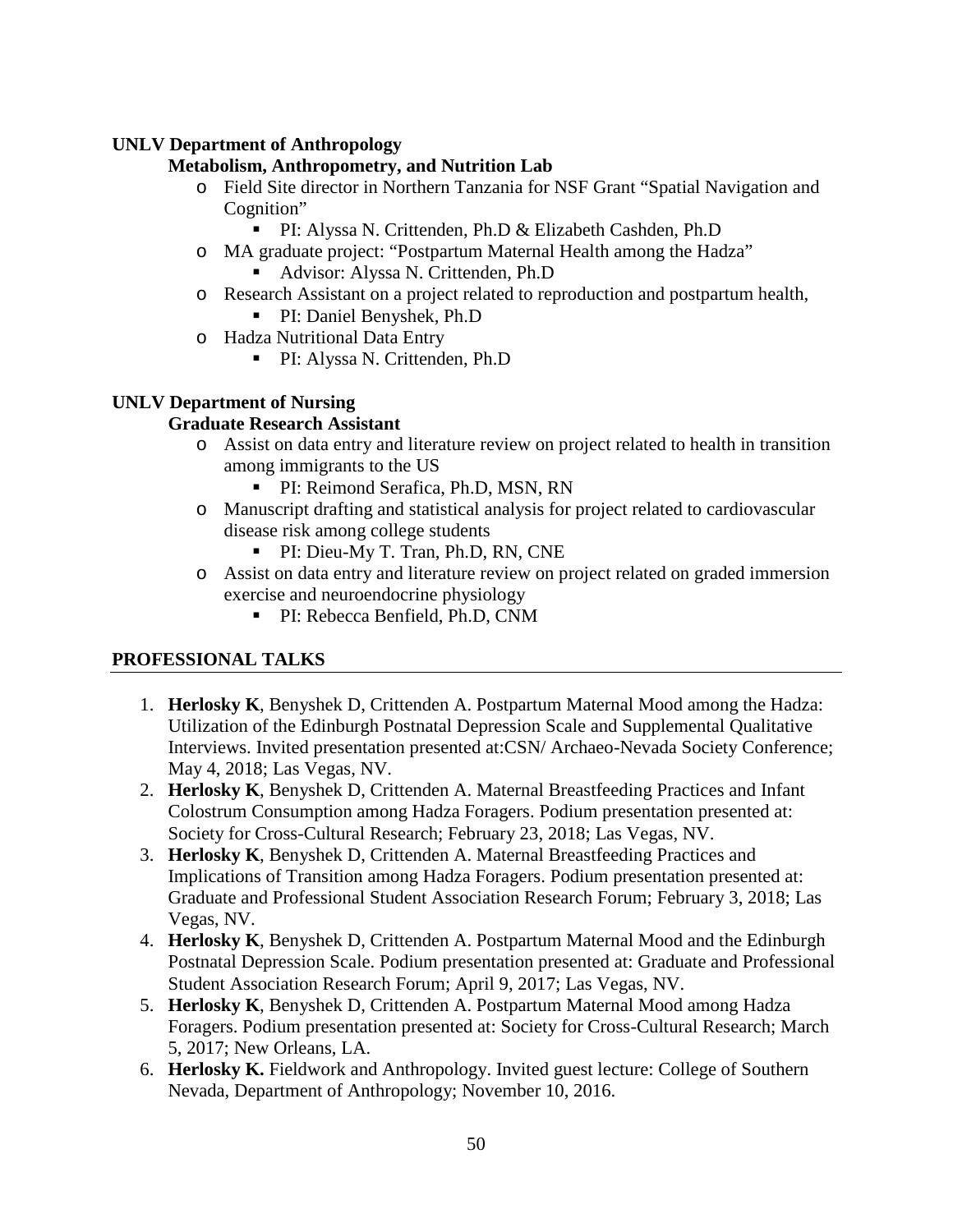## **PROFESSIONAL POSTERS**

1. **Herlosky K.** Benyshek, D., Crittenden, A. Postpartum Maternal Health and the Edinburgh Postnatal Depression Scale among Hadza Foragers. Poster presentation at: American Association of Physical Anthropology; April 13, 2018; Austin, TX.

## **PUBLICATIONS**

- 1. **Herlosky K**, Brodgon E., Franco C., & Crittenden A. (2015). Allomaternal care and the significance of naturalist observations among contemporary foragers: A commentary on Denham's "Allyawarra kinship, infant care, and alloparenting". *Mathematical Anthropology and Cultural Theory: An International Journal, 8:2, 1-9.*
- **2.** Crittenden A, Samson D, **Herlosky K**, Mabulla I, & Mabulla A.U. (2018, *in press*.) Forager Technocultural Sleep Adaptation.

## **AWARDS/ SCHOLARSHIPS**

| Ron Smith and Susan Thompson Scholarship, UNLV Foundation<br><b>Edwards and Olswang Grant, Department of Anthropology UNLV</b><br><b>Graduate and Professional Student Association, UNLV</b><br>2017                                                                                                                                                                                                                             | Spring 2018<br>Fall 2017<br>Fall 2016 &                                           |
|----------------------------------------------------------------------------------------------------------------------------------------------------------------------------------------------------------------------------------------------------------------------------------------------------------------------------------------------------------------------------------------------------------------------------------|-----------------------------------------------------------------------------------|
| <b>Graduate and Professional Student Association, UNLV</b><br>2017                                                                                                                                                                                                                                                                                                                                                               | Spring 2016 $&$                                                                   |
| <b>Friends of World Anthropology Award, Department of Anthropology UNLV</b><br>Rocchio Scholarship, Department of Anthropology, UNLV<br>Angela Peterson Scholarship, Department of Anthropology UNLV<br><b>Lambda Alpha Graduate Scholarship, Department of Anthropology UNLV</b><br>Edwards and Olswang Grant, Department of Anthropology UNLV<br>Rebel Achievement Scholarship, University of Nevada, Las Vegas<br>Spring 2015 | Spring 2017<br>Fall 2016<br>Spring 2016<br>Spring 2016<br>Fall 2015<br>Fall 2011- |
| Millenial Scholarship, Department of the Treasury, Nevada                                                                                                                                                                                                                                                                                                                                                                        | Fall 2011-                                                                        |
| Spring 2015<br><b>Dean's List, College of Liberal Arts, UNLV</b>                                                                                                                                                                                                                                                                                                                                                                 | 2011-2014                                                                         |

## **LEADERSHIP INVOLVEMENT**

## **American Association of Physical Anthropologist Meeting**

Increasing Diveresity in Evolutionary Anthropology Sciences (IDEAS) selected member, 2018

o Participate in multi-day workshops and discussion panels on improvements in diversity and promotion of inclusive practices among evolutionary and physical anthropology discipline

## **UNLV Volunteers**

Site Leader for annual "Service Day"

o Site leader at Lake Mead Service Day clean up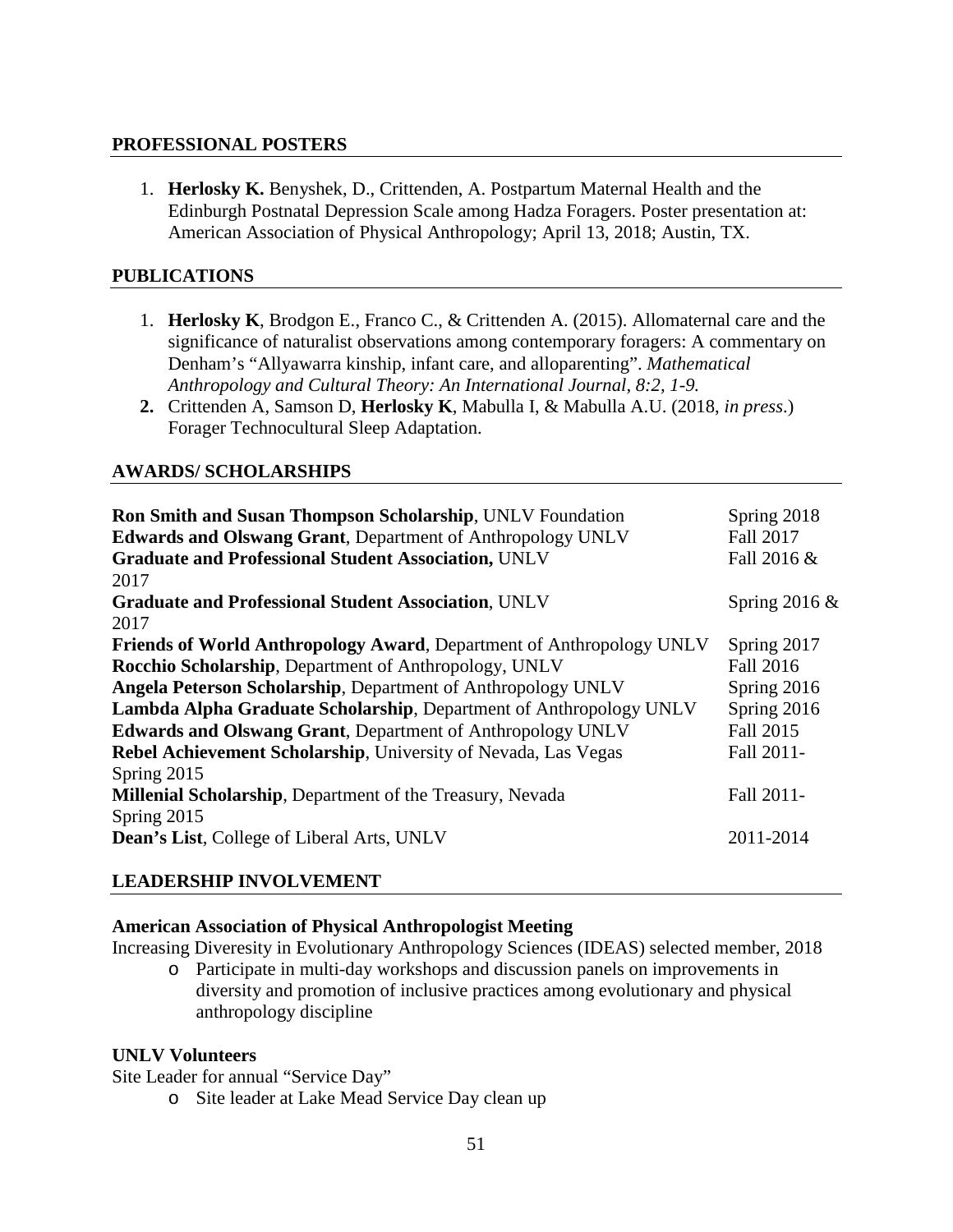o Delivering Hope and Service Event- twice monthly sandwich making for the Las Vegas Rescue Mission

## **Maternity Ward Volunteer**

St. Elizabeth's Hospital, Arusha, Tanzania

o Assist with delivery and postpartum care, mother/infant patient care, wellness check, vaccines, & paperwork

## **Alpha Gamma Delta Sorority**

Executive Council positions held: Philanthropy Coordinator (2012), Vice President Operations (2013), Vice President Finance (2014)

- o Collaborated with 100+ members to think of innovative ways to solve student issues
- o Facilitated weekly member meetings & took minutes; facilitated communication between local chapter and headquarters
- o Organizer and leader for \$10,000 donation to the Diabetes Research and Awareness AGD Foundation and food supplies for Second Chance Animal Rescue
- o Partnered with other student organizations to orchestrate University-wide events and charities
- o Facilitated overall budgeting and financial responsibilities for individual members and financially based position within organization

## **PROFESSIONAL EXPERIENCE**

| <b>Contri Construction Company</b>                                                                                  | February 2014-          |
|---------------------------------------------------------------------------------------------------------------------|-------------------------|
| December 2017                                                                                                       |                         |
| <b>Administrative Assistant</b>                                                                                     |                         |
| <b>Front Desk Clerical Work</b><br>$\Omega$                                                                         |                         |
| Certified Payroll and Invoicing<br>$\circ$                                                                          |                         |
| 103 Hot Pilates and Yoga                                                                                            | February 2017 - Current |
| <b>Receptionist and Team Member</b>                                                                                 |                         |
| Front Desk Clerical Work and customer service<br>$\Omega$                                                           |                         |
| Monitor studio and supplies<br>$\circ$                                                                              |                         |
| <b>Clark County Parks and Recreation</b>                                                                            | 2010-2014               |
| Program Assistant                                                                                                   |                         |
| Manage front desk (year-round); assist with programming and scholarship<br>$\circ$<br>administration                |                         |
| Process money and checks, customer service, computer programming, Excel, filing<br>$\circ$<br>(basic clerical work) |                         |
| <b>Southern Nevada Officials Association (seasonal work)</b>                                                        | 2011-Fall 2016          |
| <b>Volleyball Referee</b>                                                                                           |                         |
| Officiate the local high school games for CCSD<br>$\circ$                                                           |                         |
| August 2016- February 2017<br>$\circ$                                                                               |                         |
| August 2016- February 2017<br>$\circ$                                                                               |                         |
|                                                                                                                     |                         |